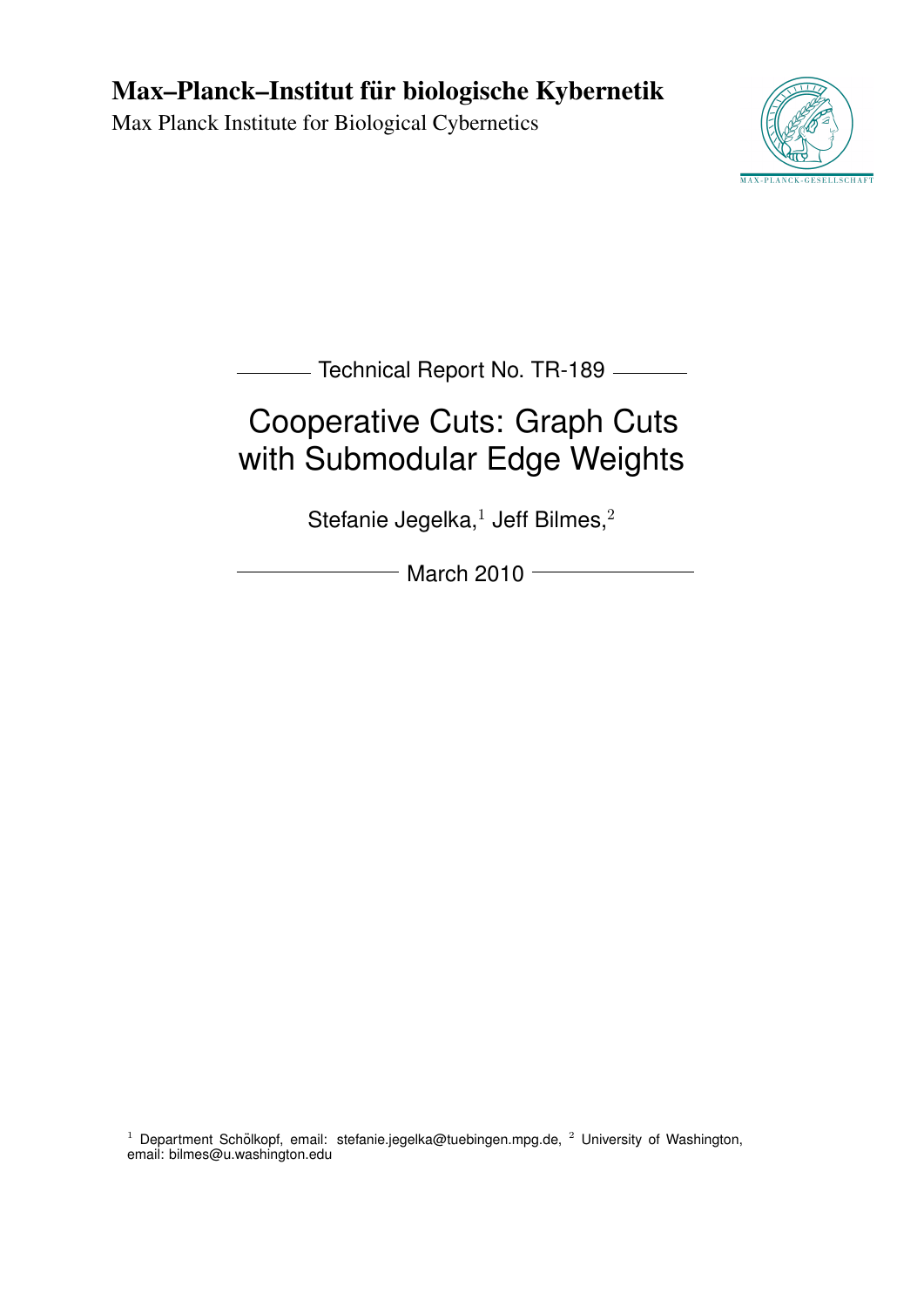## Cooperative Cuts: Graph Cuts with Submodular Edge Weights

*Stefanie Jegelka, Jeff Bilmes*

#### Abstract.

We introduce a problem we call *Cooperative cut*, where the goal is to find a minimum-cost graph cut but where a submodular function is used to define the cost of a subsets of edges. That means, the cost of an edge that is added to the current cut set  $C$  depends on the edges in  $C$ . This generalization of the cost in the standard min-cut problem to a submodular cost function immediately makes the problem harder. Not only do we prove NP hardness even for nonnegative submodular costs, but also show a lower bound of  $\Omega(|V|^{1/3})$  on the approximation factor for the problem. On the positive side, we propose and compare four approximation algorithms with an overall approximation factor of  $\min\big\{|V|/2, |C^*|, O(\sqrt{|E|}\log|V|), |P_{\max}|\big\}$ , where  $C^*$  is the optimal solution, and  $P_{\max}$ is the longest s, t path across the cut between given s, t. We also introduce additional heuristics for the problem which have attractive properties from the perspective of practical applications and implementations in that existing fast min-cut libraries may be used as subroutines. Both our approximation algorithms, and our heuristics, appear to do well in practice.

## 1 Introduction

The standard minimum cut (min-cut) problem asks to find a minimum-cost *cut* in a graph  $G = (V, E)$ . This is defined as a set  $C \subseteq E$  of edges whose removal cuts the graph into two separate components with nodes  $X \subseteq V$ and  $V \setminus X$ . A cut is *minimal* if no subset of it is still a cut; equivalently, it is the *edge boundary* 

$$
\delta X = \{(v_i, v_j) \in E \mid v_i \in X, v_j \in V \setminus X\} \subseteq E.
$$

of X  $\subseteq$  V and partitions the graph into two connected components. The cost  $f(C)$  of the cut C is traditionally measured as the number of edges in C, or as a sum of edge weights  $w(e)$ :  $f_{\text{trad}}(C) = \sum_{e \in C} w(e)$ . We extend the class of cost functions from such modular (or sometimes called linear) functions to the broad class of *submodular* set functions. Submodular functions allow a form of "cooperation" to exist between subsets of edges — this cooperation may reduce the cost of the entire subset compared to the (modular) summed cost of the single edges.

A function  $f: 2^E \to \mathbb{R}$  on subsets of edges is *submodular* if for all sets  $A, B \subseteq E$ , it holds that

$$
f(A) + f(B) \ge f(A \cup B) + f(A \cap B).
$$

A *modular* function, such as  $f_{\text{trad}}$ , satisfies this equation with equality. An alternative definition of submodularity refers to *diminishing marginal returns*: adding an element  $e$  to  $A \subset E$  increases the cost no more than adding  $e$  to a smaller subset  $B \subseteq A$ , i.e.,

$$
f(A \cup \{e\}) - f(A) \le f(B \cup \{e\}) - f(B).
$$

A set function is *monotone* if  $f(B) \le f(A)$  for all  $B \subseteq A \subseteq E$ . It is *normalized* if  $f(\emptyset) = 0$ . Here, we always assume the cost function to be normalized. Unlike arbitrary functions, submodular functions are attractive in that they are quite general and widely applicable, yet there are often efficient algorithms for their either exact or approximate optimization. For more details about submodular functions and their optimization, the reader may refer to the surveys by Lovász [33], Fujishige [13], Narayanan [34].

Bestowed with these definitions, we can formally state the problems we address.

**Problem 1** (Cooperative cut (CoopCut)). *Find a partition*  $(X, V \setminus X)$  *of the nodes that minimizes the cost*  $f(\delta X)$ *measured by a submodular function*  $f : 2^E \to \mathbb{R}$  *defined on subsets of* E.

The  $(s, t)$  cut version of CoopCut seeks for a min-cost cut that separates two distinct nodes s and t.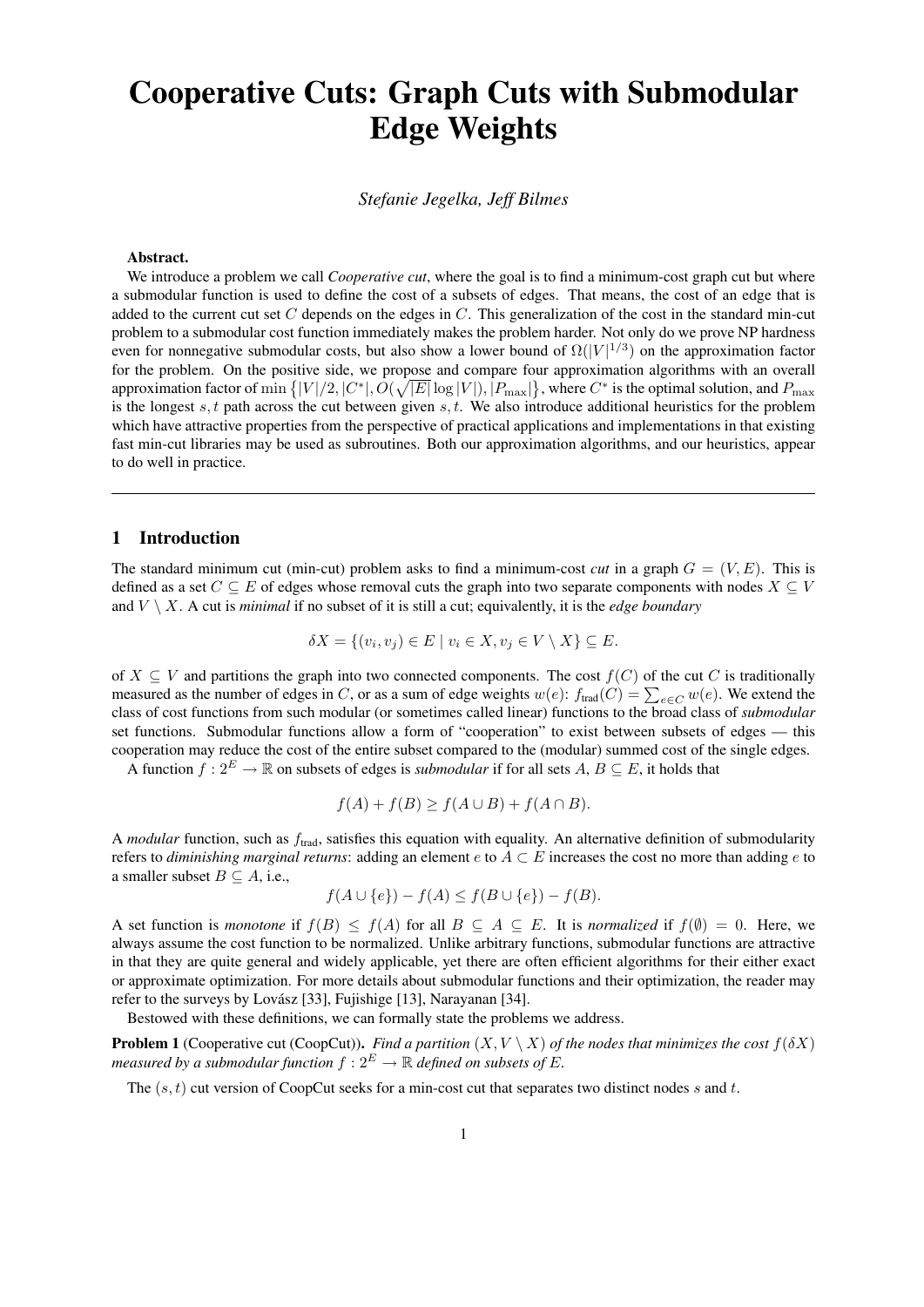**Problem 2** (Cooperative  $(s, t)$  cut (Coop- $(s, t)$  Cut)). *Given*  $s, t \in V$ *, find a partition*  $(X, V \setminus X)$  *of the nodes with*  $s \in X$ ,  $t \notin X$  *that minimizes the cost*  $f(\delta X)$  *measured by a submodular function*  $f : 2^E \to \mathbb{R}$ *.* 

Submodular functions occur in various contexts, and submodularity has been an important concept in combinatorics, economics, operations research, and game theory. Recently, it has also enjoyed increased attention in Machine Learning [29, 30, 31]. One prominent example of a submodular function is entropy. Furthermore, "discounted price functions"<sup>1</sup> of the form  $f(A) = h(\sum_{e \in A} w(e))$  for a concave, increasing function h and nonnegative weights w(e) [33], occur in economics and illustrate diminishing returns. Other examples include *matroid rank functions* and label cost functions, where we count the number of different labels in a set of labeled elements; this sum can also be weighted. In general, one may also think of submodular costs as "cooperative" costs: the cost of a set of elements can be significantly smaller than the sum of the single-element costs. The additional cost contributed by a newly chosen element  $e$  strongly depends on the elements that have been chosen so far and may be far less than the cost  $f(e)$  of the single element.<sup>2</sup> We will refer to this cost reduction as *cooperation* between e and the relevant edges in the chosen set. As an example, cooperation for entropy corresponds to statistical dependence. For the label cost, two elements cooperate if they have the same label, because that label is only counted once. Often, cooperation can be related to similarity, but it can also be global and general as in the case of discounted price functions. In any case, the interaction between elements, rather than being arbitrary, is limited to that which is expressible by a submodular function  $f$ .

We wish to stress that the cost function is a submodular function on subsets of *edges*<sup>3</sup>. In contrast, the standard (edge-modular cost) graph cut problem can be viewed as the minimization of a submodular function defined on subsets of *nodes*. While modular edge costs lead to submodular node costs, submodular edge costs do not necessarily lead to submodular node costs.

CoopCut also differs from submodular flows [13], (solvable in polynomial time), with a polynomial number of calls to a submodular function minimization (SFM) oracle), where submodularity defines feasible flows but the cost of an edge set is still modular.

CoopCut can be treated in either of two ways: 1) as a constrained minimization of a submodular function on *edges*, where the constraint is that the solution must be a cut; or 2) as the unconstrained problem of finding a "good" set of *nodes*  $\emptyset \neq X \subset V$ . For this latter case, the cost function is  $g(X) \triangleq f(\delta X)$ . As mentioned above, however, this node-based function is in general not submodular. More interestingly, Section 3.1 illustrates that the unconstrained problem with cost function  $g$  does not provide enough information about the structure of the problem to yield any form of approximation guarantees without an exponential number of queries. Therefore, we consider the first edge-based approach to be the fruitful path to approximation algorithms and heuristics. In contrast, the standard minimum cut problem can be solved exactly by minimizing the corresponding cost function on subsets of nodes [40]: modular costs apparently retain enough structural information when seen through the lens  $g(X) \triangleq f(\delta X)$  to avoid loosing polynomiality, while submodular edge costs do not.

#### 1.1 Contributions

The main contributions of this work are hardness results for CoopCut and a theoretical and empirical comparison of approximation algorithms. We prove the NP hardness of CoopCut by a reduction from the graph bisection problem, and also prove a lower bound of  $|V|^{1/3-\epsilon}/(1+\delta)$  on its approximation factor for monotone cost functions, for any constant  $\epsilon, \delta > 0$ ; for non-monotone cost functions, we show an inapproximability result (Section 2). On the positive side, we propose four approximation algorithms (which we refer to as PMF, MBI, EA, CR) with different upper bounds, as well as a heuristic greedy algorithm and a general heuristic improvement step (Section 3).

Table 1 summarizes the theoretical results of this paper. The approximation algorithms are based on two basic strategies: first, an approximation of the cost function that is easier to optimize, and second, a relaxation with a convex cost function. The first strategy includes three approaches: a local restriction of the submodularity that yields a tractable dual problem (PMF), a modular approximation with an extended search space (MBI), and finally, a geometric approximation of the cost function (EA). The three function approximations together with the convex

<sup>&</sup>lt;sup>1</sup>The definition of "discounted price functions" is as used in [17].

 $^2$ Subadditive functions also have this property, but, in contrast to submodular functions, general subadditive functions cannot be minimized in polynomial time even without constraints. For the example in Section 3.1, no approximation factor can be guaranteed in general, and neither for a minimization with cut constraints. Monotone submodular functions allow for linear approximation guarantees (in  $n$ ), and non-monotone submodular functions too if we remove the minimality constraint.

<sup>&</sup>lt;sup>3</sup> For this reason, we referred to CoopCut as "edge-submodular cut" in a contribution to the NIPS 2009 workshop on Discrete Optimization in Machine Learning.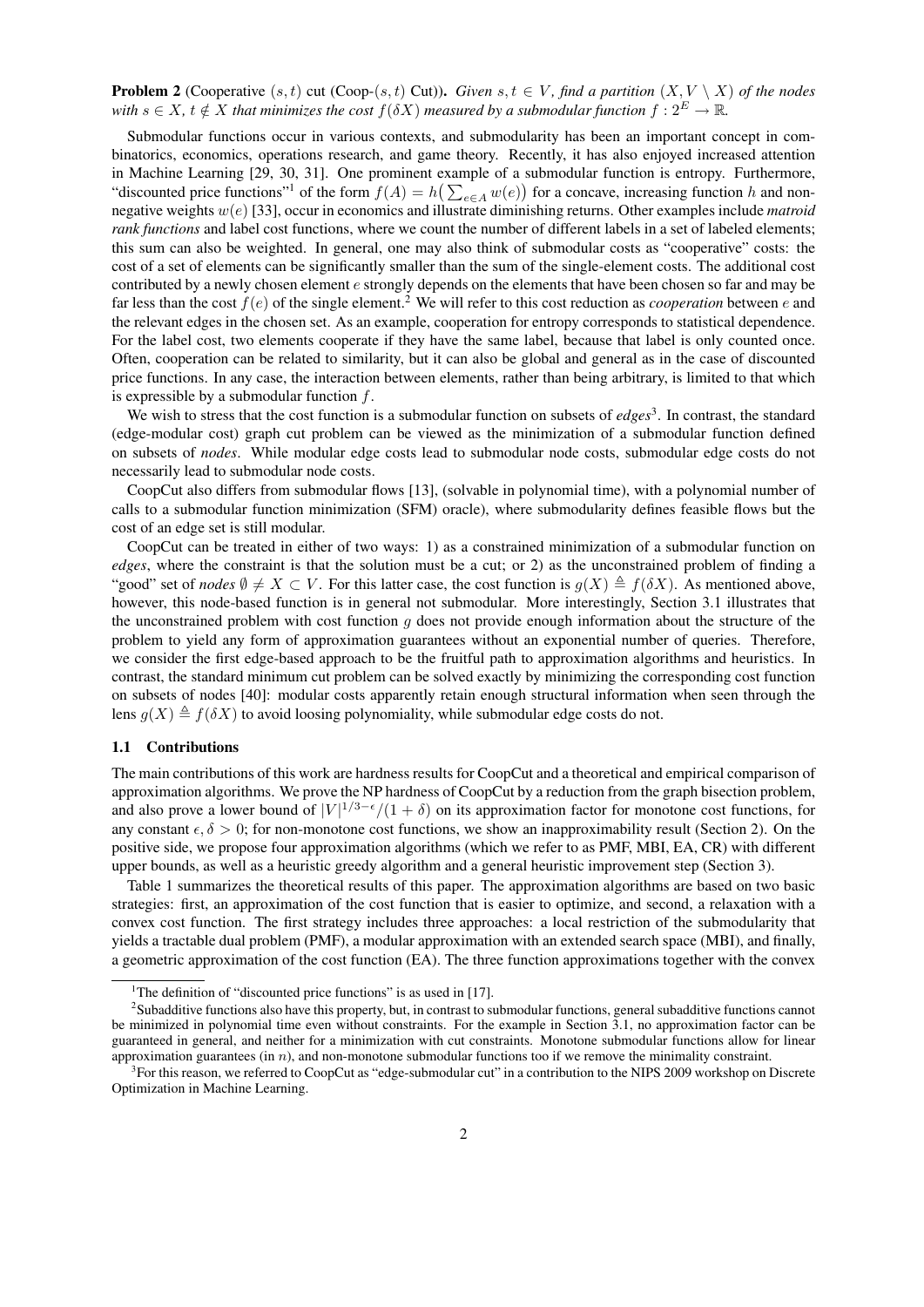Table 1: Summary of our results for monotone submodular costs (all normalized and non-negative). In this paper,  $C^* \subseteq E$ is the optimal cut,  $\Delta_s(C^*)$  the nodes on the s side of  $C^*$  that are incident to a cut edge, and  $\Delta_t(C^*)$  the correspondent on the t side. The longest path (by number of edges) between s and t is  $P_{\text{max}}$ . For the min-cut, the s and t sides of the cut are assigned arbitrarily. The better upper bound for Algorithm III holds only for matroid rank functions or, with a constant factor, for bounded integer-valued polymatroid rank functions.

| Problem                | Lower Bound                       | Upper Bound                                         |          |                                         |                                                                    |
|------------------------|-----------------------------------|-----------------------------------------------------|----------|-----------------------------------------|--------------------------------------------------------------------|
|                        |                                   | Alg. PMF                                            | Alg. MBI | Alg. EA                                 | Alg. CR                                                            |
| $(s, t)$ cut<br>monot. | $\Omega(n^{1/3})$<br>(rank fcts.) | $\min\{\Delta_s(C^*),\Delta_t(C^*)\}$<br>$\leq n/2$ | $ C^* $  | $\sqrt{m+1}$ or<br>$O(\sqrt{m} \log n)$ | $ P_{\text{max}}  \leq n-1$                                        |
| min-cut<br>monot.      |                                   | $\min\{\Delta_s(C^*),\Delta_t(C^*)\}$<br>$\leq n/2$ | $ C^* $  | $\sqrt{m+1}$ or<br>$O(\sqrt{m}\log n)$  | $\min_{s,t \text{ separ. by } C^*}  P_{\text{max}} $<br>$\leq n-1$ |

relaxation (CR) make up the four approximation algorithms. The last, heuristic algorithm is a greedy method. This algorithm as well as a generic improvement step only considers submodular interactions with a reference set.

In a range of experiments (Section 4), we show that some of the algorithms already perform well on many instances. To push specific algorithms to their theoretical limits, we present some worst-case instances of CoopCut and empirical results for them.

#### 1.2 Notation and minimality

We denote by  $G = (V, E)$  an undirected graph with  $n = |V|$  nodes and  $m = |E|$  edges. The cost function  $f: 2^E \to \mathbb{R}$  is monotone submodular and normalized, unless stated otherwise. Sets of edges are denoted by capital letters  $A, B, C, Q, R \subseteq E$ ; sets of nodes by  $X, Y \subseteq V$ . The letters  $s, t, x, y$  stand for nodes, the letter e for an edge. Edge-wise weights are denoted by  $w(e)$ , and the respective (modular) cost of a set A of edges is  $w(A) = \sum_{e \in A} w(e)$ . The set C denotes the set of all minimal cuts in a given graph: in short, a CoopCut finds an element in  $\operatorname{argmin}_{C \in \mathcal{C}} f(C)$ .

The indicator function  $1[\cdot]$  is one if the argument is true, and zero otherwise.

#### 1.2.1 Minimality

Problems 1 and 2 ask for a cut that is the boundary of a set of nodes and partitions the graph into two connected components. For a normalized, monotone cost function (which is always nonnegative), there is always a min-cut  $C^*$  that is such a *minimal* cut, since the cost of any cut  $B \subset A$  that is a subset of  $C^*$  cannot be higher than  $f(C^*)$ . Thus, there is always a min-cost cut that is an edge boundary  $\delta X$  for some connected  $X \subset V$ . For a non-monotone cost function, this minimality does not necessarily hold, since non-monotonicity allows that  $f(B) < f(\delta X)$  for a superset  $B \supset \delta X$  of a cut. If the solution only has to partition the graph, but may be a superset of a minimal cut, then the non-monotone problem can be approximated to within a factor of  $n - 1$  by our Algorithm CR.

The same issue arises if negative edge weights are allowed in the standard min-cut problem and make  $f_{\text{trad}}$  nonmonotone. For the resulting cost, the solution has commonly been constrained to be a (minimal) multi-cut, that is, it must lie in the cut polytope [11], as for example asked for in [6, 10, 21, 37]. As opposed to the standard min-cut, the (multi-cut) version with arbitrary edge weights is NP hard [21]. We can adapt our problems to the multicut constraint as well, but we do not provide further details in this paper.

Our algorithms and experiments mostly focus on monotone submodular cost functions, such as rank functions, entropy and nondecreasing discounted price functions.

#### 1.3 Motivation and applications

Our initial motivation for CoopCut comes from the problem of finding good separators in probabilistic graphical models, for which there are several applications (e.g. [4]).

A completely different application comes from the analysis of attack graphs in computer security (see [48] for references). The problem here is an  $(s,t)$  cut problem in a directed graph, where the nodes s and t represent the initial and the success state of an intruder, respectively. The edges are state transitions, labeled by the respective action (or "atomic attack") of the attacker. The protector can hinder each type of atomic attack for a specific cost, the cost of that particular label. An  $(s-t)$  min-cut gives the cheapest set of actions whose blockage will prevent an intrusion and thereby protect the system.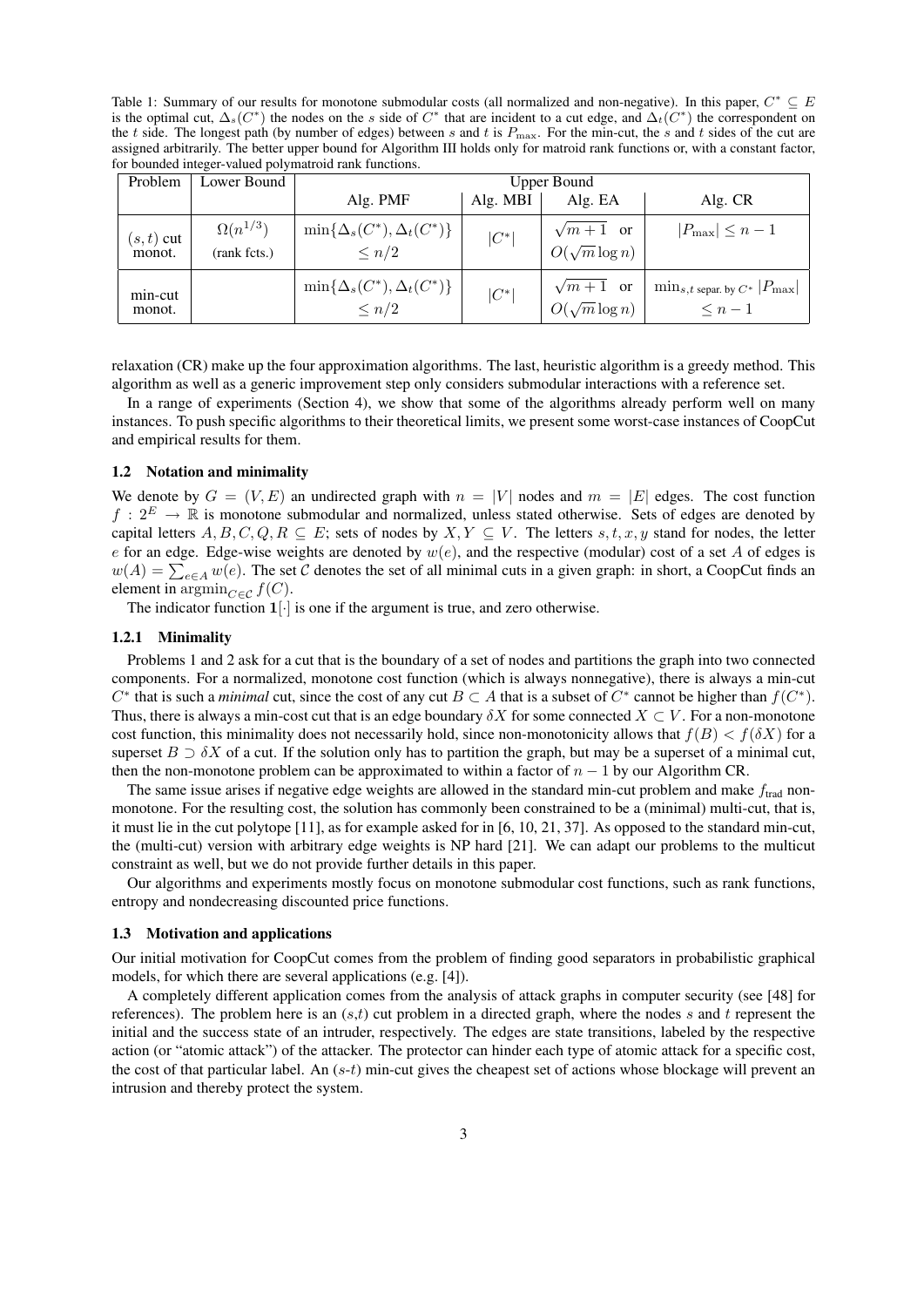Several other applications, for instance in image processing, arise from targeting the cooperation to subsets of specific elements.

#### 1.4 Graph cut problems with submodular costs: an overview

Not only the min-cut problem, but many standard cut problems can be generalized to have submodular costs. Before we start with details about edge-submodular min-cuts, we introduce generalized versions of several standard graph cut problems, where we replace the linear cost function on edges by a submodular cost function on subsets of either edges or nodes. Only some of the node-based extensions have been analyzed in [44]. Here we only list the problems as an overview, and in the sequel analyze two particular cases, namely edge-submodular min-cuts and  $(s, t)$ -cuts.

The first type of generalization replaces the modular cost function on subsets of edges, that is, the sum of edge weights, by a submodular cost function on subsets of edges. This is the direction we take in this paper. Table 2 lists the edge-based extension for a number of well-known problems. It shows both the general min-cut version and the  $(s, t)$  cut version. The latter has the additional constraint that specified nodes s, t must be separated by the cut. The " $(s, t)$ " version of a multicut problem (often called a "multiway cut" [45]) demands that each of the k partitions created by the cut must contain exactly one of k specified terminal nodes.

The second type of generalization refers to the modular edge cost function as a particular submodular function on subsets of nodes and replaces this particular function by an arbitrary submodular function on subsets of nodes. The resulting problems are listed in Table 3. The node-based extension is not a cut in the strict sense, since it might not involve the structure of a graph at all (if the common cost is replaced by something independent of the edges). Still, Svitkina and Fleischer [44] call their extended problems "cuts". We retain this name, but, as opposed to them, we restrict "cut" problems to have a symmetric cost function, that is  $g(X) = g(V \setminus X)$  for all  $X \subseteq V$ . Table 3 shows a collection of generalizations for the node-based cost. The algorithms in [44] for Sparsest Cut and Min-Quotient Cut can be extended to  $(s, t)$  cuts in a straightforward way, as we show in Appendix A.

For node-based submodular generalizations, the (simple)  $(s, t)$  cut problem may be much harder than its min-cut version. The latter, which is an unconstrained minimization of a symmetric submodular function, can be solved in  $O(n^3T)$  time [40], where T is the time to evaluate f on any set<sup>4</sup>. The  $(s, t)$  cut, on the other hand, is as hard as general submodular function minimization [40], for which the best known algorithm has complexity  $O(n^5T + n^6)$ [38]. With the traditional cost  $f_{\text{trad}}$ , the difference in complexity is not as pronounced. The edge-based submodular cost functions might again show a tendency similar to that of the node-based generalization: our lower bound is stronger for the  $(s, t)$  cut problem than for the general min-cut. In the  $(s, t)$  case it holds even for matroid rank functions, the simplest case of submodular functions. The observation about  $(s, t)$  cuts being harder goes along with the fact that min-cut can be reduced to  $(s, t)$  cut via at most  $O(n)$   $(s, t)$  cuts, whereas the other direction is not as straightforward.

<sup>&</sup>lt;sup>4</sup>In the *value-oracle model*, T is treated as constant.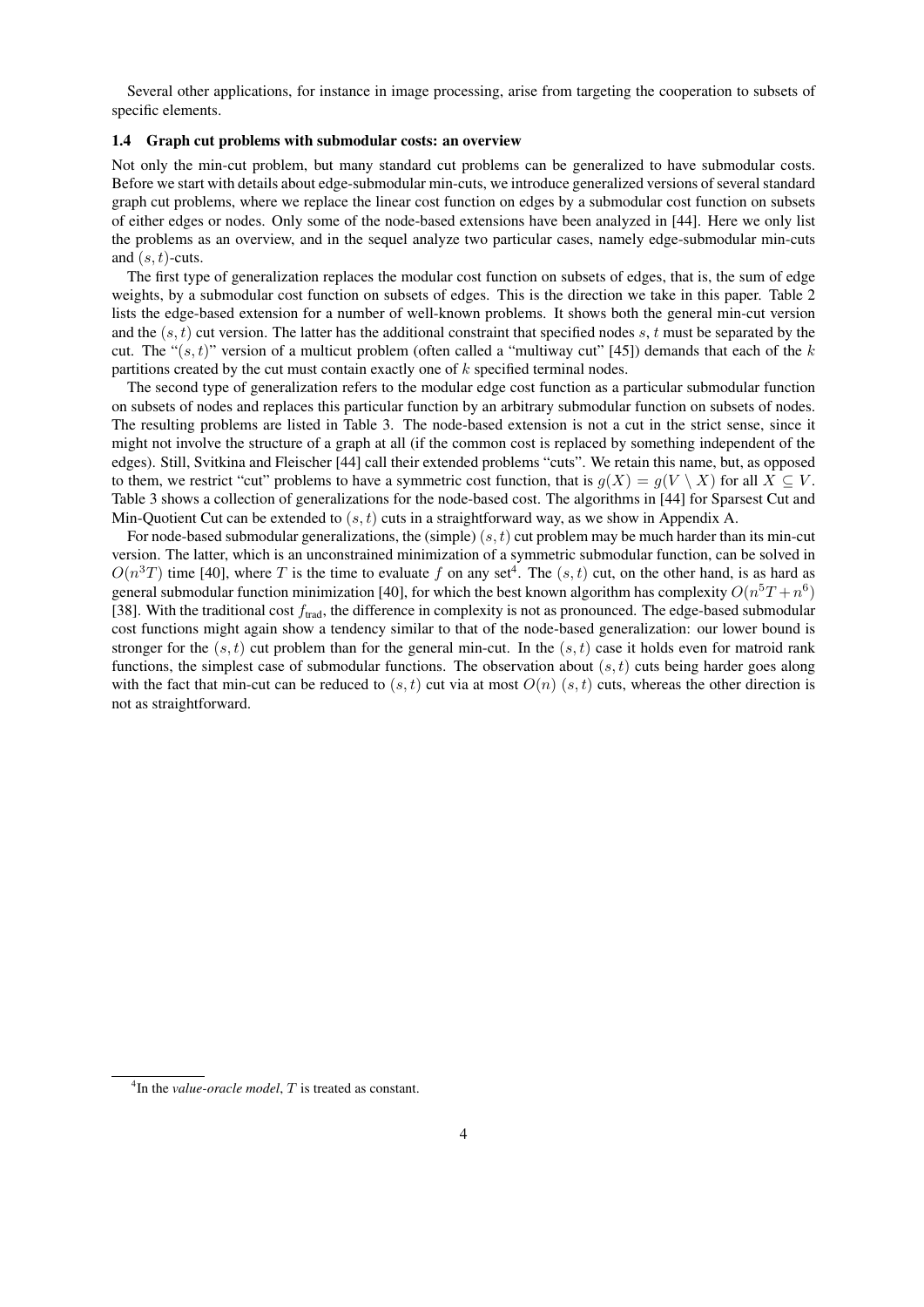| Name                                           | Cost                                                                            | Constraints                             | $(s,t)$ cut                               |                                                                                                      | Min-cut        |                                                                                   |
|------------------------------------------------|---------------------------------------------------------------------------------|-----------------------------------------|-------------------------------------------|------------------------------------------------------------------------------------------------------|----------------|-----------------------------------------------------------------------------------|
|                                                |                                                                                 |                                         | LB                                        | UB                                                                                                   | LB             | <b>UB</b>                                                                         |
| <b>Standard Min-cut</b>                        | $f(\delta X) = \sum_{e \in \delta X} w(e)$<br>modular                           |                                         | $\mathbf{1}$                              | 1                                                                                                    | $\overline{1}$ | 1                                                                                 |
| CoopCut                                        | $f(\delta X)$ matroid rank                                                      |                                         | $\frac{n^{1/3-\epsilon}}{(1+\delta)}$ [H] | $\min\{n/2,  C^* ,$<br>$O(\sqrt{m}),  P_{\text{max}} \}$ [H]                                         | $\overline{?}$ | $\min\{n/2,  C^* , O(\sqrt{m}),\}$<br>$\min_{s \in X, t \notin X}  P_{\max} $ [H] |
| CoopCut                                        | $f(\delta X)$ nonneg., mono-<br>tone submodular                                 |                                         |                                           | $\frac{n^{1/3-\epsilon}}{(1+\delta)}$ [H] $\min\{n/2,  C^* ,$<br>$O(\sqrt{m}\log n),  P_{\max} $ [H] | $\overline{?}$ | $\min\{n/2,  C^* , O(\sqrt{m}),\}$<br>$\min_{s \in X, t \notin X}  P_{\max} $ [H] |
| Min-<br>Coop<br>quotient Cut                   | $\frac{f(\delta X)}{\min\{ X , n- X \}}$                                        |                                         |                                           | NP hard                                                                                              |                | NP hard                                                                           |
| Coop Ratio/ Nor-<br>malized Cut                | $\frac{f(\delta X)}{w(X)w(\overline{X})}$ ; $w(X) =  X $<br>or $w(X) = \deg(X)$ |                                         |                                           | NP hard                                                                                              |                | NP hard                                                                           |
| Sparsest<br>Coop<br>Cut                        | $\frac{f(\delta X)}{\sum_{i: X\cap\{s_i,t_i\} =1}d_i}$                          |                                         |                                           | NP hard                                                                                              |                | NP hard                                                                           |
| CoopCut, modu-<br>lar normalization            | $\frac{f(\delta X)}{h(X)}$ , h modular                                          |                                         |                                           | NP hard                                                                                              |                | NP hard                                                                           |
| CoopCut,<br>sub-<br>modular normal-<br>ization | $\frac{f(\delta X)}{h(X)}$ , h submodular                                       |                                         |                                           | NP hard                                                                                              |                | NP hard                                                                           |
| Coop b-balanced<br>Cut                         | $f(\delta X)$                                                                   | $\min\{w(X), w(\overline{X})\} \geq bn$ |                                           | NP hard                                                                                              |                | NP hard                                                                           |
| Coop load balanc-<br>ing                       | $\max_i f_i(\delta X_i)$                                                        |                                         |                                           | $\overline{?}$                                                                                       |                | NP hard                                                                           |
| Coop Multicut                                  | $f(\bigcup_i \delta X_i)$                                                       |                                         |                                           | NP hard [9]                                                                                          |                | NP hard for arbitrary $k$ , open<br>for fixed $k$                                 |

Table 2: List of submodular generalized cut problems where the cost is a function defined on subsets of edges, [H] means that the result is proved in this report. Here,  $\delta X \subseteq E$  denotes the result is a function of each of the set of edges between X and  $V \setminus X$ , and  $f(\delta X)$  the cost function. In addition, there is the multi-agent version of each of these problems, analogous to the versions in [16]. If there is no consideration f is a consen is no specification, f is a general submodular function. An asterisk means that the algorithm is randomized. Here,  $n = |V|$ ,  $m = |E|$ ,  $P_{\text{max}}$  is the length of the longest path between and t. The problems are NP hard if t s and t. The problems are NP hard if their modular correspondent is NP hard, since submodular functions include modular ones. Multicut for fixed  $k$  is in P with traditional costs  $f_{\text{trad}}$  [19], thus the generalized version cannot "inherit" NP hardness. The Coop b-balanced min-cut is in P for at least one specific submodular function:  $f(A) = \max_{e \in A} w(A)$  [23], however, the general problem is still NP hard since it is so for a modular  $f$ .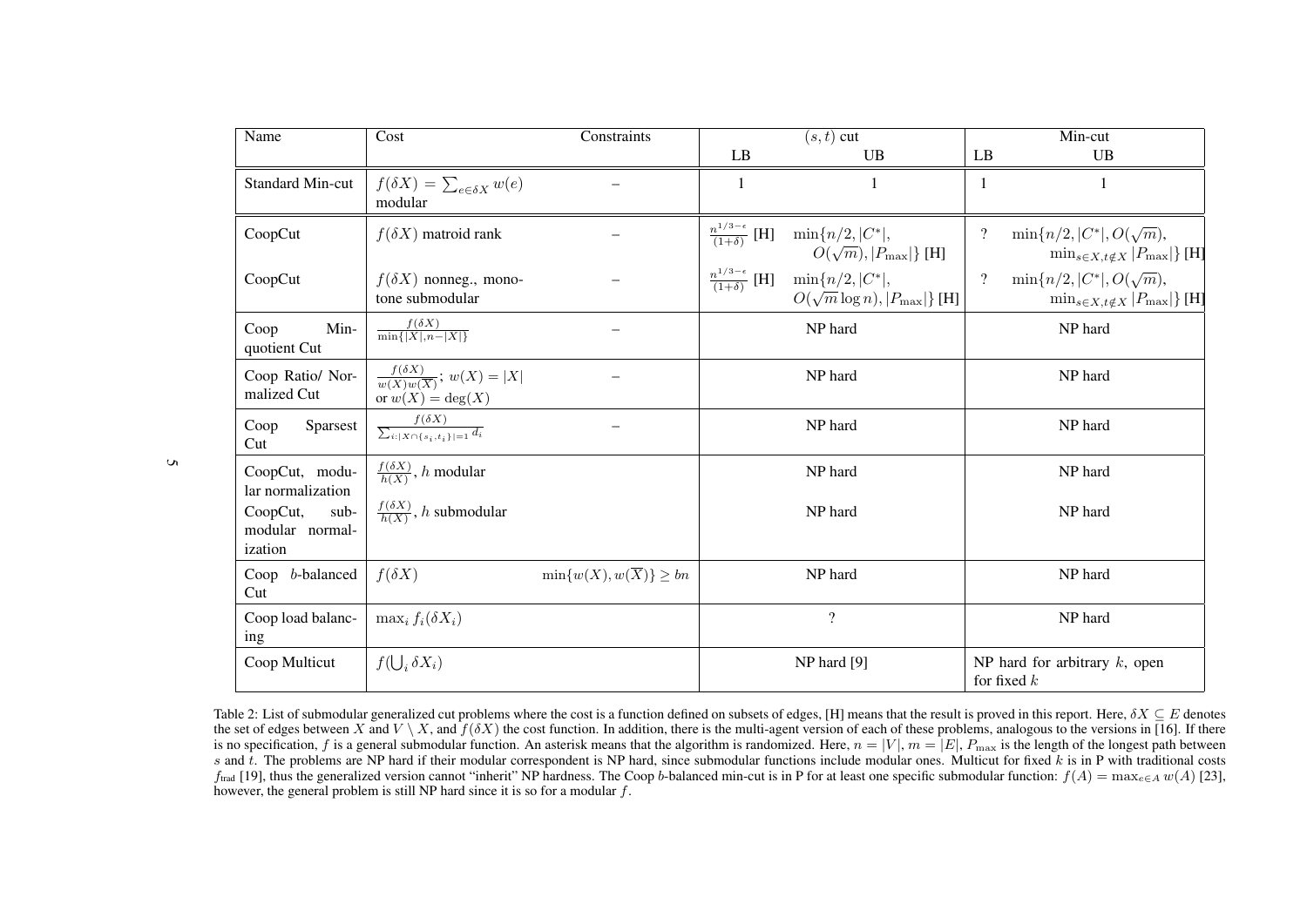| Name                                                             | Cost                                                                     | Constraints                             |                                                | $(s, t)$ cut                                                             | Min-cut  |                                                                                                                                                                     |  |
|------------------------------------------------------------------|--------------------------------------------------------------------------|-----------------------------------------|------------------------------------------------|--------------------------------------------------------------------------|----------|---------------------------------------------------------------------------------------------------------------------------------------------------------------------|--|
|                                                                  |                                                                          |                                         | LB                                             | <b>UB</b>                                                                | LB       | UB                                                                                                                                                                  |  |
| Standard min-cut                                                 | g graph cut function                                                     | —                                       | $\mathbf{1}$                                   | 1                                                                        | 1        | 1                                                                                                                                                                   |  |
| NCoop Min-cut                                                    | $g(X)$ , g symmetric sub-<br>modular                                     |                                         | like general non-symmetric SFM<br>[40, Sec. 4] |                                                                          |          |                                                                                                                                                                     |  |
|                                                                  |                                                                          |                                         | 1                                              | 1                                                                        | 1        | 1                                                                                                                                                                   |  |
| NCoop<br>Min-<br>quotient Cut                                    | $\frac{g(X)}{\min\{ X ,n- X \}}$                                         |                                         |                                                | NP hard $O(\sqrt{\frac{n}{\ln n}})^*$ [44] (see text)                    | NP hard  | $O(\sqrt{\frac{n}{\ln n}})^*$ [44]                                                                                                                                  |  |
| Ratio/<br>NCoop<br>Normalized Cut<br>(sub-case of Sp.<br>$Cut$ ) | $\frac{g(X)}{w(X)w(\overline{X})}$ ; $w(X) =  X $<br>or $w(X) = \deg(X)$ |                                         | NP hard                                        | $O(\sqrt{\frac{n}{\ln n}})^*$ [44] (see text)                            | NP hard  | $O(\sqrt{\frac{n}{\ln n}})^*$ [44]                                                                                                                                  |  |
| NCoop Sparsest<br>Cut (NCSC)                                     | $\frac{g(X)}{\sum_{i: X\cap\{s_i,t_i\} =1}d_i}$                          |                                         | NP hard                                        | $O(\sqrt{\frac{n}{\ln n}})^*$ [44] (see text)                            | NP hard  | $O(\sqrt{\frac{n}{\ln n}})^*$ [44]                                                                                                                                  |  |
| NCoop<br>cut,<br>modular normal-<br>ization                      | $\frac{g(X)}{h(X)}$ , h modular                                          |                                         |                                                | NP hard $O(\sqrt{\frac{n}{\ln n}})^*$ [44] (NSSC)                        | NP hard  | $O(\sqrt{\frac{n}{\ln n}})^*$ (NSSC) [44]                                                                                                                           |  |
| NCoop cut, sub-<br>modular normal-<br>ization                    | $\frac{g(X)}{h(X)}$ , h submodular                                       |                                         |                                                | NP hard                                                                  |          | NP hard                                                                                                                                                             |  |
| NCoop<br>$b-$<br>balanced Cut                                    | g(X)                                                                     | $\min\{w(X), w(\overline{X})\} \geq bn$ |                                                | NP hard                                                                  | NP hard  | $b'$ -balanced cut, with cost<br>within $O\left(\frac{\sqrt{n}}{\sqrt{\ln n}(b-b')}\right)^*$ of<br>any b-balanced cut, $b' <$<br>$b \leq 1/2$ ; $b' \leq 1/3$ [44] |  |
| NCoop load bal-<br>ancing                                        | $\max_i g_i(X_i)$                                                        |                                         |                                                | NP hard                                                                  |          | $O(\sqrt{\frac{n}{\ln n}})^*$ [44]                                                                                                                                  |  |
| NCoop Multicut                                                   | $\sum_i g(X_i)$                                                          |                                         | NP hard                                        | $2-2/k$ (monot. or symm.<br>$g$ [41, 49]), $k-1$ ( $g \ge 0$ )<br>$[49]$ | NP hard? | $2-2/k$ (monot. or symm.<br>$g$ [41, 49]), $k-1$ ( $g \ge 0$ )<br>$[49]$                                                                                            |  |

Table 3: List of submodular generalized cut problems where the cost is defined on subsets of nodes with the help of a symmetric submodular function  $g(X)$  – we refer to them as<br>"node-cooperative" (NCoop). An asterisk means unconstrained SFM, see [13]. Note: Svitkina and Fleischer [44] solve the problems for a more general, non-symmetric nonnegative  $g$ , but symmetric nonnegative  $g$  are included in the<br>upper bounds. Their lower bounds hold

 $\sigma$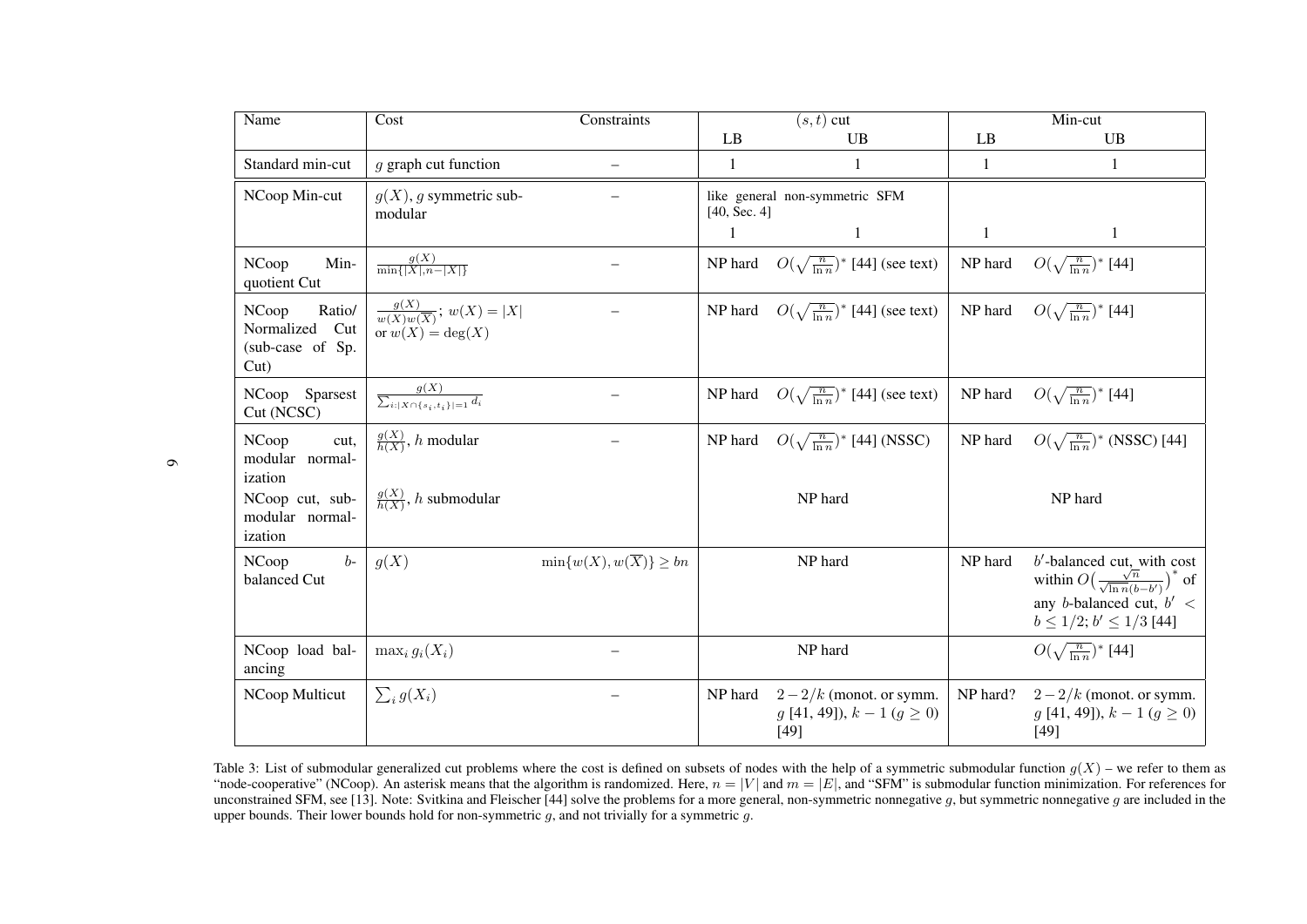#### 1.5 Other related work

A variety of previous work relates to our problem. The traditional min-cut and  $(s, t)$  cut problems are special cases of CoopCut, since modular functions are also submodular. A lot of work has been devoted to these problems and lead to efficient polynomial-time algorithms (see e.g.  $[1, 27]$ ). Both the traditional  $(s, t)$  cut and its dual, the max-flow problem, have been generalized in certain directions, but different from ours. Apart from traditional cuts, we are only aware of one special case of CoopCut in the literature. We summarize next the related generalizations of the primal and dual cut problem.

First, Hassin et al. [22] extend the cost function in the min-cut problem to non-submodular set functions of the form  $f(A) = \max_i f_m(A \cap P_i)$  for a known partition  $\{P_1, \ldots P_k\}$  of the edge set E and a modular function  $f_m$ . If each  $P_i$  is interpreted as a color, then a min-cut with respect to  $f$  minimizes the maximum number of edges of the same color in the cut. A submodular cost could, on the other hand, minimize the total number of colors or labels in the cut and thus aim for a "uniform" cut. This latter, possibly with weights for labels, is the cost of *Label Cuts*, a special case of CoopCut. Zhang et al. [48] prove the NP hardness of such label  $(s, t)$  cuts and a lower bound of  $2^{(\log n)^{1-(\log \log n)^{-c}}}$ , which is weaker than our bound of  $\Omega(n^{1/3})$  for general nonnegative submodular functions. Regarding upper bounds, their approximation guarantee of  $O(\sqrt{m})$  is achieved by our (general) Algorithm EA if the cost is integral.

In general, a recent interest has arisen to replace modular functions with submodular ones in standard combinatorial problems. For example, Svitkina and Fleischer [44] consider submodular load balancing, sparsest cut and balanced cut. Submodular vertex cover, spanning trees, shortest paths, and matchings are addressed by Goel et al. [16, 17]. These works contain many examples how submodular costs render the combinatorial problem harder, even if the traditional modular-cost version is already NP hard. The function approximation in [18] makes algorithms for linear costs amenable to approximately solve problems with submodular costs, as exploited in our Algorithm EA. Further recent work considers submodular minimization with set cover constraints [25], uncapacitated facility location with submodular constraints [8], or submodular maximization with matroid constraints [46].

Second, several extensions have addressed the dual problem of the traditional min-cut, the max-flow problem. In the submodular flow problem (see references in [13]), a submodular function generalizes the "Kirchhoff laws" and defines feasible flows by restricting the net outflow out of a set of nodes. The cost, however, is still modular, and the problem solvable in polynomial time. Polymatroidal max-flow (PF) [32] comes closer to CoopCut, since it generalizes capacity constraints to be determined by locally submodular functions: two submodular capacity functions at each node restrict the in- and outflow of that node, respectively. The inflow (resp. outflow) must lie within the submodular polyhedron associated with the corresponding inflow (resp. outflow) capacity. We use PF for a polynomial-time approximation to CoopCut (Algorithm PMF).

#### 1.6 More preliminaries about submodular functions

Next, we briefly provide a few additional definitions and details that will be used in the sequel.

First, our algorithms work for both directed and undirected graphs. Algorithms PMF, CR and the greedy algorithm are formulated for directed graphs. We transform an undirected graph into a directed one by replacing each edge  $\{v_i, v_j\}$  by two opposing edges  $(v_i, v_j)$  and  $(v_j, v_i)$  with equivalent (parallel) cost.

A useful object is the *characteristic vector*  $\chi_A \in \{0,1\}^E$  of a set  $A \subseteq E$ . It has entries  $\chi_A(e) = 1$  if  $e \in A$  and  $\chi_A(e) = 0$  otherwise.

The most basic class of submodular functions are *matroid rank functions*, which are normalized, monotone, integral and satisfy  $f(e) \in \{0, 1\}$  for all  $e \in E$ . We mostly consider *polymatroid rank functions* that are normalized and monotone but may be nonintegral and may have  $f(e) > 1$ .

The class of *subadditive* functions is a superset of the class of submodular functions. A function is subadditive if for all  $A, B \subseteq E$ , it holds that  $f(A) + f(B) \ge f(A \cup B)$ .

An important concept in combinatorics is the *submodular polyhedron*

$$
P_f = \{ x \in \mathbb{R}^E \mid x(A) \le f(A) \text{ for all } A \subseteq E \}.
$$

For any submodular f, it holds that  $f(A) = \max_{y \in P_f} y \cdot \chi_A$ . The *Lovász extension*  $\tilde{f}$  of f is the convex extension  $\tilde{f}: (\mathbb{R}_0^+)^E \to \mathbb{R}$  with  $\tilde{f}(x) = \max_{y \in P_f} y \cdot x$ , so  $\tilde{f}(\chi_A) = f(A)$  for all  $A \subseteq E$  [33]. This definition shows that  $g = \argmax_{g \in P_f} g \cdot x$  is a subgradient of  $\tilde{f}$  in x [13, Lemma 6.19], because it implies that  $g \cdot x' \leq \tilde{f}(x')$  for all  $x' \in \mathbb{R}_0^+$ , and, in consequence,  $\tilde{f}(x') - \tilde{f}(x) \geq g \cdot (x' - x)$ . The vector g can be found via the greedy algorithm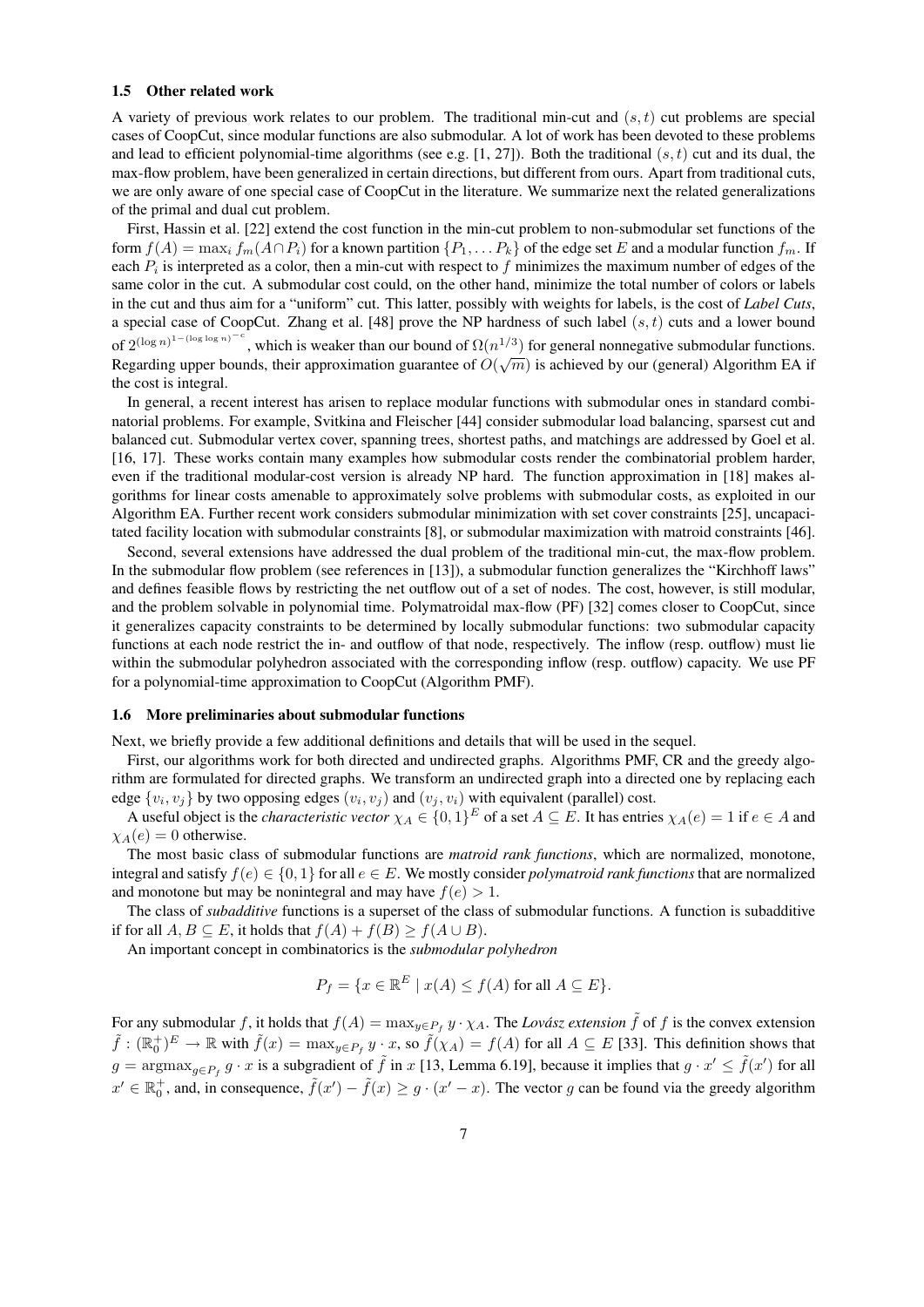[12, 33]: sort the elements in x so that  $x(\pi(1)) \ge x(\pi(2)) \ge \ldots \ge x(\pi(m))$ , then  $g(e_i) = f(\{e_{\pi(1)}, \ldots, e_{\pi(i)}\})$  –  $f({e_{\pi(1)}, \ldots, e_{\pi(i-1)}}).$ 

## 2 Hardness

We start by proving that submodular edge weights render CoopCut NP hard, as opposed to the standard modularcost min-cut problem. We then prove that no polynomial-time algorithm can guarantee an approximation factor better than  $\Omega(n^{1/3})$  for Coop-(s, t) cut with a monotone cost, and that essentially none can guarantee any approximation factor for non-monotone cost functions. All hardness results hold for  $Coop-(s, t)$  cut with nonnegative, monotone costs. If we relax the monotonicity condition, then the lower bound also holds for Coop min-cut by adding an edge  $(s, t)$  like in the proof of NP hardness.

The proofs here work for both directed and undirected graphs.

#### 2.1 CoopCut is NP hard

It is well known that the common min-cut problem with nonnegative, modular edge weights becomes hard if edge weights can also be negative, or if size constraints are added on the partitions [47].

If we allow an arbitrary submodular function f to determine the edge costs, then it is immediately clear that the CoopCut problem becomes NP hard. For example, a simple modular edge-cost function with both positive and negative weights is submodular. Another example is correlation clustering [3] (CC), where a graph's edges are marked with either + or − corresponding to the case where the adjacent nodes are "similar" or "different", and the goal is to cluster the nodes to minimize the number of differences within the clusters and the similarities across clusters. A version of CC corresponds to CoopCut with a modular  $f$  that takes positive and negative values (see Appendix B). CC for a fixed number of partitions is NP hard [42] but does have a PTAS on complete graphs, and  $\frac{1}{2}$ an  $O(\sqrt{\log n})$  approximation algorithm for a 2-partition [15]. With strictly negative modular f, CoopCut becomes the max-cut problem, also NP hard but with a constant-factor approximation [27].

In the sequel, we prove that even with a nonnegative  $f$ , CoopCut is hard, by using a reduction from graph bisection<sup>5</sup>.

Theorem 1 (NP hardness for nonnegative costs). *CoopCut is NP hard for nonnegative submodular costs. Coop-* (s, t) *cut is NP hard even for monotone, nonnegative, integer-valued submodular costs (that is, integer-valued polymatroid rank functions).*

**Definition 1** (Graph Bisection (GB)). *Given an undirected graph*  $G = (V, E)$  *with weights*  $w : E \to \mathbb{R}_0^+$ *, find a partition*  $V_1, V_2 \subset V$  *of the nodes, such that*  $|V_1| = |V_2| = |V|/2$  *and*  $\sum_{e \in E \cap (V_1 \times V_2)} w(e)$  *is minimal.* 



Figure 1: Reduction graph. The vertical subgraph with dashed edges is  $G_B$ .

GB is NP hard [14] and does not have a PTAS [26]. Let  $G_B = (V_B, E_B)$ be an instance of GB with  $n$  nodes. We create an auxiliary graph  $G$  and submodular function  $f$  whose minimum CoopCut  $C^*$  bisects  $G_B$  optimally. That is, the restriction of  $C^*$  to  $E_B$  is the optimal solution to the GB of  $G_B$ . G has two additional nodes s, t and  $2n + 1$  additional edges. To form G, retain  $G_B$ with the costs on  $E_B$  and connect the additional nodes s and t to every vertex in  $G_B$  with corresponding new edge sets  $E_s$  and  $E_t$ . Also connect s with t. Thus,  $G = (V_B \cup \{s, t\}, E_B \cup E_s \cup E_t \cup \{(s, t)\})$ . The minimum CoopCut will (i) separate s and t, (ii) separate the nodes in  $V_B$  into two equal-sized partitions by assigning them to either s or t, that is, cut  $n/2$  edges of each  $E_s$  and  $E_t$ , and (iii), have minimum cost with respect to the edges  $E_B$ . We will enforce the structural constraints (i) and (ii) with submodular penalty functions  $f_1$  and  $f_2$ , respectively,

and then add the original cost  $f_3(A) = \sum_{e \in A \cap E_B} w(e)$ . The penalty functions will be defined below. The overall cost is

$$
f(A) = \alpha_1 f_1(A) + \alpha_2 f_2(A) + \alpha_3 f_3(A),
$$

defined on  $E(G)$  with  $\alpha_i > 0$  to be specified later. First, let

$$
f_1(A) = \begin{cases} 0 & \text{if } (s, t) \in A \\ |A| & \text{if } (s, t) \notin A. \end{cases}
$$

This function is submodular and favors (i.e., is zero for) the inclusion of edge  $(s, t)$ . Together with a large weight  $\alpha_1$ ,  $f_1$  ensures that any good cut must separate s and t. This separation implies that at least n edges in  $E_s \cup E_t$ must be cut as well.

 $5$ Only after completing our proofs we came to know about [48]. They address a sub-case of CoopCut, hence their proof of NP hardness of  $(s, t)$  label cuts implies the NP hardness of ES  $(s, t)$  cuts. We still include our proof since it is different and illustrates the expressive power of submodular costs. The lower bound for the special case of label cuts in [48] is weaker than the one we prove here.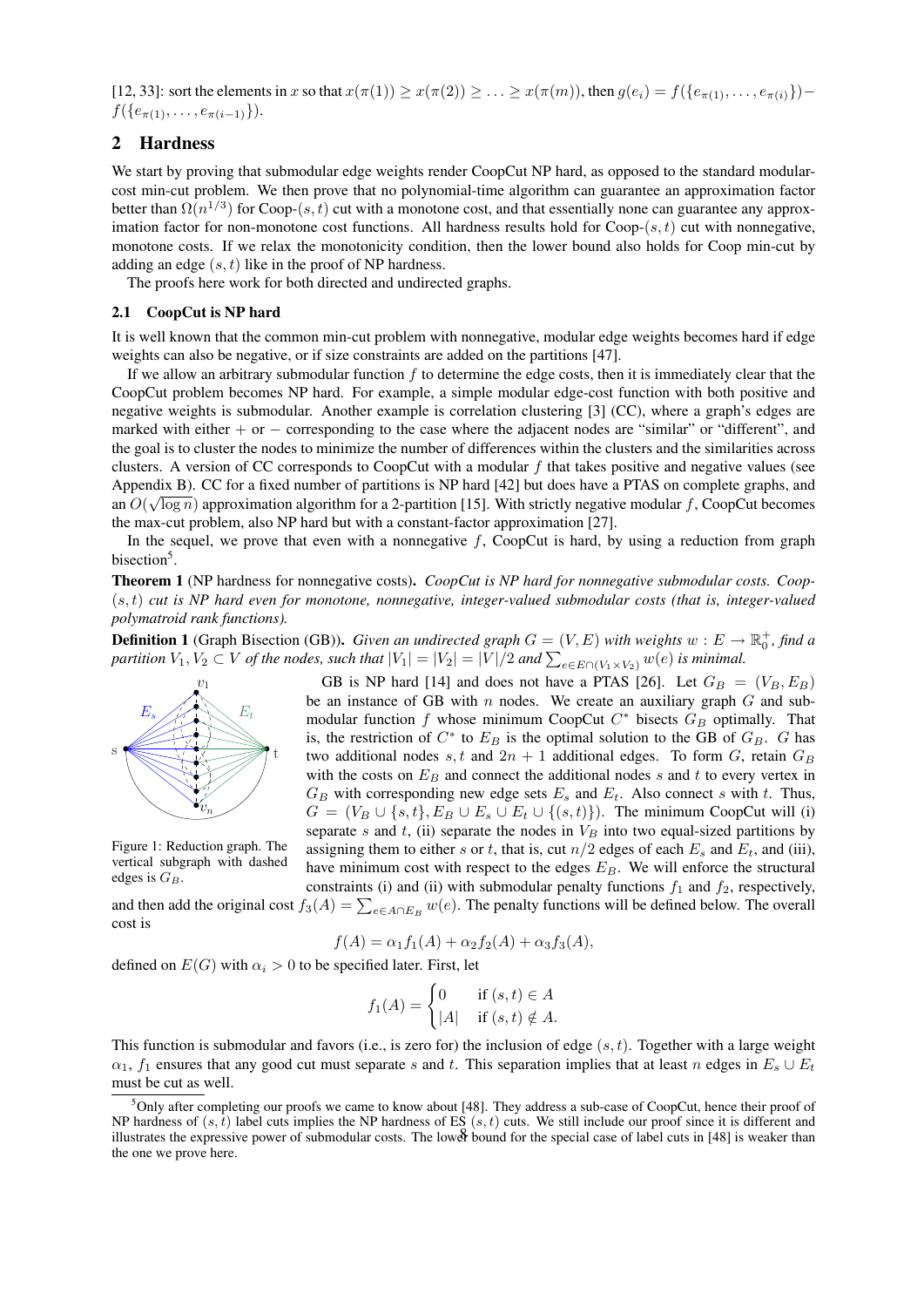Constraint (ii) addresses the equipartition. First, any  $(s, t)$  cut must include at least n edges from  $E_s \cup E_t$ . A balanced cut of  $V_B$  assigns  $n/2$  nodes to s, cutting their edges to t, and the other  $n/2$  nodes to t, cutting their edges to s. Hence, our penalty function should reach its minimum when the cut includes as many edges from  $E_s$  as from  $E_t$ , namely  $n/2 = |E_s|/2 = |E_t|/2$ , and not both edges  $(s, v)$  and  $(v, t)$  for a node v. The straightforward solution would be a function  $f_2(A) = g(|A|)$ , where g is a convex function that reaches its minimum at  $n/2$ . However, for f<sup>2</sup> to be submodular, g must be *concave* [33] and thus cannot reach its minimum at an arbitrary value. We could define two functions, each acting on half of  $E_s$ , that reach their minimum at their boundary. But this strategy will favor a particular subset of size  $n/2$ , and we want only the size to be relevant. The rescue comes in combining structure and cost, and in randomizing over functions that favor a specific configuration. "Randomization" means to use the expectation over drawing one such function uniformly at random. This expectation is proportional to the sum over the values of all possible such functions. We will derive the following solution in the next section:

$$
f_2(A) = (|A_s| + |A_t|)D(n) - (|A_s||A_t| - |A_{s \cap t}|)D'(n-1),
$$

where  $D(n)$  and  $D'(n-1)$  are suitable constants depending on n. The first term (involving  $|A_s| + |A_t|$ ) when minimal ensures that we cut no more than n edges in  $E_s \cup E_t$ , which is the minimum required (the negative term cannot change this fact: below, we argue that  $f_2$  is monotone). Therefore, for the right  $D(n)$ , we may assume that  $|A_s| + |A_t| = n$  is constant. We also need to ensure that the sizes are appropriate (each  $n/2$ ) which is where the rest of the derivation comes in. The term  $|A_s||A_t|$  is maximal if  $|A_s| = |A_t| = (|A_s| + |A_t|)/2$ . Finally, the penalty for  $A_{s\cap t}$  disfavors the "overlap" of  $A_s$  and  $A_t$ , that is, cutting off both  $(v_i, s)$  and  $(v_i, t)$  for a node  $v_i$ . Thanks to the choice of  $D(n)$  and  $D'(n-1)$ , the function  $f_2$  is nonnegative and monotone and minimal for any cut that cuts exactly half of the edges to  $s$  and to  $t$ , with no "overlap".

If  $D(n)$  is the number of derangements of n elements, and  $D'(n)$  is the number of "derangements" where one specific element is allowed all mappings (including  $\sigma(i) = i$ ), then  $f_2$  can be derived as a sum of  $D(n)$  rank functions (see next subsection), and is thus nonnegative, submodular and monotone. The monotonicity implies that a cut with more than n edges in  $E_s \cup E_t$  will have a higher cost than the optimal bipartition that cuts n edges in  $E_s \cup E_t$ . In this case, the constants are  $D(n) = n! \sum_{k=0}^{n} (-1)^k / k!$  [43], and  $D'(n-1) = \sum_{k=0}^{n-1} (n-2)! (n-1-1)$  $(k)!(-1)^k$  (see Appendix C). Both are computable in polynomial time, which is necessary for a polynomial-time reduction.

Lastly, we choose  $\alpha_3 = 1$ ,  $\alpha_2 = 10 \sum_{e \in E_B} w(e)$  and  $\alpha_1 = 5 \alpha_2 n^2 D(n)$ .

#### **2.1.1 Derivation of**  $f_2$

For the interested reader, we derive the function  $f_2$  as a sum of matroid rank functions. Since rank functions are monotone submodular,  $f_2$  must be so as well.

Let  $X = \{x_1, \ldots, x_n\}$  and  $Y = \{y_1, \ldots, y_n\}$  be two sets of n linearly independent vectors, depicted as nodes in Figure 2(a). Each  $x_i$  has a linearly dependent correspondent in Y, illustrated by a connecting line. The connections form a mapping  $X \to Y$  – actually a permutation  $\sigma : \{1, \ldots, n\} \to \{1, \ldots, n\}$ ,  $x_i \mapsto y_{\sigma(i)}$ . Each edge  $(v_i, s) \in E_s$  corresponds to an element  $\phi((v_i, s)) = x_i$  in X, and equally, each edge in  $E_t$  to an element in Y via  $\phi((v_i, t)) = y_i$ . For each permutation  $\sigma$ , we get a rank function

$$
r_{\sigma}(A) = \hat{r}_{\sigma}(\phi(A_s) \cup \phi(A_t)).
$$

The rank  $\hat{r}_{\sigma}$  measures the rank of the set of vectors in  $X \cup Y$  chosen by A, based on the dependencies determined by  $\sigma$ . This rank is the total number of vectors,  $|A_s| + |A_t|$ , minus the number of coincidences (vector pairs across  $\phi(A_s)$  and  $\phi(A_t)$  that are dependent) under the current permutation; see also Figures 2(b), 2(c). That is,

$$
\hat{r}_{\sigma}(\phi(A_s) \cup \phi(A_t)) = |A_s| + |A_t| - \underbrace{\left\{ (x_i, y_{\sigma(i)}) \right\}_{i=1}^n \cap (\phi(A_s) \times \phi(A_t))}_{\text{coincidences}}.
$$
\n(1)

It can also be seen as the number of connected components in the subgraph defined by  $\phi(A_s \cup A_t)$ .

Consider now a fixed permutation  $\sigma$ . For a fixed size of  $A_s \cup A_t$ , the rank  $\hat{r}_{\sigma}(\phi(A_s) \cup \phi(A_t))$  is minimal if the number of coincidences is maximal, that is,  $\phi(A_t) = \sigma(\phi(A_s))$ , which implies  $|A_s| = |A_t|$ .

However, a single permutation restricts the minimizing  $A_t$  to satisfy  $\phi(A_t) = \sigma(\phi(A_s))$ . For more freedom, we consider a large set of permutations: the set G of all derangements, that is, all permutations with  $\sigma(i) \neq i$  for all i. Then  $f_2$  is

$$
f_2(A) = \sum_{\sigma \in \mathfrak{S}} r_{\sigma}(A).
$$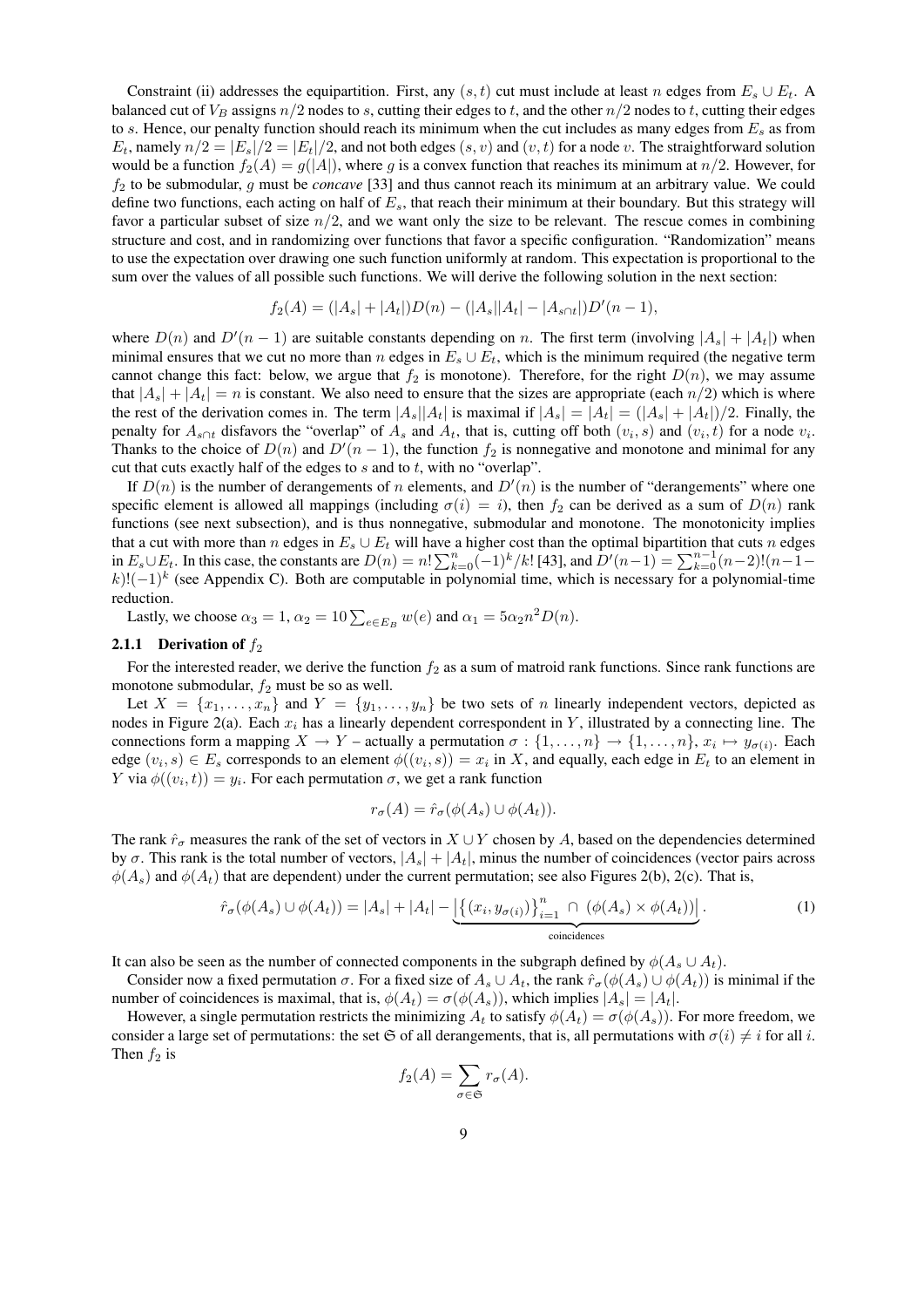

Figure 2: Mappings and coincidences. (a) Mappings between elements  $x_i = \phi(v_i, s)$  and  $y_i = \phi(v_i, t)$  via the derangement σ: the vectors  $x_i$  and  $y_{\sigma(i)}$  are linearly dependent. (b,c) Illustration of coincidences: The rank function  $\hat{r}_{\sigma}$  for the permutation depicted here is  $4 + 4 - 1 = 7$  in (b), and  $4 + 4 - 4 = 4$  in (c). The coincidences, that is, linearly dependent vectors across  $\phi(A_s)$  and  $\phi(A_t)$ , are marked in red. They can only contribute one to the rank, but are counted once in  $|A_s|$  and once in  $|A_t|$ , thus the negative correction is needed.



Figure 3: Counts of coincidences and forbidden mappings. The set  $\phi(A_{s\cap t})$  is shaded in light blue. The vector  $x_3$  can have coincidences  $\sigma(3)$  with all  $y_j \in \phi(A_t)$ , indicated by black arrows; vector  $x_6 \in \phi(A_{s \cap t})$  is never mapped to  $y_6 \in \phi(A_t)$ . The forbidden connections are red, whereas the possible ones for  $x_3$  and  $x_6$  are black.

Normalized by  $|\mathfrak{S}|$ , this quantity is the expected rank if a derangement  $\sigma$  is chosen uniformly at random from  $\mathfrak{S}$ . Why derangements? Derangements are exactly those permutations for which  $\sigma(\phi(e)) \neq \phi(e)$ , that is, including  $(s, v)$  never favors the includion of  $(v, t)$ . This restriction from general permutations will contribute a penalty for any cut that separates a node from both  $s$  and  $t$ .

As mentioned above,  $f_2(A)$  is submodular since it is a sum of rank functions. From Equation (1), this sum of ranks can be seen to consist of two terms:

$$
\sum_{\sigma \in \mathfrak{S}} r_{\sigma}(A) = |\mathfrak{S}|(|A_s| + |A_t|) - \sum_{\sigma \in \mathfrak{S}} |\{(x_i, y_{\sigma(i)})\}_{i=1}^n \cap (\phi(A_s) \times \phi(A_t))|
$$
  

$$
= |\mathfrak{S}|(|A_s| + |A_t|) - \sum_{x_i \in \phi(A_s)} \sum_{\sigma \in \mathfrak{S}} |(x_i, y_{\sigma(i)}) \cap (\{x_i\} \times \phi(A_t))|
$$
(2)

The first term is the total number of derangements,  $|\mathfrak{S}| = D(n)$ , times the total number of vectors in  $\phi(A_s) \cup \phi(A_t)$ . This quantity would be the sum of ranks if all vectors were linearly independent in all derangements. To correct for the dependencies, we subtract the total number of coincidences in all derangements as above.

We will count the total number of coincidences as the sum of the number of coincidences for each  $x_i$  in  $\phi(A_s)$ , as shown in (2). Consider a given  $x_i \in \phi(A_s)$ . How many derangements map it to an element in  $\phi(A_t)$  to yield a coincidence? We know that any  $x_i \in \phi(A_s)$  cannot be mapped to its correspondent  $y_i \in \phi(A_t)$  by any  $\sigma$ . To account for this restriction, partition  $A_s$  into a set  $A_{s \cap t}$  and  $A_s \setminus A_{s \cap t}$  as in Figure 3. Each element in the projection  $\phi(A_s \setminus A_{s \cap t})$  of the latter set can be mapped to any element  $y_k \in \phi(A_t)$ . For each such (fixed) pairing  $(x_i, y_k)$ , any of the remaining  $n - 1$  elements  $x_j$  can be mapped to any  $y_\ell$  with  $j \neq \ell$ . In fact, the element  $x_k$  can be mapped to any remaining target in Y, since its counterpart  $y_k$  is already "taken" by  $x_i$ . Let  $D'(n-1)$  denote the number of such permutations of  $n-1$  elements (pair  $(x_i, y_k)$ , i.e.,  $\sigma(i) = k$ , is fixed), where one specific element  $x_k$  can be mapped to any other of the  $n-1$  elements, and the remaining elements must not be mapped to their counterparts  $(\sigma(j) \neq j)$ . Then there are  $D'(n-1)$  derangements  $\sigma$  realizing  $\sigma(i) = k$ , for each  $y_k \in \phi(A_t)$ , yielding  $|A_t|D'(n-1)$  coincidences for each  $x_i$  in  $\phi(A_s \setminus A_{s \cap t})$ , so  $|A_s \setminus A_{s \cap t}| \cdot |A_t| \cdot D'(n-1)$  in total.

Each element  $x_i$  in the remaining  $\phi(A_{s\cap t})$  can be mapped to  $|A_t| - 1$  elements in  $\phi(A_t)$ , since its counterpart  $y_i$  is in  $\phi(A_t)$ . This leads to another  $|A_{s\cap t}| \cdot (|A_t| - 1) \cdot D'(n-1)$  coincidences. Hence, in total we get

$$
f_2(A) = (|A_s| + |A_t|)D(n) - \sum_{x_i \in A_s \setminus A_{s \cap t}} \sum_{y_k \in A_t} D'(n-1) - \sum_{x_i \in A_{s \cap t}} \sum_{y_k \in A_t, k \neq i} D'(n-1)
$$
  
= 
$$
(|A_s| + |A_t|)D(n) - (|A_s| - |A_{s \cap t}|)|A_t|D'(n-1) - |A_{s \cap t}|(|A_t| - 1)D'(n-1)
$$
  
= 
$$
(|A_s| + |A_t|)D(n) - (|A_s||A_t| - |A_{s \cap t}|)D'(n-1),
$$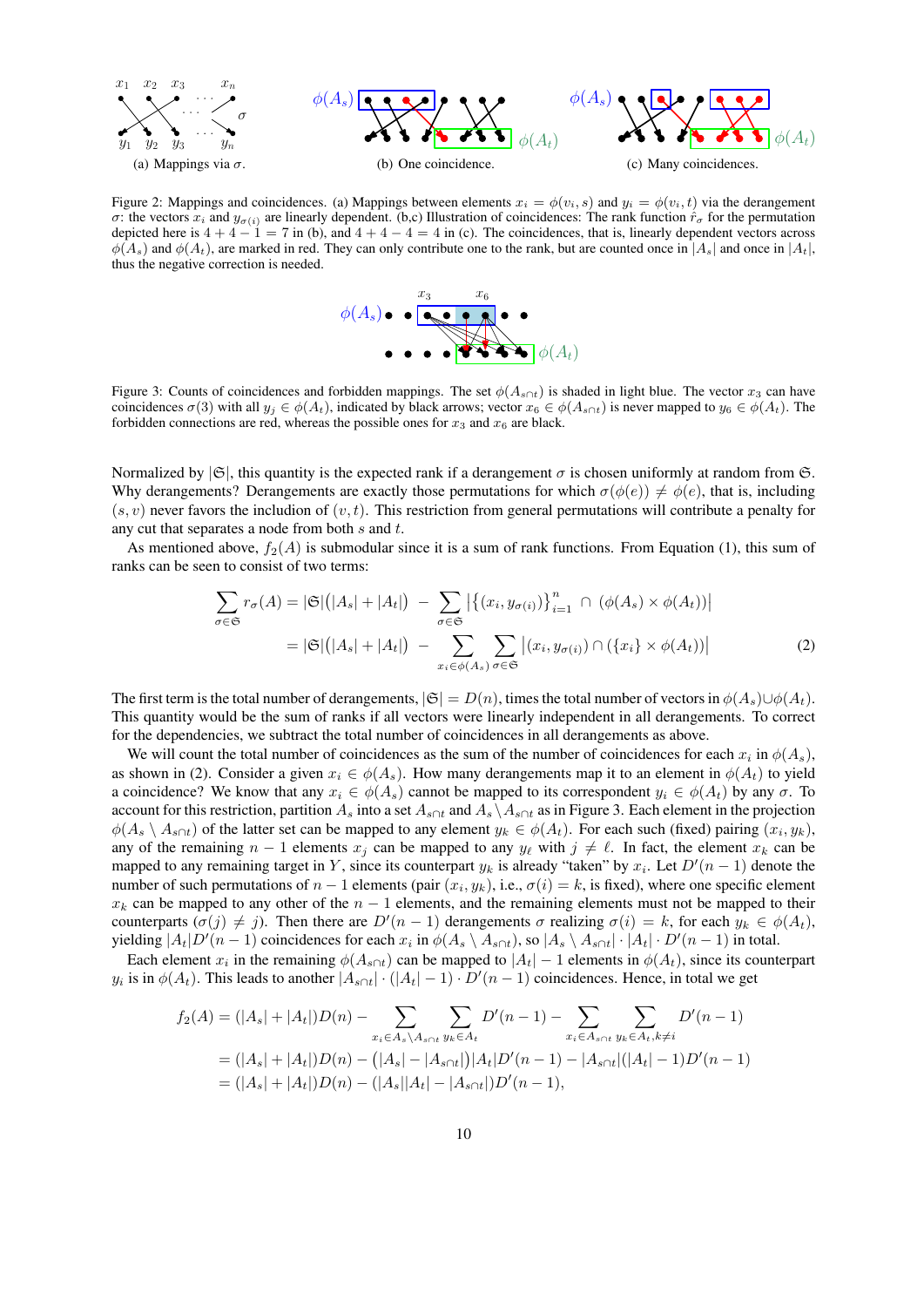with  $D(n) = n! \sum_{k=0}^{n} (-1)^k / k!$  [43], and  $D'(n-1) = \sum_{k=0}^{n-1} (n-2)! (n-1-k)! (-1)^k$ , as derived in Appendix C.

A similar construction with entropies yields the same cost function. Let the nodes  $x_i$ ,  $y_i$  be random variables in a graphical model, each with an entropy  $H(x_i) = H(y_i) = c$  for all i, j. All variables in X are mutually independent, and so are the variables in  $Y$ . The linear dependencies of the vector above are now statistical dependencies with  $H(x_i, y_{\sigma(i)}) = H(x_i) = c$  and  $H(x_i, y_j) = 2c$  if  $j \neq \sigma(i)$ . The rank  $r_{\sigma}$  corresponds to the joint entropy of the variables  $\phi(A_s \cup A_t)$ , and the rest is the same as above.

#### 2.2 Lower bounds for  $Coob-(s, t)$  cut

In this section, we show lower bounds on the approximation factor of  $Coop-(s, t)$  cut.

**Theorem 2** (Lower bound for Coop-(s, t) cut with nonnegative, monotone costs). *For any fixed*  $\epsilon > 0$ ,  $\delta > 0$ , any *(randomized) approximation algorithm for Coop-*(s, t) *cut with monotone cost needs exponentially many queries* for an approximation factor of or better than  $n^{1/3-\epsilon}/(1+\delta)$ .

#### 2.2.1 Proof of Theorem 2



We prove Theorem 2 with the technique of [18] that was also used in [16, 25, 44]. The proof shows a type of input where for a polynomial number of evaluations, it is very unlikely that we can distinguish between two cost functions  $f$ ,  $h$  that may appear as input. Their optima differ by a large factor, say α, and any solution for f that is within a factor of  $\alpha$  of the optimum would be enough evidence to discriminate  $f$  and  $h$ . Thus, no polynomial-time algorithm

Figure 4: Ladder graph

can guarantee an approximation ratio better than  $\alpha$ , since it would have to distinguish between the two functions. To achieve a low probability of discrimination, we randomly pick a cut  $R \subset E$  and design f so that for a query  $Q \subseteq E$ ,  $f(Q) \neq h(Q)$  only if  $|Q \cap R|$  is large, an event of exponentially small probability. By a union bound argument, the probability of having  $f(Q) \neq h(Q)$  for any query in a set of polynomially many queries is still very small — too small for an approximation guarantee better than  $\alpha$ .

Consider the graph in Figure 4. It has k columns of edges,  $\ell$  parallel paths from s to t,  $m = k\ell$  edges and  $n = m - \ell + 2$  nodes. Any  $(s, t)$  separator cuts each path at least once. Thus, there are  $k^{\ell}$  minimal  $(s, t)$  cuts. To sample a random cut  $R \subset E$  with  $|R| = \ell$ , we choose one edge from each path uniformly at random with probability  $1/k$ . Let  $\beta = (1 + \delta)\ell/k < \ell$  and

$$
h(Q) = \min\{|Q|, \ell\}; \qquad f(Q) = \min\{|Q \cap \overline{R}| + \min\{|Q \cap R|, \beta\}, \ell\}. \tag{3}
$$

The functions f and h are equal on most queries, and differ only if  $f(Q) < h(Q)$ . This is only the case if Q overlaps with R in more than  $\beta$  edges, and with R in not too many edges (i.e., less than  $\ell - \beta$ ). In particular on all other cuts,  $f(Q) = h(Q) = \ell$ . We choose  $k = m^{1/3-\epsilon}$  and  $\ell = m^{2/3+\epsilon}$ , so the ratio of the optima of h and f is  $\ell/\beta = m^{1/3-\epsilon}/(1+\delta)$ . Finding the optimum for f means to be able to distinguish h and f.

We will make these ideas more formal and compute the probability  $P(f(Q) \neq h(Q)) = P(f(Q) < h(Q))$  for a given  $Q \subseteq E$ . If  $|Q| \leq \ell$ , then  $f(Q) < h(Q)$  only if  $\beta < |Q \cap R|$ , and the probability

$$
P(f(Q) < h(Q)) = P(|Q \cap R| > \beta)
$$

increases as Q grows. If, on the other hand,  $|Q| \ge \ell$ , then the probability

$$
P(f(Q) < h(Q)) = P(|Q \cap \overline{R}| + \min\{|Q \cap R|, \beta\} < \ell)
$$

decreases as Q grows. Hence, the probability of difference is largest when  $|Q| = \ell$ .

So let  $|Q| = \ell$ . Then we can distribute Q over at most  $d = \ell$  and at least  $d > \beta$  paths to make  $P(|Q \cap R| > \beta)$ nonzero. If Q covers  $b \le k$  edges of a path, then the probability that Q includes the edge in this path that is in R is  $b/k$ . The expected overlap is  $\mathbb{E}[|Q \cap R|] = |Q|/k = \ell/k$ . Since the edges in R were sampled independently from identical distributions, we can bound the probability of a large intersection via Hoeffding's bound [24]:

$$
P(|Q \cap R| \ge (1+\delta)\ell/k) \le \exp(-2\delta^2 \ell^2/(dk^2)) \le \exp(-2\delta^2 \ell/k^2) = \exp(-2m^{3\epsilon}\delta^2).
$$

Since the probability of  $f(Q) < h(Q)$  is exponentially small in  $m = n + \ell - 2$ , the theorem holds for the bound  $m^{1/3-\epsilon}/(1+\delta)$  and thus also for  $n^{1/3-\epsilon}/(1+\delta) < m^{1/3-\epsilon}/(1+\delta)$ .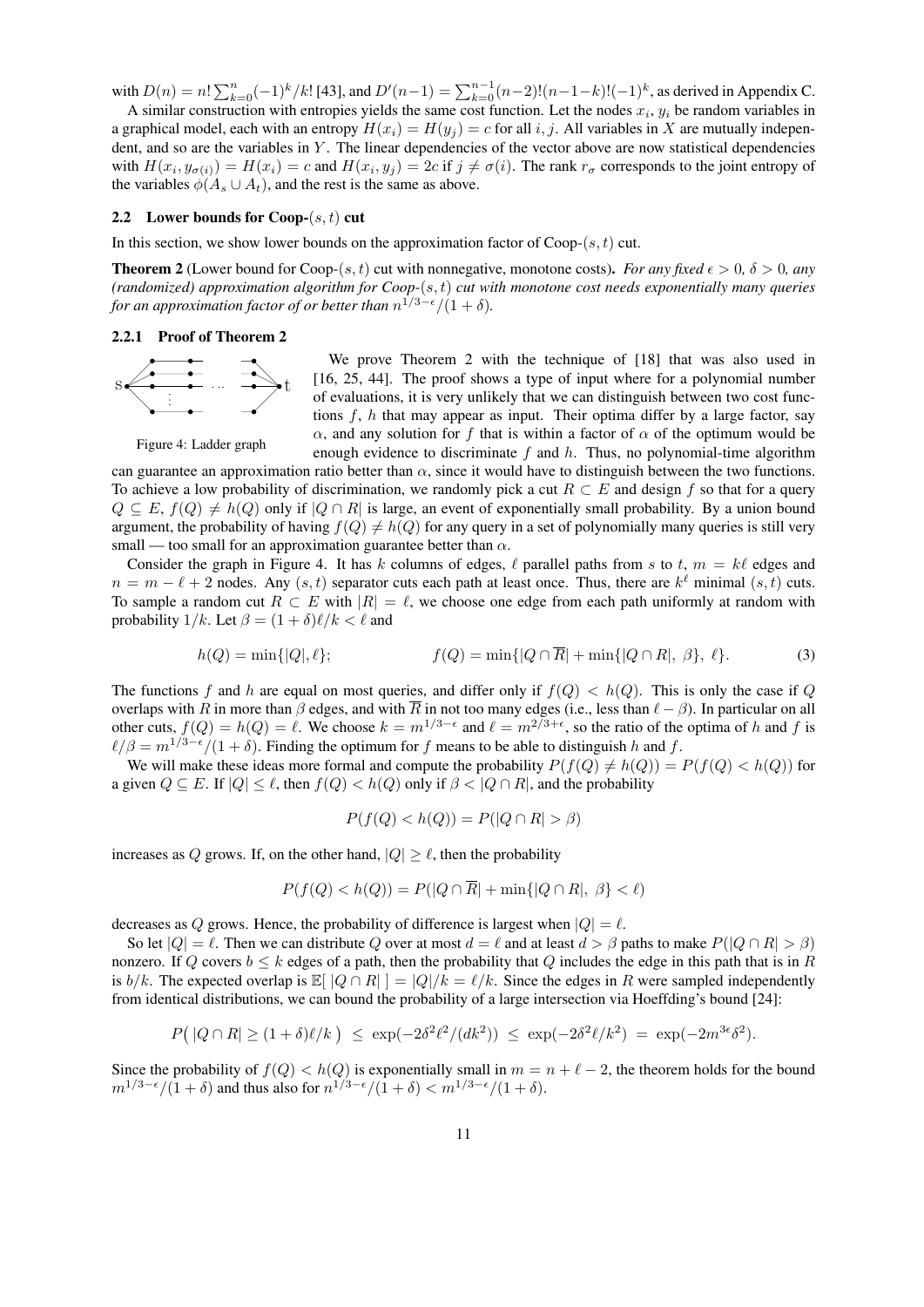Note that the proof only relies on nonnegative monotone submodular functions, in fact, truncated matroid rank functions [18]. Rounding  $\ell$  and  $\beta$  to the closest integer will make h and f true (integer-valued) rank functions, so a rounded bound holds even for matroid rank functions.

#### 2.3 Worst-case versus special case

We showed that going from modular to submodular cost functions makes the min-cut and  $(s, t)$  cut problems much harder. However, it is not always the case that a submodular cost function makes the problem harder than the modular-cost version. As an example, the "bottleneck" cost  $f(A) = \max_{e \in A} w(e)$  is submodular but leads to min-cut problems that are easy to optimize by a greedy algorithm: initially, each node is a cluster and then greedily we merge the two clusters that are connected by the heaviest edge (see also Section 3.1). Even stronger, the modular-cost graph bisection problem is NP hard [14], whereas graph bisection with bottleneck cost is in P [23].

Nevertheless, for the general class of (monotone) submodular functions, our hardness results hold.

#### 3 Approximation Algorithms

After showing the hardness of CoopCut, we will analyze four approximation algorithms and compare them to a number of heuristics. All of them solve the  $(s, t)$  cut problem, and Algorithm MBI and EA also directly the min-cut problem. The other algorithms solve the general min-cut by repeating the  $(s, t)$  cut for a fixed s with all possible t and selecting the best of those cuts<sup>6</sup>.

Before delving into the details of the algorithms, some general thoughts will help to get a better picture of the problem. First, we illustrate that an approximation algorithm must use the graph structure. Second, we briefly introduce the general principles we use, and finally we devote a subsection to each algorithm and its guarantees.

In the sequel,  $C^* \subseteq E$  denotes the optimal cooperative cut, and  $n = |V|$  the number of nodes. Unless stated otherwise, in this section we assume  $f$  to be nonnegative and monotone.

#### 3.1 Optimizing a mere node function is hard

A preliminary thought about algorithms addresses the need to use the graph structure. Queyranne's algorithm for minimizing symmetric submodular functions [40] finds the standard (modular) min-cut without explicitly using the graph structure, which is only implicit in defining the node-based cost  $g(X) = f(\delta X)$ . Instead of minimizing an edge-based submodular function with difficult cut constraints, can we in general solve the unconstrained problem  $\min_{X \subset V} g(X)$  for a nontrivial  $X \neq \emptyset, V$ ?

If f is nonnegative, normalized, and monotone, then g is subadditive, i.e., g satisfies  $g(X) + g(Y) \ge g(X \cup Y)$ for all  $X, Y \subseteq V$ . This has no general benefit though: The following example shows that not fully exploiting the graph structure makes the minimization problem inapproximable at any arbitrary factor  $b > 0$ . Let  $R \subseteq V$  be an arbitrary set of nodes and  $b > 1$  a large number, and define a subadditive function  $q: 2^V \to \mathbb{R}$  as

$$
g(X) = \begin{cases} 1 & \text{if } X = R \text{ or } X = V \setminus R \\ 0 & \text{if } X = \emptyset \text{ or } X = V \\ b & \text{otherwise.} \end{cases}
$$

If R is unknown and the trivial solutions  $\emptyset$ , V forbidden, then only exponentially many evaluations of g can guarantee a solution with a cost lower than  $b$  times the minimum. This difficult function is the node-based cost  $g(X) = f(\delta X)$  of CoopCut with edge costs  $f(A) = \max_{e \in A} w(e)$  and

$$
w(e) = \begin{cases} 1 & \text{if } e \in \delta R \\ b & \text{otherwise.} \end{cases}
$$

Knowing the graph structure (thereby breaking apart  $g$ ), however, we can find the optimum of this particular example in polynomial time by greedily merging node pairs that are connected by "heavy" edges of weight b.

<sup>&</sup>lt;sup>6</sup>If the adjacency matrix of the graph is not symmetric, that is, the cut direction matters, then we do  $2(n - 1)(s, t)$  cuts by also swapping s and t each time.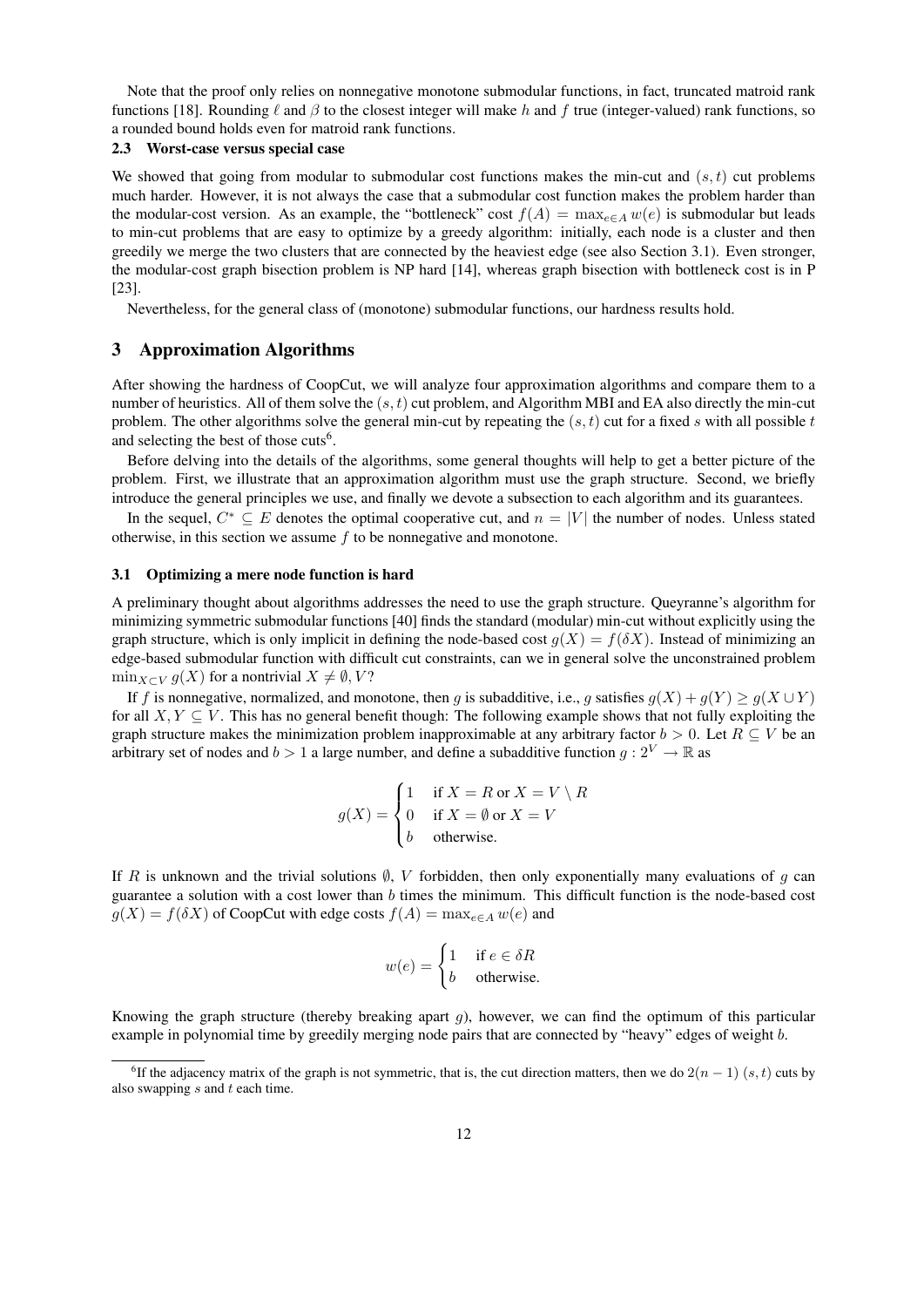#### 3.2 Techniques

The difficulty of CoopCut lies in the non-locality of the edge cooperations with respect to the graph structure. That is, the joint cost of two disjoint edge sets A, B can be much smaller than the sum of their costs:  $f(A \cup B) \ll$  $f(A) + f(B)$ . The cooperation may only become evident for large sets, as in the proof of the lower bounds – and there are exponentially many such sets, of which only a few might enjoy cooperation. Exactly this reduction in cost for specific edges, however, can determine the minimum cut, again as in the proof for the lower bound (Section 2.2). The minimum cut can have a lot of edges  $(n^2/4)$  in the examples in Section 4.2) that have a low joint cost.

If submodular cooperations are restricted to the sets of edges that share an adjacent node, and the cost function is modular on anything coarser, then the problem can be exactly solved in polynomial time (Section 3.5 and [32]). Even simpler, the common min-cut problem with a modular cost completely lacks edge cooperations; they can be viewed as limited to single edges. Two of our approximation algorithms, Algorithm PMF and MBI, rely on a local approximation of the submodularity, that is, we split the set E into small local sets  $E_i$  (single edges or neighborhoods). The new cost function may be submodular within a set, but behaves in a modular way across sets, i.e.,  $\hat{f}(A) = \sum_{i=1}^{k} f_i(E_i \cap A)$ . If the  $E_i$  are a particular improved version of edge neighborhoods  $\delta v$  of single nodes v, then minimizing  $\hat{f}$  corresponds to the dual problem of polymatroidal network flows [32], a strategy used by Algorithm PMF. Algorithm MBI reduces  $E_i$  to single edges, that is, a modular approximation  $\hat{f}$ , and then tests a set of candidate cuts in the min-cost cut basis of the modular approximation. Another strategy, applied by Algorithm EA, is to first approximate the cost function by a submodular function that is amenable to efficient optimization [18]. The efficiency of the optimization again relies on algorithms for the modular case; in the end, a modular function is minimized. Finally, f can be seen as a function on indicator vectors  $\{0,1\}^E$ . The *Lovász extension* [33] extends this function to a convex function on  $(\mathbb{R}_0^+)^E$ . Algorithm CR solves this convex relaxation of CoopCut, retaining the cut constraints.

#### 3.3 A useful approximation Lemma

For Algorithms PMF and EA that rely on a simplifying approximation of the cost function, the following Lemma will be useful.

**Lemma 1.** Let  $\hat{C} = \arg \min_{C \in \mathcal{C}} \hat{f}(C)$  for a global approximation  $\hat{f}$  with  $f(A) \leq \hat{f}(A) \leq \alpha f(A)$  for all  $A \subseteq E$ ,  $and C^* = \operatorname{argmin}_{C \in \mathcal{C}} f(C)$ *. Then* 

$$
f(\hat{C}) \leq \alpha f(C^*).
$$

In particular, it is enough if  $f(C^*) \leq \hat{f}(C^*) \leq \alpha f(C^*)$  holds for  $C^*$ .

*Proof.* Since 
$$
\hat{f}(\hat{C}) \leq \hat{f}(C^*)
$$
, it is  $f(\hat{C}) \leq \hat{f}(\hat{C}) \leq \hat{f}(C^*) \leq \alpha f(C^*)$ .

#### 3.4 A reference-based improvement step

Any solution  $C \subseteq E$  returned by any of the four algorithms might be improved upon by a post-processing step that finds a cut minimizing the bounds [35]

$$
f(B) \le h_1(B, C) \triangleq f(C) - \sum_{e \in C \setminus B} \rho_e(E \setminus \{e\}) + \sum_{e \in B \setminus C} \rho_e(C) \tag{4}
$$

$$
f(B) \le h_2(B, C) \triangleq f(C) - \sum_{e \in C \setminus B} \rho_e(C \setminus \{e\}) + \sum_{e \in B \setminus C} \rho_e(\emptyset),\tag{5}
$$

where the gain is defined as  $\rho_A(D) \triangleq f(A \cup D) - f(D)$ . In particular bound  $h_1$  includes the cooperations of any edge in  $E \setminus C$  with the reference set C, and thus goes beyond the local restriction of submodularity in some approximations.

The minimizer of  $h_\ell$  can be found via a modular min-cut with modified edge weights. Set

$$
w_{1,C}(e) = \begin{cases} \rho_e(E \setminus \{e\}) & \text{if } e \in C \\ \rho_e(C) & \text{otherwise}; \end{cases} \qquad w_{2,C}(e) = \begin{cases} \rho_e(C \setminus \{e\}) & \text{if } e \in C \\ \rho_e(\emptyset) & \text{otherwise}. \end{cases}
$$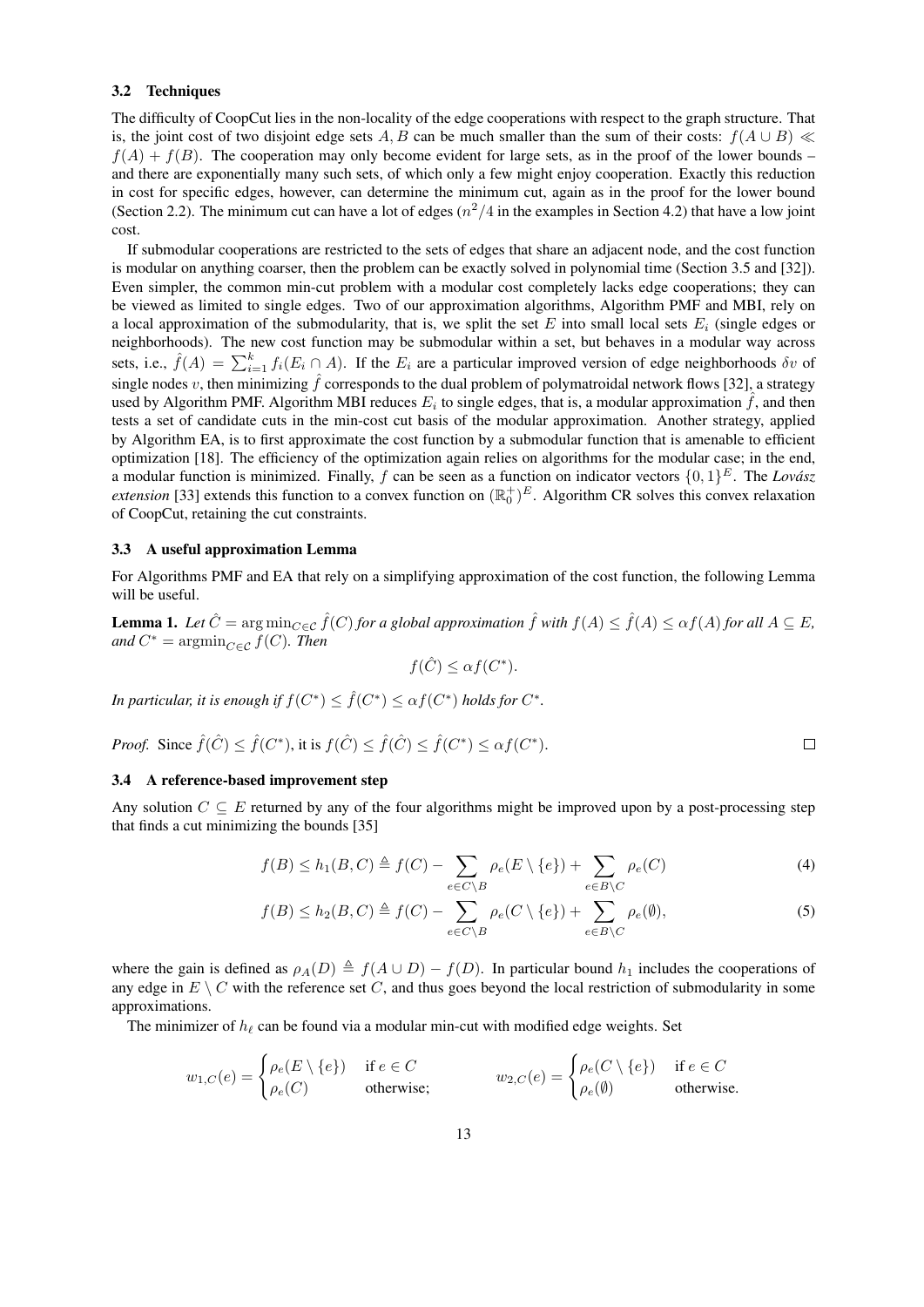With these weights, the modular weight of a cut  $B$  is

$$
\sum_{e \in B} w_{1,C}(e) = \sum_{e \in C \cap B} \rho_e(E \setminus \{e\}) + \sum_{e \in B \setminus C} \rho_e(C) = h_1(B) - \underbrace{f(C) + \sum_{e \in C} \rho_e(E \setminus \{e\})}_{\text{constant w.r.t. } B},
$$

and analogously for  $w_{2,C}$ . If the optimizer of  $h_j$  has a lower f-cost than the initial C, we can take it as the next comparison set C and iterate. The pseudocode for this iterative bound minimization is shown as Algorithm 1. To improve on one solution C, we call Algorithm 1 with  $\mathcal{I} = \{C\}$  and use the returned solution if it is better than C. In Section 3.6, we will use a larger set  $\mathcal{I}$ .

Algorithm 1: Iterative bound minimization

**Input**:  $G = (V, E)$ ; nonnegative monotone cost function  $f: 2^E \to \mathbb{R}_0^+$ ; reference initialization set  $\mathcal{I} =$  $\{I_1, \ldots, I_k\}, I_j \subseteq E$ ; [source / sink nodes s, t] **Output:** cut  $B \subseteq E$ for  $j = 1$  *to*  $k$  do set weights  $w_{\ell, I_j}$  for  $\ell = 1, 2$ .; find  $[(s, t)$ -]min-cut  $C_{\ell}$  for edge weights  $w_{\ell, I_j}(\cdot, I_j)$ ; set  $C = \operatorname{argmin}_{C_{\ell}} f(C);$ repeat  $B_j = C;$ set weights  $w_{\ell,B_j}$  for  $\ell = 1,2$ .; find  $[(s, t)$ -]min-cut  $C_{\ell}$  for edge weights  $w_{\ell, B_j}$ ;  $C = \operatorname{argmin}_{C_{\ell}} f(C);$ until  $f(C) > f(B_j);$ end return  $B = \arg \min_{B_1,...,B_k} f(B_j);$ 

The reference-based improvement helps most if  $\rho_e(E \setminus \{e\})$  is larger than zero for most edges (this does not hold, for instance, for truncated functions), and if the low cost of  $C^*$  with respect to f is based on cooperations that can be identified from small sets of edges. If the edges in  $C \cap C^*$  suffice to reduce the new weight  $\rho_e(C)$  of any  $e \in C^* \setminus C$  enough compared to the original weight  $f(e)$ , then the minimizer of  $h_1$  will be close to  $C^*$ .

A tighter bound can be optimized by the algorithm for polymatroidal network flows, via the same construction as the approximation for Algorithm PMF. Let  $C \subseteq E$  again be the comparison set, and  $\{P_i\}_i$  a partition of  $E \setminus C$ , in conformity with the neighborhood sets  $\delta v \subset E$ , that means, each  $P_i \subset \delta v$  for some  $v \in V$ . The tighter bound is

$$
f(B) \leq h'_1(B) \triangleq f(C) - \sum_{e \in C \setminus B} \rho_e(E \setminus \{e\}) + \sum_i \rho_{B \cap P_i}(C).
$$

It is an upper bound since, by diminishing returns and subadditivity of  $f$ , it holds for any partition that

$$
f(B) + \sum_{e \in C \setminus B} \rho_e(E \setminus \{e\}) \leq f(B \cup C) \leq f(C) + \rho_{B \setminus C}(C) \leq f(C) + \sum_i \rho_{B \cap P_i}(C).
$$

The cost function we minimize for this bound is

$$
f_C(B) = \sum_{i} \rho_{B \cap P_i}(C) + \sum_{e \in B \cap C} \rho_e(E) = h'_1(B) - f(C) + \sum_{e \in S} \rho_e(E \setminus \{e\}).
$$

Since  $\rho_{B \cap P_i}(C)$  is submodular for a fixed C, and the submodular interactions are restricted to local neighborhoods, a tightened version of  $f_C(B)$  can be optimized as the dual of a polymatroidal flow problem (see Section 3.5 for details). The tightened version automatically chooses the partition that gives the lowest function value, i.e., the best bound of the neighborhood type. If we prefer to use a fixed partition, we can use the trick outlined in Section 3.5.1.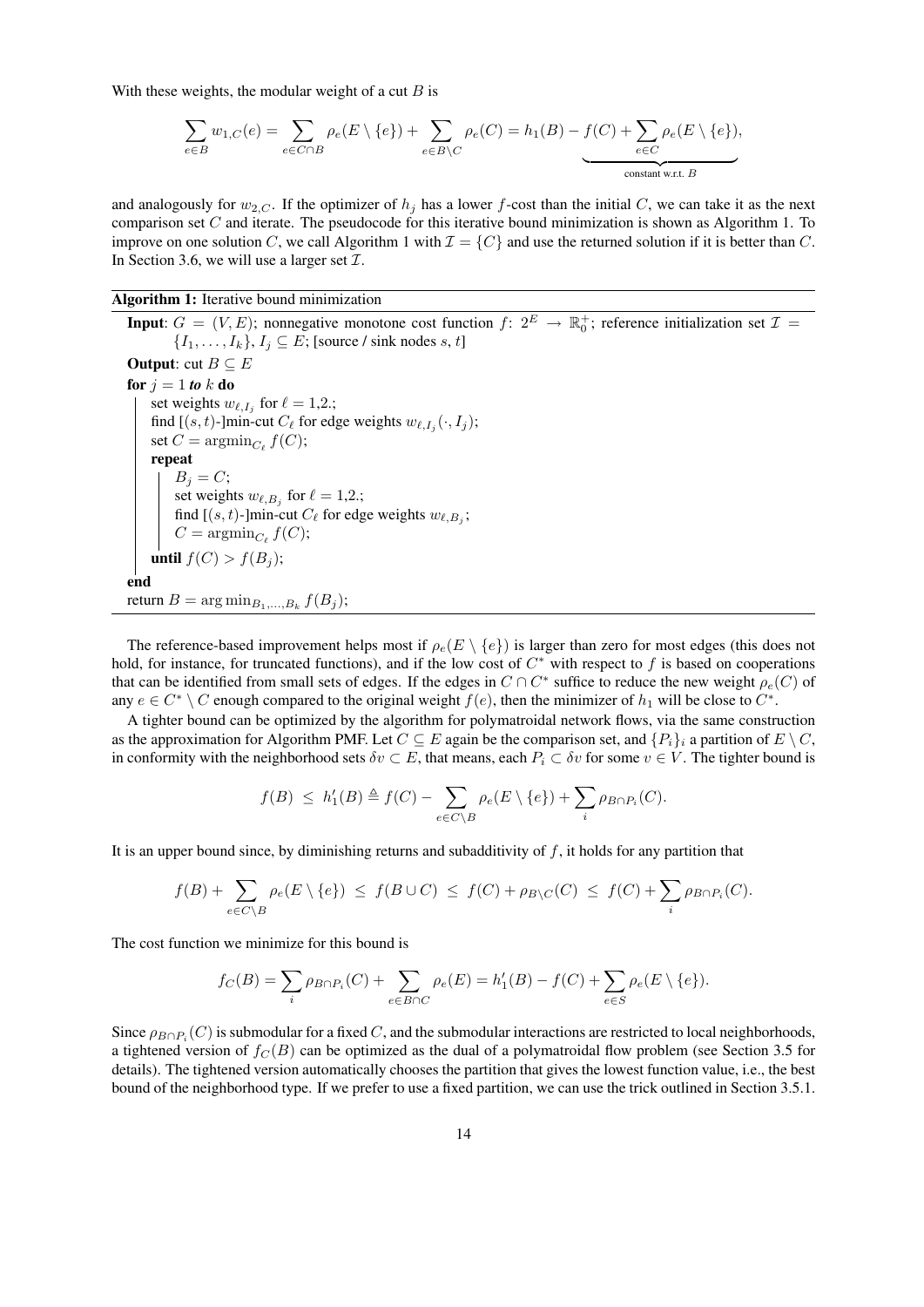#### 3.5 Algorithm I: Approximation via "polymatroidal network flows" (PMF)

As mentioned above, the intractability of CoopCut relies on the global, unknown interaction of edge sets. Here, we relax this difficulty by restricting the submodular behavior to known, limited sets of edges. To do so, we partition E into disjoint sets  $E_i$  and then use the approximation  $\hat{f}(A) = \sum_i f(A \cap E_i)$ . For tractability, we make the partition "local". Let  $\Pi(A) = \{A_1, \ldots, A_n\}$  be a partition of an edge set  $A \subseteq E$ , where  $A_i$  only contains edges incident to node  $v_i \in V$ . With  $\mathcal{P}_A$  denoting the set of all such partitions, let

$$
\hat{f}_{\text{PMF}}(A) = \min_{\Pi(A) \in \mathcal{P}_A} \sum_i f(A_i),\tag{6}
$$

that is, each edge is assigned to one of its incident nodes, and this is what defines the variants in the set of partitions  $P_A$ . Figure 5 illustrates an example of such a partition, where all the green edges are assigned to their tail node, the blue edge is assigned to its tail node, and the red edges are assigned to their head node.



Figure 5: Partition of the cut edges; edges of the same color are in the same set  $A_i$ . The approximation here is  $\hat{f}_{PMF}(e_1, e_2, e_3, e_4, e_5, e_6)$  $f(e_1, e_2, e_3) + f(e_4) + f(e_5, e_6).$ 

Similar to the traditional max-flow min-cut duality, the cut problem with cost  $f_{\text{PMF}}$  corresponds to the dual of a generalized, polymatroidal max-flow problem [32] with the capacity function  $f$  at each node.

Polymatroidal network flows [32] generalize the capacity function of the traditional max-flow problem as follows. At each node  $v_i$  in the directed graph, a submodular function  $f_i^{\text{in}}$  defines the capacities of the incoming edges  $\delta^- v_i$ , and a submodular function  $f_i^{\text{out}}$  defines the capacities of the outgoing edges  $\delta^+ v_i$ . The flow  $\varphi(\delta^- v_i)$  into  $v_i$  must be in the submodular polyhedron of  $f_i^{\text{in}}$ , that is, satisfy  $\varphi(A) \leq f_i^{\text{in}}(A)$  for all edge sets  $A \subseteq \delta^- v_i$ . Equivalent constraints hold for the in- and outflow of all nodes. An augmenting paths algorithm solves the maximum  $(s, t)$  flow for these capacities exactly in  $O(|E|^5 d)$  time, where d is the time to solve problems of the form  $\min_{A \subseteq (\delta^v v) \setminus e} f_i^{\text{in}}(A) - \varphi(A)$ . Let

 $f^{in}$  be the direct sum of the  $f_i^{in}$ , and  $f^{out}$  the direct sum of the  $f_i^{out}$ , then the dual of the polymatroidal max-flow problem (PF) is a min-cut for the convolution cost  $(f<sup>in</sup> * f<sup>out</sup>)(A) = min_{B \subseteq A}(f<sup>in</sup>(B) + f<sup>out</sup>(A \setminus B))$  [33]. The convolution of two submodular functions is not in general submodular, and may thus be hard to optimize. The specific function here, however, can be optimized exactly, thanks to local restriction of submodularity and the combinatorial structure. The PF framework works for any submodular function.

To see how  $\hat{f}_{PMF}$  corresponds to the convolution  $(f^{\text{in}} * f^{\text{out}})$ , let us look at a minimal cut C in a directed graph. In  $\hat{f}_{PMF}$ , each edge  $e = (v_i, v_j)$  will be assigned either to its head node  $v_j$  or tail node  $v_i$ . Let, for a partition  $\Pi(C)$ , the set  $C_i^{\text{in}}$  be the set of incoming edges that are assigned to  $v_i$ , and  $C_i^{\text{out}}$  be the set of outgoing edges that are assigned to  $v_i$ . Since C is a minimal cut, at least one of  $C_i^{\text{in}}$  and  $C_i^{\text{out}}$  must be empty. This sparseness follows because C only includes edges that are directed from s to  $t$  (since, analogous to the modular-cost mincut-maxflow duality, the "back-edges" are void in the flow problem). Then

$$
\hat{f}_{\text{PMF}}(C) = \min_{\Pi(C)} \sum_{i} f(C_i^{\text{in}} \cup C_i^{\text{out}})
$$
\n
$$
= \min_{C_i^{\text{in}}, C_i^{\text{out}}} \sum_{i} f(C_i^{\text{in}}) + f(C_i^{\text{out}})
$$
\n
$$
= \min_{C_i^{\text{in}}} f^{\text{in}}(C_i^{\text{in}}) + f^{\text{out}}(C \setminus C^{\text{in}})
$$
\n
$$
= (f^{\text{in}} * f^{\text{out}})(C).
$$

Since we only care about the approximation at cuts, we can use  $\hat{f}_{PMF}(A) = (f^{\text{in}} * f^{\text{out}})(A)$ .

All capacity functions  $f_i^{\text{in}}$ ,  $f_i^{\text{out}}$  are set to f restricted to the particular domain  $\delta^-v_i$ ,  $\delta^+v_i$ , respectively. The corresponding  $f^{\text{in}}$ ,  $f^{\text{out}}$  are modular across neighborhood sets, and the convolution automatically assigns edges to their head or tail node to minimize the resulting cost, that is, to get the tightest approximation.

To solve the  $(s, t)$ -cut for  $\hat{f}_{PMF}$  as a PF, we transform the undirected graph into a directed one by replacing each undirected edge e by two opposing directed edges  $e^+, e^-$  that are "parallel" with respect to the cost f (the signs here are assigned arbitrarily); with a little abuse of notation we use the same  $f$  for the corresponding cost of the directed edges. Edges  $e^+, e^-$  are parallel if

$$
f(A \cup \{e^+\}) = f(A \cup \{e^-\})
$$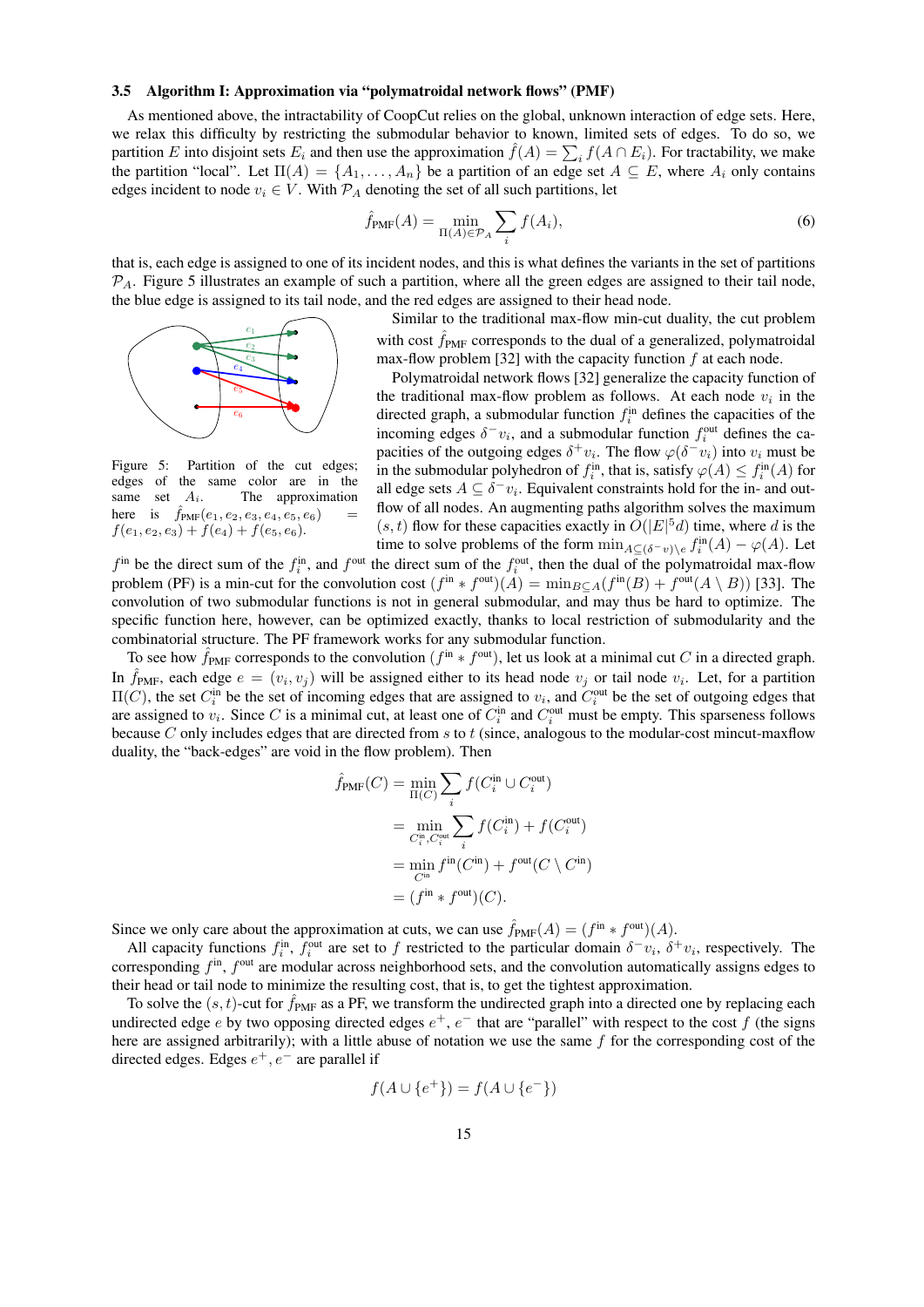for all  $A \subseteq E$ ; we also set  $f(A \cup \{e^+, e^-\}) = f(A \cup \{e^+\})$ . The cost on the directed edges is equivalent to that on the undirected edges: parallelism yields that a set of directed edges has the same cost as the union of the undirected counterparts, regardless of whether both  $e^+$  and  $e^-$  or only one of them is in the directed set.

The parallelism in f is lost in  $\hat{f}_{PMF}$  if  $e^+$  and  $e^-$  are assigned to different neighborhood sets. In that case, both edges are counted separately because  $\hat{f}_{PMF}$  is modular across neighborhood sets, and the underlying undirected edge contributes doubly to the cost. Does this affect the approximation? At least the cost of any cut remains unaffected, because for any  $(s, t)$  cut in the dual, the back-edges (direction t to s) across the cut must be void in the primal flow solution [32], as we mentioned above. Thus, only one of  $e^+, e^-$  belongs to a blocking (tight) set, and only those tight edges are counted in the cut. Therefore, the cost of the directed edges is still equivalent to the cost of undirected edges in Equation (6), at least on all cuts.

For fixed s, t, let the set  $C^*$  be the optimal directed  $(s, t)$  cut. Let further, for any cut  $C, \Delta_s(C) \subset V$  be the set of nodes adjacent to C on the s side, and  $\Delta_t(C) \subset V$  its analogue on the t side. Lemma 2. *Let* C*PMF be the cut returned by Algorithm PMF. Then*

$$
f(C_{PMF}) \le \min\left\{ |\Delta_s(C^*)|, |\Delta_t(C^*)| \right\} f(C^*).
$$

*Proof.* We will use Lemma 1. By subadditivity and nonnegativity of f, we know that  $\sum_i f(A_i) \ge f(\bigcup_i A_i)$  for any collection of disjoint sets  $\{A_i\}_i$ , and thus  $f(A) \leq \hat{f}_{PMF}(A)$  for any  $A \subseteq E$ . Let  $\delta v$  denote the set of edges adjacent to node v. To bound  $\hat{f}_{\text{PMF}}(C^*)$ , we use the convolution:

$$
\hat{f}_{\text{PMF}}(C^*) = (f^{\text{in}} * f^{\text{out}})(C^*)
$$
\n
$$
\leq \min\{f^{\text{in}}(C^*), f^{\text{out}}(C^*)\}
$$
\n
$$
\leq \min\left\{\sum_{v \in \Delta_s(C^*)} f(C^* \cap \delta v), \sum_{v \in \Delta_t(C^*)} f(C^* \cap \delta v)\right\}
$$
\n
$$
\leq \min\left\{\left|\Delta_s(C^*)\right| \max_{v \in \Delta_s(C^*)} f(C^* \cap \delta v), \left|\Delta_t(C^*)\right| \max_{v \in \Delta_t(C^*)} f(C^* \cap \delta v)\right\}
$$
\n
$$
\leq \min\left\{\left|\Delta_s(C^*)\right|, \left|\Delta_t(C^*)\right|\right\} f(C^*).
$$
\n(8)

Relation (7) follows from the definition of the convolution, and (8) from monotonicity of  $f$ . For more generality, we can bound min $\{|\Delta_s|, |\Delta_t|\} \leq n/2$ .  $\Box$ 

If we know that  $f(C_{\text{PMF}})/\hat{f}((C_{\text{PMF}}) = n^{-\beta}$ , then we get a more specific ratio  $f(C_{\text{PMF}})/f(C^*) \leq n^{1-\beta}/2$ . On dense graphs where  $m^{1/2} \log m > n$ , the approximation factor for Algorithm PMF is better than the one for Algorithm EA.

#### 3.5.1 Aside: enforcing a particular edge assignment  $\Pi(E)$  in PMF

If, for some reason, we do not want to use the convolution in  $\hat{f}_{PMF}$ , but one specific partition  $\Pi(E)$  of the edge set, then we can still solve the cut problem as a polymatroidal network flow. To do so, we use that a high modular function  $h(A) = \beta |A| > mf(A)$ , for all  $A \subseteq E$ , does not affect a convolution:  $(h * f)(A) = f(A)$ for all A. Here, we must fix the assignment of all edges beforehand. Let  $E_i^{\text{in}}$  be the incoming edges assigned to  $v_i$ , and  $E_i^{\text{out}}$  the outgoing edges assigned to  $v_i$ . These sets form a partition of E. Then we set  $f_i^{\text{in}}(A)$  =  $f(A \cap E_i^{\text{in}}) + h((A \cap \delta v_i) \setminus E_i^{\text{in}})$ , and analogously for  $f_i^{\text{out}}$ . Then  $f^{\text{in}}(A) = \sum_i f(A \cap E_i^{\text{in}}) + h((A \cap \delta v_i) \setminus E_i^{\text{in}})$ , and equivalently for  $f^{out}$ , that is, in  $f^{in} * f^{out}$  each edge can either count in h or in f, and by the definition of h, it is always better to assign an edge to its set under  $\Pi(E)$ :

$$
(f^{\text{in}} * f^{\text{out}})(A) = \min_{A^{\text{in}} \subseteq A, A^{\text{out}} = A \setminus A^{\text{in}}} \sum_{i} f(A^{\text{in}} \cap E_{i}^{\text{in}}) + h((A^{\text{in}} \cap \delta v_{i}) \setminus E_{i}^{\text{in}})
$$
  
+ 
$$
\sum_{i} f(A^{\text{out}} \cap E_{i}^{\text{out}}) + h((A^{\text{out}} \cap \delta v_{i}) \setminus E_{i}^{\text{out}})
$$
  
= 
$$
\min_{A^{\text{in}} \subseteq A, A^{\text{out}} = A \setminus A^{\text{in}}} \left( \sum_{i} f(A^{\text{in}} \cap E_{i}^{\text{in}}) + f(A^{\text{out}} \cap E_{i}^{\text{out}}) \right) + h(A^{\text{in}} \setminus E^{\text{in}}) + h(A^{\text{out}} \setminus E^{\text{out}})
$$
  
= 
$$
\sum_{i} f(A \cap E_{i}^{\text{in}}) + f(A \cap E_{i}^{\text{out}}).
$$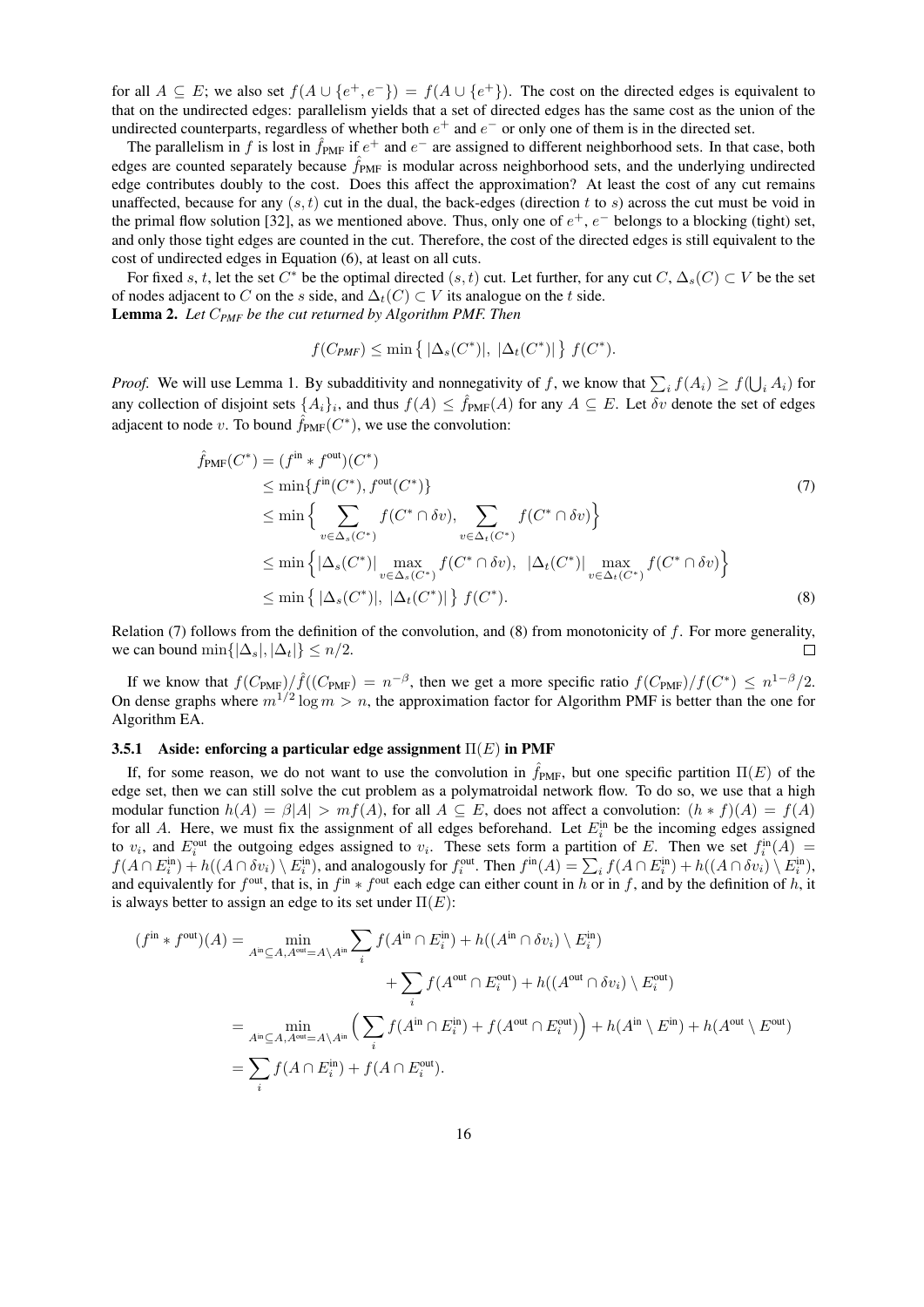The last equality follows from h being much larger than f on any set, so the minimum is achieved for  $A_i^{\text{in}} = A \cap E_i^{\text{in}}$ and  $A_i^{\text{out}} = A \cap E_i^{\text{out}}$ . To unify  $A_i^{\text{in}}$  and  $A_i^{\text{out}}$  for cuts, we use the previous argument that a cut only contains outgoing or incoming edges for a particular node, but never both.

#### 3.6 Algorithm II: Modular minimum cut basis with reference-based improvements (MBI)

In this section, we use the modular approximation  $\hat{f}_{MBI}(A) = \sum_{e \in A} f(e) \ge f(A)$ . The minimum cut for  $\hat{f}_{MBI}$  is simply the common modular cost min-cut (MC baseline in experiments). For a wider range of candidate solutions that is still good with respect to  $\hat{f}_{MBI}$ , we construct the minimum cut basis for the graph with weights  $w(e)$  $\hat{f}_{MBI}(e) = f(e)$ . The cuts of a graph form a vector space over  $\mathbb{F}_2$ , and the minimum weight basis for this space can be found by a minimum cut tree [7]. This Gomory-Hu tree is computable by solving  $O(n)$  min-cut problems [20]. The corresponding cut basis contains a minimum cut with respect to  $\hat{f}_{MBI}$  for any pair of vertices in the graph. Of the  $n - 1$  basis cuts, we pick the one with the minimum submodular f-cost (MB baseline in experiments).

Among the basis cuts is the minimum cut  $C_M$  with respect to  $\hat{f}_{MBI}$  [7, 20] with the following guarantee, using, as above,  $\rho_e(A) = f(A \cup \{e\}) - f(A)$ .

**Lemma 3.** Let  $e' = \argmax_{e \in C^*} f(e)$ . Then

$$
f(C_M) \le \frac{\sum_{e \in C^*} f(e)}{f(e') + \sum_{e \in C^* \setminus e'} \rho_e(C^* \setminus e)} f(C^*) \le \frac{|C^*|}{1 + (|C^*| - 1)\gamma(C^*)} f(C^*)
$$

*for*  $\gamma(C^*) = \min_{e \in C^*} \rho_e(C^* \setminus e) / f(e').$ 

The first bound shows how the quality of  $C_M$  depends on the degree of subadditivity of f, that is, how much  $\rho_e(A)$  differs from  $f(e)$  for any A that does not contain e. A modular function always satisfies  $\rho_e(A \setminus e) = f(e)$ , leading to an approximation factor of one. If  $\rho_e(C^* \setminus e)$  is zero for many edges e, that is,  $\gamma(C^*) = 0$ , then the denominator is much smaller than the numerator. Still, the fraction is never larger than  $|C^*|$ .

*Proof.* Thanks to the subadditivity of f and the optimality of  $C_M$  for  $\hat{f}_{MBI}$ , it holds that

$$
f(C_M) \le \sum_{e \in C_M} f(e) = \hat{f}_{MBI}(C_M) \le \hat{f}_{MBI}(C^*) \le |C^*| f(e'). \tag{9}
$$

The last relation again follows from the subadditivity of  $f$ . To reach at an approximation factor, we lower bound  $f(C^*)$ :

$$
f(C^*) \ge f(e') + \sum_{e \in C^* \setminus \{e'\}} \rho_e(C^* \setminus \{e\})
$$
  
\n
$$
\ge f(e') + (|C^*| - 1) \min_{e \in C^* \setminus \{e'\}} \rho_e(C^* \setminus \{e\})
$$
  
\n
$$
\ge f(e') + (|C^*| - 1) \min_{e \in C^*} \rho_e(C^* \setminus \{e\}).
$$
\n(11)

The first bound in Lemma 3 follows from dividing  $\hat{f}_{MBI}(C^*)$  from (9) by (10). Dividing (9) by (11) (and dividing both by  $f(e')$ ) yields the looser bound.  $\Box$ 

To improve on the set of basis cuts for  $f_{MBI}$ , we use each basis cut  $C_i$  as the reference for the bounds  $h_1(A, C_i)$ and  $h_2(A, C_i)$  defined in Equations (4) and (5), respectively. That is, we call the iterative bound minimization, Algorithm 1 in Section 3.4 for  $\mathcal{I} = \{\emptyset, C_1, \ldots, C_n\}$  (including  $\emptyset$  ensures that  $C_M$  is included in the search, it will be the first cut found. The better one of the minimizers of  $h_1(A, C_i)$  and  $h_2(A, C_i)$  is the next reference set until there are no more improvements. The algorithm usually stops after few steps. Both computing the basis and minimizing the bounds  $h_\ell$  only means that we solve standard modular min-cut problems for which very efficient algorithms (and implementations) exist.

If we want an  $(s, t)$  cut, we remove s and t from the graph and compute a cut basis  $\{C_1, \ldots, C_{n-2}\}$  for the remaining graph. Finally, we set  $\mathcal{I} = \{\emptyset, C_1, \ldots, C_{n-2}\}\$  for the full graph and use the iterative bound minimization.

A bit of reflection can explain how the basis and bound heuristics can work. Any edge in the graph is contained in at least one cut in the minimum cut basis. Hence, any edge, in particular any edge in the optimal  $C^*$ , occurs in at least one reference set  $C_j$ . Furthermore, if  $|C^*| \gg n$ , then there are basis cuts that include more than one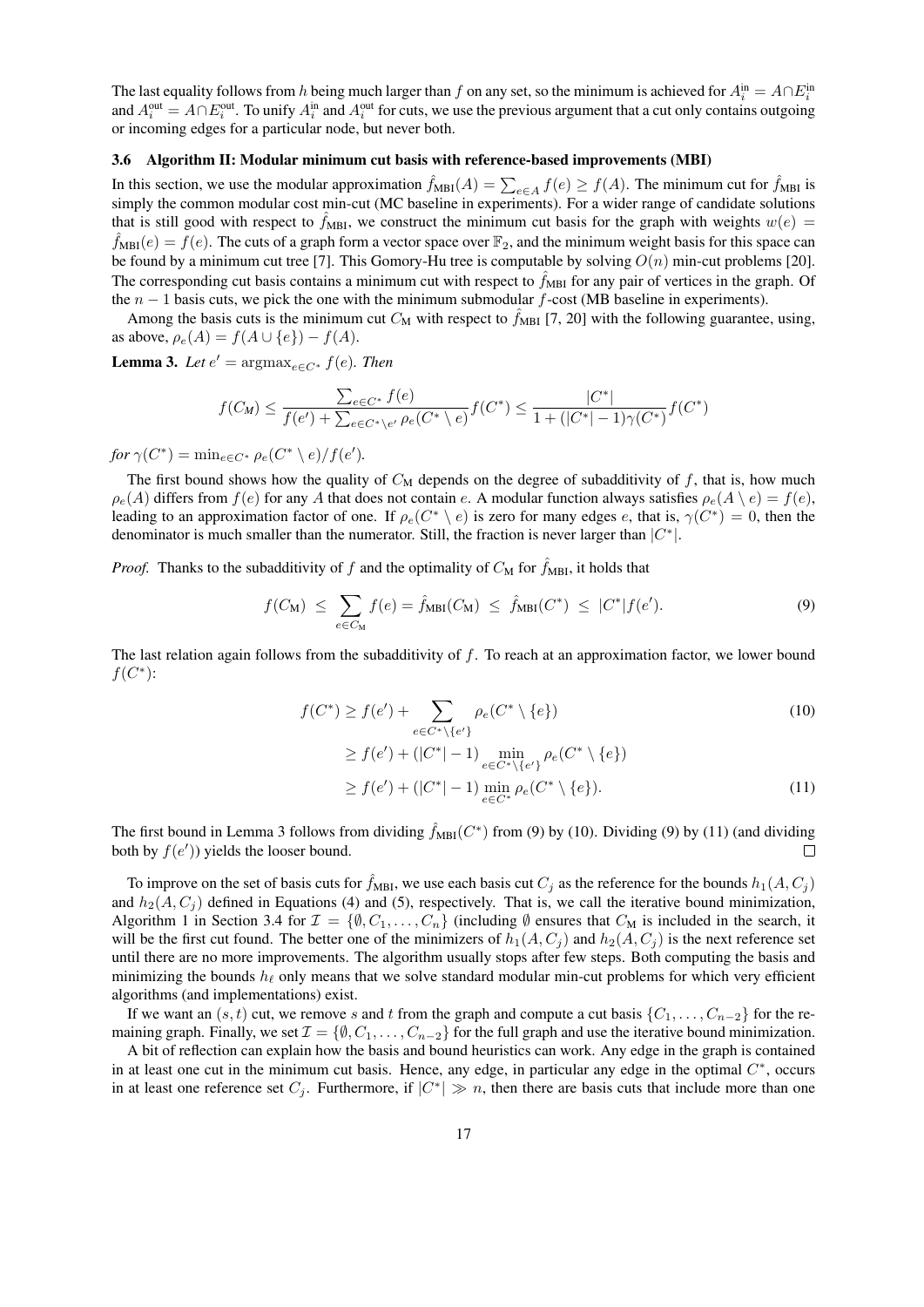edge from  $C^*$ , and potentially many. The more edges  $|C^* \cap C_j|$  contains, the more likely is  $h_1(B, C_j)$  to reveal critical cooperations of edges within  $C^*$  that identify the complete set  $C^*$ . The experiments in Section 4 show that this approximation works well in practice, but can reach the upper bound in Lemma 3 for the reasons mentioned in Section 3.4. In general though, using an entire basis instead of one min-cut, and minimizing the bounds  $h_\ell$  in addition, does improve the solution, as the experiments show.

#### 3.7 Algorithm III: Ellipsoid-based approximation of the cost function (EA)

Goemans et al. [18] present an approximation  $\hat{f}_{EA}$  of a submodular function f by using the relation  $f(A)$  =  $\max_{y \in P_f} y \cdot \chi_A (\chi_A)$  is the characteristic vector of A, and  $P_f$  the submodular polyhedron of f). They approximate  $P_f$  by an ellipsoid  $\mathcal E$  and set  $\hat f_{EA}(A) = \max_{y' \in \mathcal E} y' \cdot \chi_A$ . As a result, the approximating function  $\hat f_{EA}$  is the square root of a modular function, i.e., of the form  $\hat{f}_{EA}(A) = \sqrt{\sum_{e \in A} w(e)}$ . Since the minimizer of  $\hat{f}_{EA}$  is the same as that of  $\hat{f}_{EA}^2$ , we set the weight of each edge to  $w(e)$  and then solve a traditional min-cut (or  $(s, t)$ -cut) with edge cost function  $\hat{f}_{EA}^2(A) = \sum_{e \in A} w(e)$ . This problem can be efficiently and exactly solved.

Computing  $\mathcal E$  is easier for matroid rank functions than for general monotone submodular functions, which require an additional approximation. For general non-monotone submodular functions, [18] only show a lower bound. In essence, [18] give an approximation guarantee for their functions of  $f(A) \leq \hat{f}_{EA}(A) \leq \alpha f(A)^7$ , with  $\alpha = \sqrt{m+1}$  for a matroid rank function and  $O(\sqrt{m} \log m)$  for a general polymatroid rank function. We add that for an integer-valued polymatroid rank function whose maximum cost of a single element is bounded (i.e.,  $\max_{e \in E} f(e) \leq c < \infty$ ), we can replace the logarithmic factor by a constant:  $\alpha = O(\sqrt{cm})$  instead of  $O(\sqrt{m}\log m)$ . To do so, we approximate the matroid expansion of the polymatroid (the construction of the expansion is described in [34, Section 10.3]) to achieve the bound for a matroid function.

With Lemma 1, these  $\alpha$  immediately yield approximation factors for Algorithm EA:

**Proposition 1.** Let  $C_{EA} = \operatorname{argmin}_{A \in \mathcal{C}} \hat{f}_{EA}$ . Then

$$
f(C_{EA}) \leq \alpha f(C^*),
$$

*where*  $\alpha = O(\sqrt{m})$  *for an integer-valued polymatroid rank function, and*  $\alpha = O(\sqrt{m} \log m)$  *for an arbitrary monotone submodular function.*

For planar graphs, where the number of edges is  $O(n)$ , the approximation factor becomes  $\alpha = O(\sqrt{n})$  or  $\alpha = O(\sqrt{n}\log n)$ . Note that the graph we used in the proof of Theorem 2 is planar. Therefore, for planar graphs and matroid rank functions, the above procedure achieves a lower/upper bound gap of  $\Omega(n^{1/3})$  versus  $O(n^{1/2})$ .

#### 3.8 Algorithm IV: Convex relaxation (CR)

A common technique to construct approximation algorithms for submodular function optimization is to view the function f as a function from the indicator vectors  $\{0,1\}^E$  to R, and then extend it to a convex function  $\tilde{f}$ :  $[0, 1]^E \rightarrow \mathbb{R}$ , the *Lovász extension* [33]. This extension leads to a convex relaxation of the edge-submodular  $(s, t)$ cut problem as the following constrained convex optimization problem.

$$
(P1) \tmin \tilde{f}(x) \t(12)
$$

s. t. 
$$
\pi(v_i) - \pi(v_j) + x(e) \ge 0
$$
 for all  $e = (v_i, v_j) \in E$  (13)

$$
\pi(s) = 0
$$
  
\n
$$
\pi(t) = 1
$$
  
\n
$$
\pi \in [0, 1]^n, \quad x \in [0, 1]^E
$$

Problem (P1) is a variation of the Linear Program (LP) for the standard, modular-cost  $(s, t)$  cut (e.g., [39, Section 6]). The graph partition is defined by node labels  $\pi \in \{0,1\}^V$  indicating the two resulting parts and the cut indicator vector  $x \in \{0,1\}^E$ . Constraint (13) ensures that  $x(e) = 1$  whenever the two incident nodes have increasing labels, i.e.,  $\pi(v_j) > \pi(v_i)$ , and can be expressed via the adjacency matrix  $\mathbf{A} \in \{-1,0,1\}^{|E| \times |V|}$ . To make the problem easier, the integrality constraints on  $\pi$  and  $x$  were relaxed in (P1). For the standard  $(s, t)$  cut LP with cost  $f_{\text{trad}}$ , unimodularity of A always guarantees an integral optimal solution. This guarantee, however, is lost for problem (P1), thanks to the nonlinearity of  $f$ . As a result, relaxing the integrality constraints does usually lead to a non-integral solution.

<sup>&</sup>lt;sup>7</sup>They use  $\hat{f} \le f \le \alpha' \hat{f}$ , so simply divide their  $\hat{f}$  by  $\alpha'$ .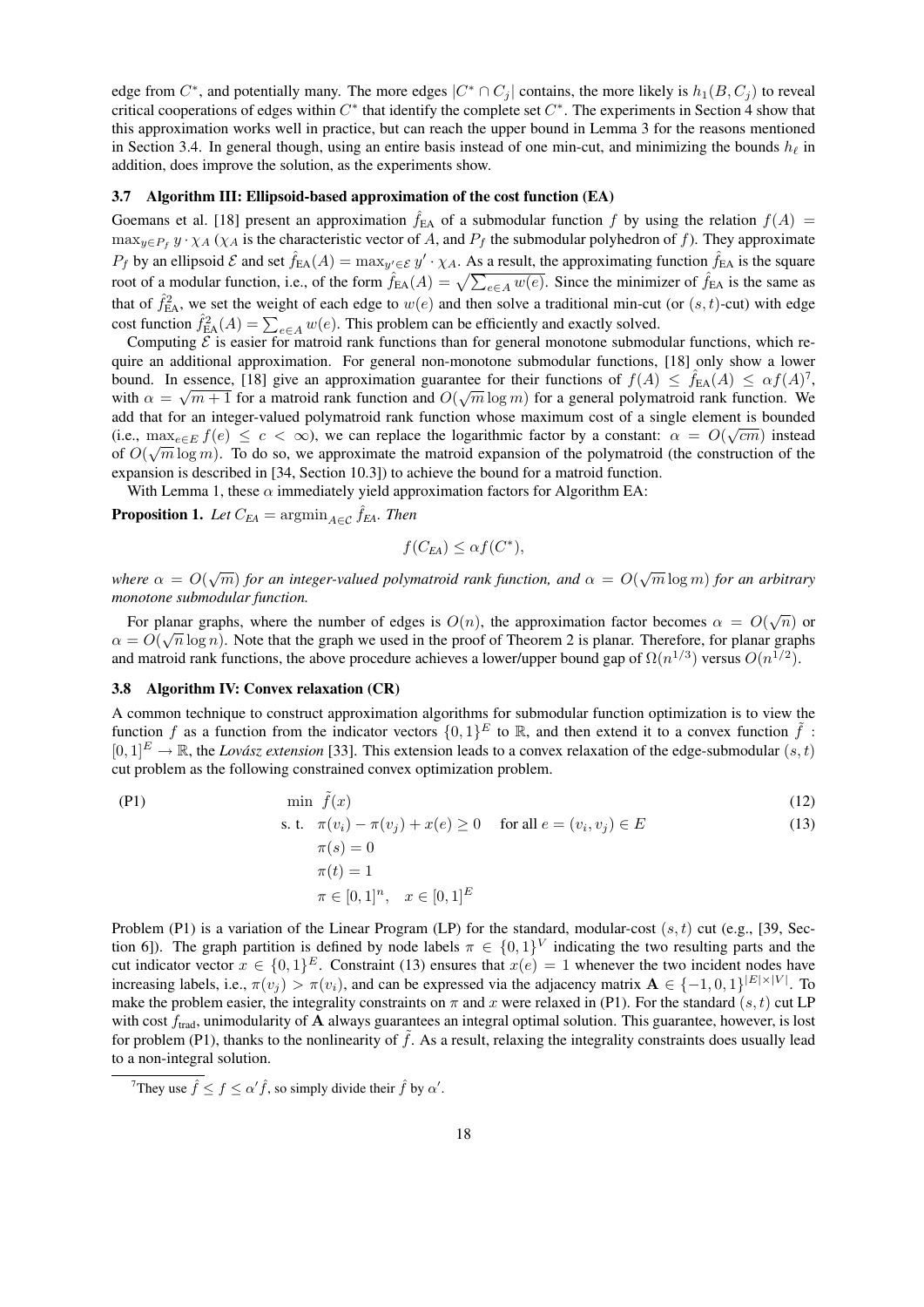For an integral approximate solution  $\hat{x}^*$ , we choose a threshold  $\theta$  and round  $x^*$  to one if  $x^*(e) \ge \theta^{-1}$ , and to zero otherwise. We select  $\theta^{-1}$  to be the largest value such that  $\hat{x}^*$  is the indicator vector of a cut – the approximate solution.

Any algorithm for non-smooth constrained optimization problems solves Problem (P1). Since subgradients for  $f$  are known [13, Lemma 6.19], a subgradient method is applicable, too. On a different problem involving submodular costs, Chudak and Nagano [8], for instance, use [36] for an approximate solution with adaptable precision.

Owing to the similarity with the standard cut LP, the dual of (P1) is a modified flow problem, where capacities are submodular over sets of edges. This problem, once again, is difficult because of global submodular cooperations. Restricting the cooperations leads to a problem similar to PF.

Let  $\hat{C} = \{e \in E \mid x^*(e) \geq \theta^{-1}\}\$ . To ensure that the final solution is a *minimal* cut, we truncate  $\hat{C}$  to a minimal cut with the following procedure. This procedure will return  $\hat{C}$  if  $\hat{C}$  is already minimal. Define edge weights  $w(e) = f(e)$  if  $e \in \hat{C}$ , and  $w(e) = \infty$  otherwise. Then find the min-cut for the modular cost w. The solution  $C_{CR}$ will be a subset of  $\hat{C}$ , and thus  $f(C_{CR}) \leq f(\hat{C})$ .

With a slight modification, Algorithm CR can also find a (non-minimal) cut that minimizes a non-monotone function. In that case, we replace the cost f in  $(P1)$  by the Lovász extension of the cost

$$
f^m(A) = \min_{A \subseteq B \subseteq E} f(B),
$$

which is monotone and submodular (e.g., [13, Section 3.1]). If f is already monotone, then  $f<sup>m</sup> = f$ . Otherwise, the computation of  $f<sup>m</sup>$  involves submodular function minimization, which is polynomial but still time-consuming. For the integral solution, we round  $x^*$  to  $\hat{C}$  and then use  $\hat{C}^m = \operatorname{argmin}_{\hat{C} \subseteq B \subseteq E} f(B)$ . This is a set for which  $f^m(\hat{C}) = f(\hat{C}^m)$ , that is, the corresponding approximate solution for cost f. A truncation of  $\hat{C}^m$  can be done by setting  $w(e) = \infty$  for  $e \notin \hat{C}$  and using  $f^m$  on the other edges. The resulting combined function is then used in Algorithm PMF, but we do not give any approximation guarantees here other than the fact that the truncation is a subset of  $\hat{A}$ .

For the truncation  $C_{CR}$  of  $\hat{C}$  (minimal) for a monotone cost function, and for  $C_{CR} = \hat{C}^m$  (non-minimal) for a non-monotone cost function, we can give the following approximation guarantee for an  $(s, t)$  cut. For a Coop min-cut, we use the tightest  $(s, t)$  bound across the optimal cut;  $n - 1$  always holds.

**Lemma 4.** Let  $P_{\text{max}}$  be the longest simple  $(s, t)$  path. Then

$$
f(C_{CR}) \le |P_{\text{max}}| f(C^*) \le (n-1)f(C^*).
$$

*Proof.* To analyze the approximation factor for the rounded solution, we re-write the problem as an instance of hitting set extended to have submodular costs: a cut is a set of edges  $A \subseteq E$  that hits (cuts) each  $(s, t)$  path  $P \subseteq E$ , that is,  $|A \cap P| \ge 1$  for any  $(s, t)$  path P. The corresponding mathematical program is

$$
(P2) \tmin \tilde{f}(x) \t(14)
$$

s. t. 
$$
\sum_{e \in P} x(e) \ge 1 \quad \text{for all } (s, t) \text{ paths } P
$$

$$
x \in \{0, 1\}^E,
$$
 (15)

where  $x = \chi_C$  is the indicator vector of a cut C. The constraints in Problem (P1) summarize the possibly exponentially many constraints in Problem (P2) via the node labels. Thus, (P1) is the equivalent of (P2), with relaxed integrality constraints. Constraint (15) shows that in the worst case, the inverse rounding threshold  $\theta$  is the length  $|P_{\text{max}}| \leq (n-1)$  of the longest path  $P_{\text{max}}$  between s and t: if the mass of solution x of the relaxed problem is distributed uniformly along the longest path, then only  $\theta^{-1} \leq |P_{\max}|^{-1}$  will make the rounded solution hit  $P_{\text{max}}$ . As a result, we infer  $\theta \leq |P_{\text{max}}|$ . Problem (P2) is related to the set cover problems in [25], with similar approximation guarantees.

We will prove Lemma 4 for  $f^m$ , since  $f^m = f$  for a monotone f. For the further analysis, it is important that  $f^{m}(A) \le f(A)$  for any  $A \subseteq E$ , and likewise for the respective Lovász extensions. This relation implies that

$$
\tilde{f}^m(x^*) \le \tilde{f}(x^*) \le \tilde{f}(\chi_A) = f(A) \tag{16}
$$

for any set  $A \subseteq E$  and its characteristic vector  $\chi_A$ , in particular for  $C^*$ . Thanks to the rounding procedure, the characteristic vector  $\chi_{\hat{C}}$  of the rounded solution  $\hat{C}$  satisfies  $\chi_{\hat{C}} \leq \theta x^*$ . Let furthermore  $\hat{C}^m = \operatorname{argmin}_{\hat{C} \subseteq B \subseteq E} f(B)$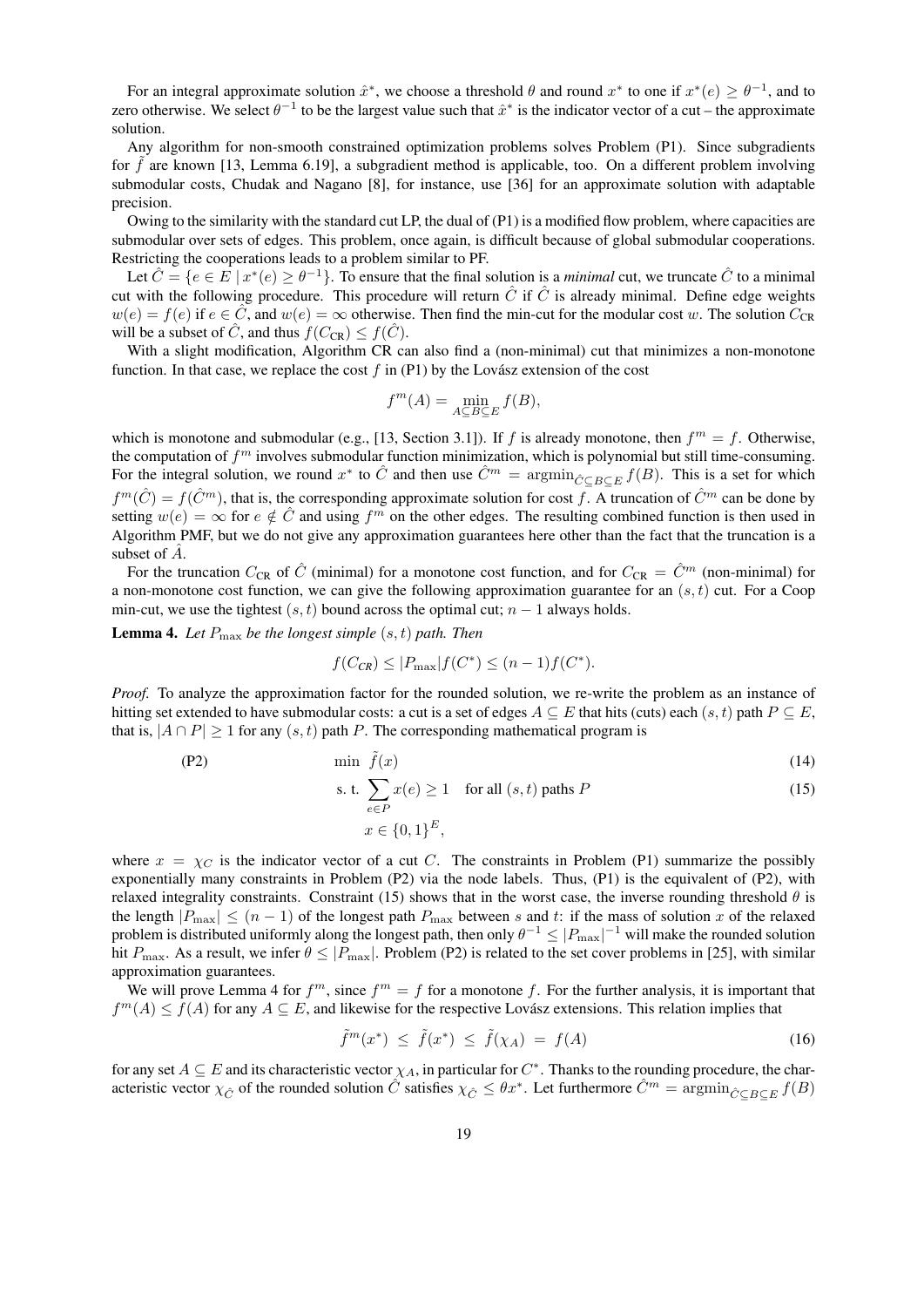be a set for which  $f^m(\hat{C}) = f(\hat{C}^m)$ , that is, the corresponding approximate solution for cost f. For a monotone function, we simply have  $\hat{C}^m = \hat{C}$ . Since the Lovász extension  $\tilde{f}^m$  of  $f^m$  is positively homogeneous by construction and monotone like its base  $f^m$ , it holds that

$$
f(\hat{C}^m)=f^m(\hat{C})=\tilde{f}^m(\chi_{\hat{C}})\leq \tilde{f}^m(\theta x^*)=\theta \tilde{f}^m(x^*)\leq \theta \tilde{f}^m(x^*)\leq f(C^*).
$$

For the last relation, we used Equation (16). Altogether, this derivation implies an approximation factor of  $\theta$  <  $|P_{\text{max}}| \leq n - 1$ . For a monotone function, the truncated solution  $C_{\text{CR}}$  has lower cost than its superset C because of the monotonicity. For a general cooperative min-cut solved by repeated  $(s, t)$  cuts, the approximation factor depends on the actual strategy to find the cut, but can become as low as the minimum  $|P_{\text{max}}|$  among all s, t that are separated by the optimal cut (if we test all pairs).

#### 3.9 Algorithm V: Greedy minimization (G)

The formulation (P2) motivates an efficient, greedy variation of augmenting paths to solve the cut problem, even though without any guarantees. We maintain the current "cut"  $B \subseteq E$  and, in each iteration, greedily choose an edge that cuts another as yet uncut  $(s, t)$  path. In other words, the algorithm satisfies one more violated constraint  $\sum_{e \in P} x(e) \ge 1$ , then at least one edge of P must be in B, that means all paths are cut (hit). Otherwise, F of type (15) in each iteration. Algorithm 2 shows the pseudocode. If the x-weight of the shortest path is  $x(P)$  = corresponds to a violated constraint in (P2): it is not fully cut. In that case, the algorithm greedily chooses the edge in  $P$  that keeps the cost as low as possible, to satisfy the violated constraint at low cost.

This algorithm is obviously polynomial, since  $C_V$  grows in each iteration, and it can include at most m edges. An efficient implementation could maintain distance labels to efficiently find the shortest augmenting path by the number of edges, treating already selected edges (with weight one) as inadmissible, blocked or very costly, similar to the shortest augmenting paths algorithm for maximum flow (see e.g.  $[1, Section 7]$ ).

Several greedy algorithms for set cover-type problems optimize the ratio between the cost and the elements covered. Here, however, counting the cut (covered) elements, that is, all paths through an edge, it is too timeconsuming. In addition, Iwata and Nagano [25] show that greedily minimizing this ratio does not help for a submodular set cover, and set cover is very similar to the hitting set problem.

Algorithm 2: Greedy Augmenting Paths

**Input**:  $G = (V, E)$ ; nonnegative monotone cost function  $f: 2^E \to \mathbb{R}_0^+$ ; source / sink nodes s, t **Output:** cut  $C_V \subseteq E$ Initialize  $C_V = \emptyset$ , edge weights  $\chi_{C_V} = \mathbf{0}, \epsilon \leq (2n)^{-1}$ ; Find shortest  $(s, t)$  path  $P \subseteq E$  with respect to cost  $w(P) \triangleq \sum_{e \in P} \chi_{C_V}(e) + \epsilon |P|$ ; while  $\chi_{C_V}(P) < 1$  do Let  $e^* = \operatorname{argmin}_{e \in P} f(C_{\mathsf{V}} \cup \{e\});$ Set  $C_{\rm V} = C_{\rm V} \cup \{e^*\};$ Find shortest  $(s, t)$  path  $P \subseteq E$  with respect to cost  $w(P)$ ; end If  $C_V$  is not minimal, reduce it to a minimal cut with Algorithm PMF or MBI.

The final reduction step is the same as for Algorithm CR. Overall, this algorithm is very fast. It considers submodularity in the greedy choice of the edge to join  $C_V$ , the edge with the lowest cost with respect to the current reference set  $C_V$ .

## 4 Experiments

After having introduced a number of algorithms and analyzed their theoretical properties, we compare them empirically on a range of cost functions. In addition, we illustrate the algorithms' behavior on difficult examples that are specifically designed to test the limits of algorithms based on modular approximations and of an entirely node-based algorithm that ignores the graph structure.

Overall, Algorithms MBI, CR and the greedy algorithm perform well on the synthetic problems in Section 4.1. Which algorithm is best depends on the cost function and graph at hand, though. In general, the empirical approximation factors are far below the theoretical factors in our experiments – except for the worst-case limits in Section 4.2.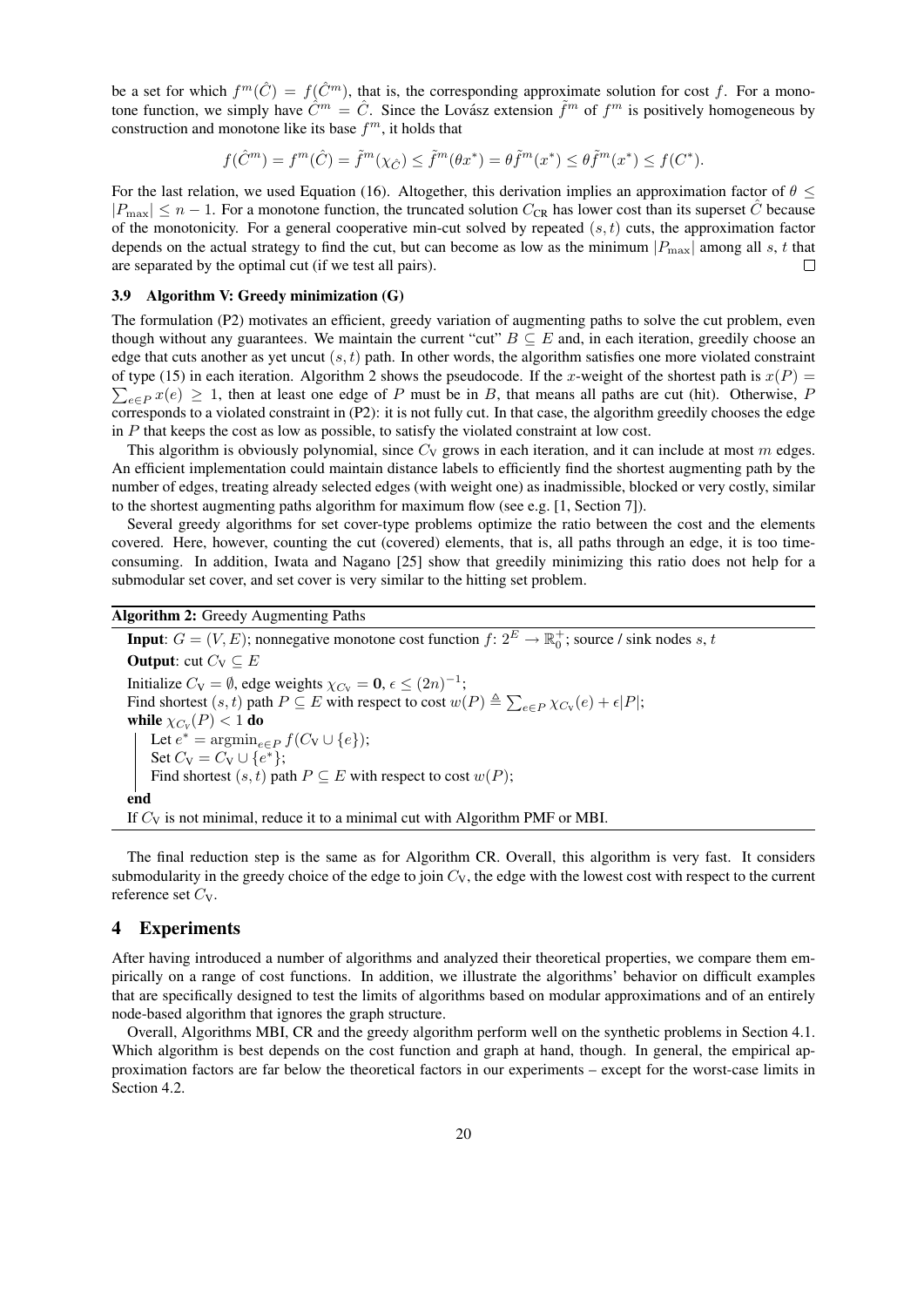| Algorithms I-V     |                                                                                                      |  |  |  |
|--------------------|------------------------------------------------------------------------------------------------------|--|--|--|
| <b>PMF</b>         | Algorithm I, approximation via polymatroidal network flows                                           |  |  |  |
| <b>MBI</b>         | Algorithm II, minimum cut basis for a modular approximation with reference-based<br>improvement step |  |  |  |
| EA                 | Algorithm III, ellipsoid-based function approximation                                                |  |  |  |
| <b>CRI</b>         | Algorithm IV, convex relaxation with post-processing by Algorithm PMF                                |  |  |  |
| <b>CRII</b>        | Algorithm IV, convex relaxation with post-processing by Algorithm MBI                                |  |  |  |
| GI                 | Algorithm V, greedy algorithm with post-processing by Algorithm PMF                                  |  |  |  |
| GП                 | Algorithm V, greedy algorithm with post-processing by Algorithm MBI                                  |  |  |  |
| comparison methods |                                                                                                      |  |  |  |
| QU                 | Queyranne's algorithm for minimizing symmetric submodular functions                                  |  |  |  |
| MC                 | Min-cut for a modular approximation                                                                  |  |  |  |
| MВ                 | Minimum cut basis for a modular approximation                                                        |  |  |  |
| RBI                | <b>Random cut basis (random spanning tree) with reference-based improvement step</b>                 |  |  |  |

Table 4: Acronyms for the algorithms used in the experiments.

In addition to Algorithms I to V, we run four baseline methods. First, Queyranne's algorithm (QU) [40] minimizes symmetric submodular functions without constraints in  $O(n^3)$  time. We use it to approximately solve the unconstrained problem  $\min_{X\subset V} g(X)$  for  $g(X) = f(\delta X)$ . Since  $f(\delta X)$  as a function on subsets of nodes is not submodular and at most subadditive, this algorithm cannot give any guarantees (as we demonstrate in Section 4.2). It completely ignores the structure of the graph. Nevertheless, it often does find a good solution.

The remaining baseline methods provide a comparison to investigate the effect of the ingredients of Algorithm MBI:

- 1. using the extended search space of a cut basis
- 2. using the *minimum* cut basis
- 3. using the iterative bound minimization.

Baseline 2 (MC) addresses Ingredient 1 and 3: it computes a single min-cut solution for the modular approximation  $\hat{f}_{MBI}(A) = \sum_{e \in A} f(e)$  used in Algorithm MBI. Baseline 3 (MB) includes the special extended search space (Ingredient 2), but spares Ingredient 3. For Baselines 2 and 3, the upper bound of Lemma 3 still holds.

Finally, Baseline 4 (RBI) shows the effect of sparing Ingredient 2: it replaces the minimum cut basis in Algorithm MBI by a random one and otherwise proceeds identically to Algorithm MBI. A random cut basis can be derived from a spanning tree: each basis cut corresponds to the partition induced by cutting one edge in the tree. RBI does not necessarily include the modular min-cut, and hence does not come with any of the above guarantees.

Reducing the cut to a minimal cut in Algorithm CR and the greedy method can be done either by polymatroidal flows (PMF) or the modular cut basis approach (MBI). We include both variations in the experiments, but the results do not differ significantly. In most cases, very little reduction was necessary.

For reference, all algorithms and their acronyms are listed in Table 4.

#### 4.1 Synthetic graphs and a range of cost function types

First, we test a range of cost functions on two types of synthetic graphs.

Grid graphs. The grid graphs are regular graphs with node degree four or six. Type I is a plane grid with horizontal and vertical edges displayed as solid edges in Figure 6. Type II is similar, but has additional diagonal edges (dashed in Figure 6). Type III is a cube with plane square grids on four faces (sparing the top and bottom faces). Different from Type I, the nodes in the top row are connected to their counterparts on the opposite side of the cube. The connections of the bottom nodes are analogous.

Clustered graphs. The clustered graphs consist of a number of cliques that are connected to each other by few edges, as depicted in Figure 6 on the right.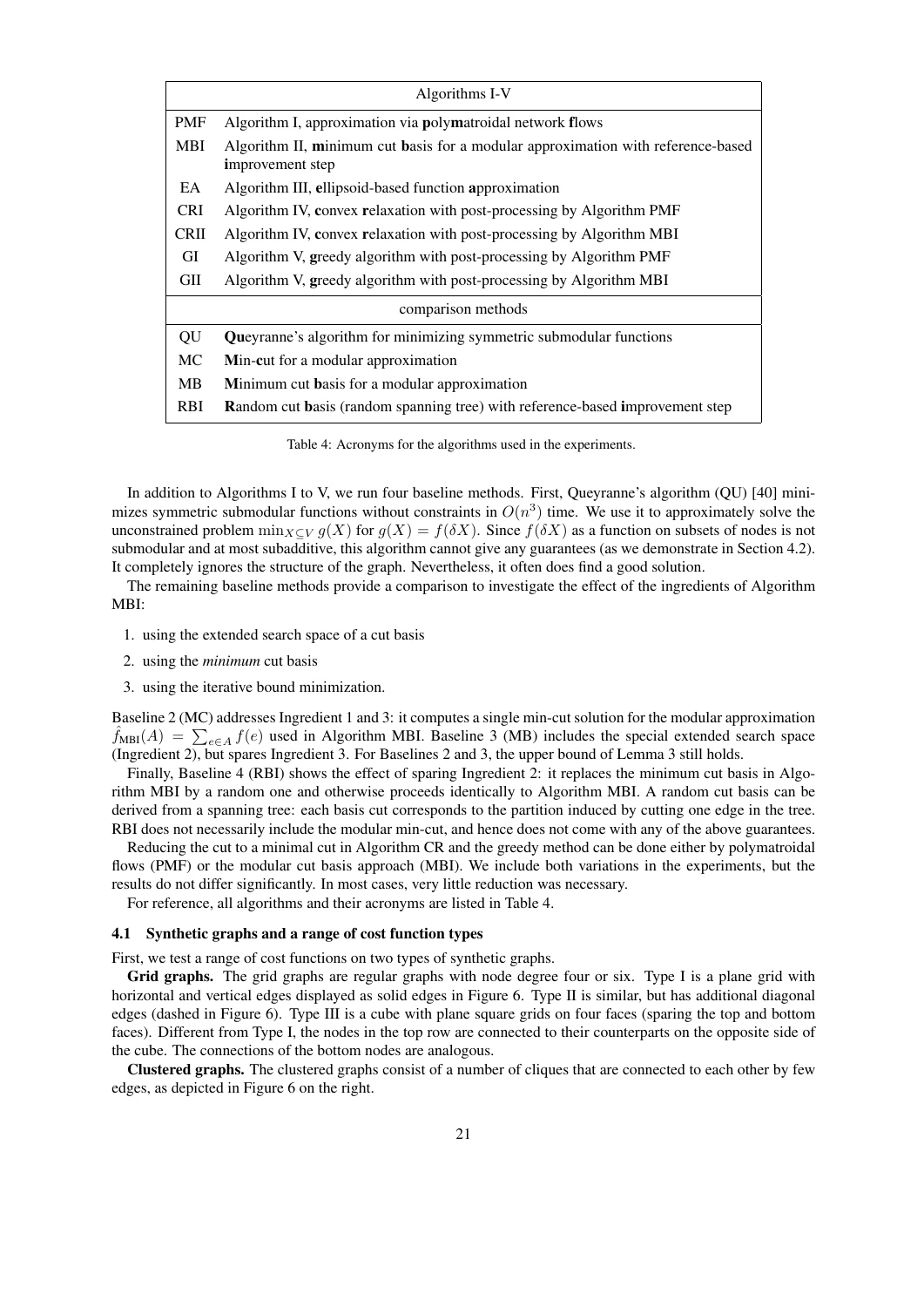

Figure 6: Examples of our test graphs. The grid (left) was used with and without diagonal edges, as indicated by dashed lines, and also with a variation of the connections in the first and last row. The clustered graphs were similar to the example shown here (right).

We used the three grid types (25-32 nodes) and five clustered graphs (30 nodes, 90 edges). For each graph, we generated five to ten instances of each cost function. The cost functions are listed in Table 5. To estimate the approximation factor on one problem instance (one graph and one cost function), we divide by the cost of the best solution found by any of the eleven algorithms, unless the optimal solution is known (bestcut I and II).

All algorithms were implemented in Matlab, with the help of a graph cut toolbox [2, 5], and a toolbox for submodular function optimization [28].

Figure 7 shows the empirical approximation factors for the cost functions in Table 5; Table 4 lists the acronyms for the algorithms. None of the algorithms actually reaches its theoretical upper bound. Neither is there a clear winner: no algorithm performs significantly better than all others on all cost functions and graphs.

Despite its variable worst-case bound, Algorithm MBI provides good solutions throughout all cost functions, followed by the convex relaxation (Algorithm CR), which is only worse than the others for the discounted price functions. The reason for this weakness is that the latter functions implement a *global* interaction between edges, so it is more likely that several edges along one path cooperate and the algorithm distributes the  $x$ -weight between all those edges, and the rounding is not very selective. For more restricted cooperation within limited groups like in the other cost functions, it is more likely that  $x^*$  is closer to being integral.

On most functions, MBI profits from the range of candidates in the minimum cut basis together with the iterative bound minimization and is better than MC or MB – even though the added heuristics cannot change the theoretical worst-case bound, as we will demonstrate in Section 4.2. The iterative bound minimization helps a lot on the "bestcut" functions, where  $|C^*|$  is rather large and its optimality heavily depends on edge cooperations (so that the modular min-cut MC is not a very good solution). In addition, the cooperations are such that having one edge of  $C^*$  in the cut basis is enough to identify the reduction in cost for the edges in  $C^*$ , and therewith find  $C^*$  in the iterative step. The minimality of the cut basis, on the contrary, affects the solution much less than the iterative minimizations: RBI and MBI achieve almost the same quality of solutions; only for rank-like functions, the quality of the RBI solution varies more.

The greedy heuristic (Algorithm V) performs surprisingly well, with the exception of the rank-like functions and the difficult truncated rank functions. On the "bestcut" functions, it profits in a similar way as MBI:  $C^*$  can be identified by a small intersection of the current (partial) cut  $B$  with  $C^*$ . For the "truncated rank" functions, however, the cost-reducing cooperation of edges only becomes obvious if more than four to five edges of R are in the reference set – much less likely for the greedy choice in Algorithm V, where the reference set is the current "cut" set, than for a principled covering of all edges by a cut basis as in Algorithm MBI. In summary, if edge interactions can be identified from small sets, then the greedy approach has good chances to find a good solution; and it is simple and fast. The type of post-processing for truncation in the greedy algorithm and CR does not matter in these experiments, probably because the rounding or greedy selection mostly lead to an almost minimal or scattered solution already. In consequence, PMF might have received an almost modular cost function and thus returned the same result as MBI.

Despite its lack of guarantees, Queyranne's algorithm does find good solutions for most instances. It has the greatest variance for the discounted price function II on the clustered graphs.

The ellipsoid-based approximation of Algorithm EA works best for the discounted price functions, probably because its approximation models a *global* cooperation, but not specific local ones. For the second of the discounted functions, this result is expected, since the approximation has exactly the form of the cost function. On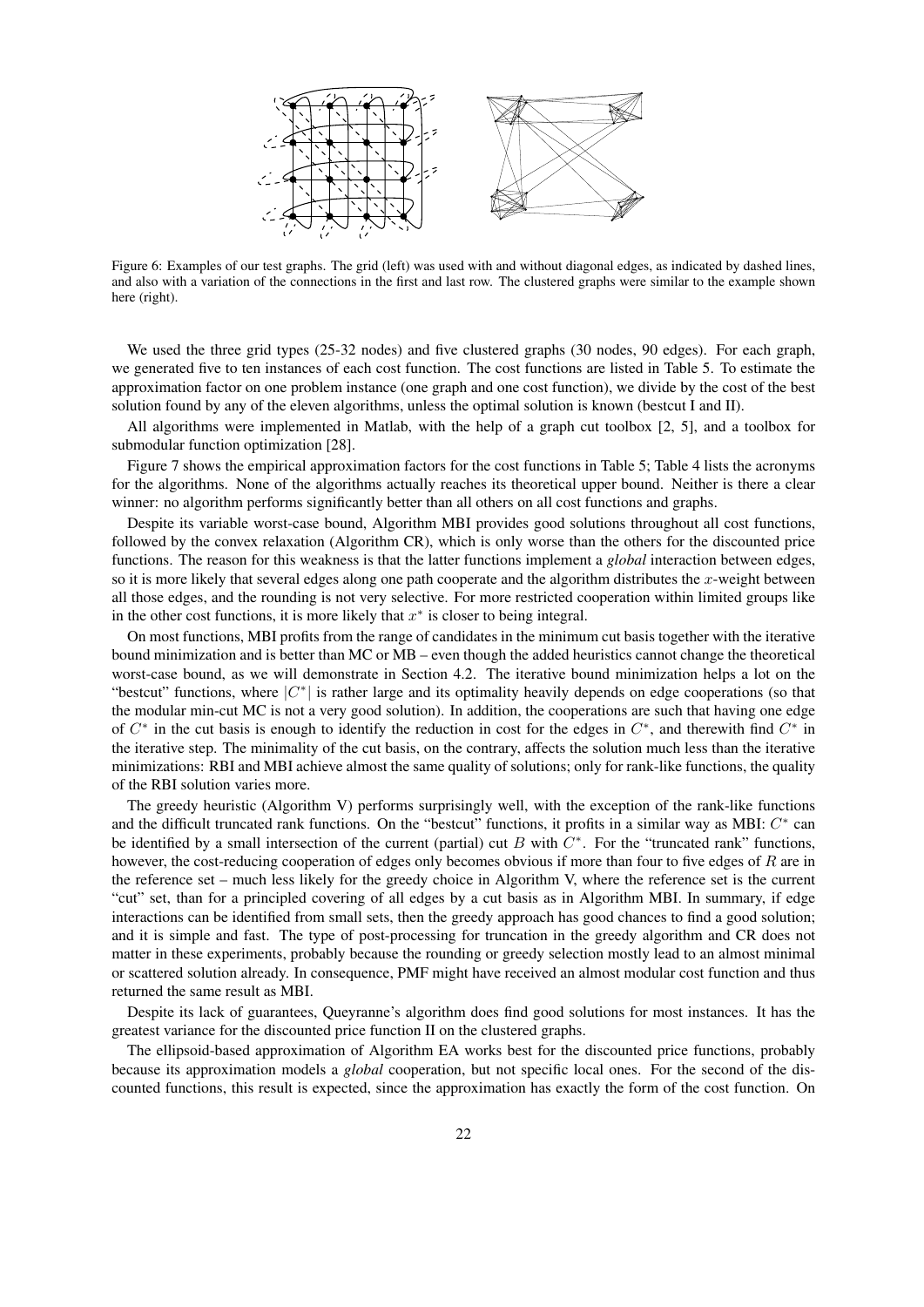| name                              | description                                                                                                                                                                                                                                                                                                                                                                                                                                                                                                                                                                                                                                                                                                                                                      |
|-----------------------------------|------------------------------------------------------------------------------------------------------------------------------------------------------------------------------------------------------------------------------------------------------------------------------------------------------------------------------------------------------------------------------------------------------------------------------------------------------------------------------------------------------------------------------------------------------------------------------------------------------------------------------------------------------------------------------------------------------------------------------------------------------------------|
| matrix rank I                     | $f_{\text{mrI}}(A) = \text{rank}(\mathbf{X}_A)$ . Each element $e \in E$ is an index to a column in matrix <b>X</b> . The cost<br>is the rank of the sub-matrix $X_A$ of the columns indexed by the $e \in A$ . The matrix X is of<br>the form $[I' \ R]$ , where $R \in \{0,1\}^{d \times (m-d)}$ is a random binary matrix with $d = 0.9\sqrt{m}$ ,<br>and $I'$ is a column-wise permutation of the identity matrix.                                                                                                                                                                                                                                                                                                                                           |
| matrix rank II                    | $f_{\text{mrII}}(A) = 0.33 \sum_{i=1}^{3} f_{\text{mrI}}^{(i)}(A)$ is the sum of three functions $f_{\text{mrI}}^{(i)}$ of type "matrix rank I"<br>with different random X.                                                                                                                                                                                                                                                                                                                                                                                                                                                                                                                                                                                      |
| labels I                          | $f_{\ell I}(A) =  \bigcup_{e \in A} \ell(e) $ . Each element e is assigned a random label $\ell(e)$ from $0.8\sqrt{m}$<br>possible ones. The cost counts the number of labels in $A$ .                                                                                                                                                                                                                                                                                                                                                                                                                                                                                                                                                                           |
| labels II                         | $f_{\ell \Pi}(A) = 0.33 \sum_{i=1}^{3} f_{\ell \Pi}^{(i)}(A)$ is the sum of three functions of type "labels I" with different<br>random labels.                                                                                                                                                                                                                                                                                                                                                                                                                                                                                                                                                                                                                  |
| bestcut I                         | $f_{\text{bcI}}(A) = \mathbf{1}[ A \cap \delta X^*  \ge 1] + \sum_{e \in A \setminus \delta X} w(e)$ . Here, we randomly pick a cut and make<br>it the optimal one. This cut is usually very different from the cut with fewest edges. For<br>the cut, randomly pick a connected subset $X^* \subseteq V$ of size 0.4 <i>n</i> . Set $f_1(A) = 1$ for all<br>$A \subseteq \delta X^*$ . This will be the best cut. The cost of the other edges $(B \cap \delta X^* = \emptyset)$ is<br>$f_2(B) = \sum_{e \in B} w(e)$ for random weights $w(e)$ between 1.5 and 2. The cost is the direct<br>sum of $f_1$ and $f_2$ . If there exists a different cut $C \neq \delta X^*$ with cost one or lower, correct<br>w by increasing the weight of one $e \in C$ to two. |
| bestcut II                        | Similar to bestcut I, but with submodularity on all edges. Partition $E$ into three sets,<br>$E = (\delta X^*) \dot{\cup} B \dot{\cup} C$ . Then $f_{bcH}(A) = 1[ A \cap \delta X^*  \ge 1] + \sum_{e \in A \cap (B \cup C)} w(e) +$<br>$\max_{e \in A \cap B} w(e) + \max_{e \in A \cap C} w(e)$ . The weights of two edges in B and two edges in<br>C are set to larger than two (2.1,2.2). The optimum is again $\delta X^*$ .                                                                                                                                                                                                                                                                                                                                |
| discounted price func-<br>tion I  | $f_{\text{dpl}}(A) = \log \sum_{e \in A} w(e)$ , where weights $w(e)$ are chosen randomly as follows. Sample<br>an $X \subset V$ with $ X  = 0.4n$ , and set $w(e) = 1.001$ for all $e \in \delta X$ . Then randomly<br>assign some "heavy" weights in $\left\lfloor n/2, n^2/4 \right\rfloor$ to some edges not in $\delta X$ , so that each node<br>is incident to one or two heavy edges. The remaining edges get random (mostly integer)<br>weights between 1.001 and $n^2/4 - n + 1$ .                                                                                                                                                                                                                                                                      |
| discounted price func-<br>tion II | $f_{\text{dpII}}(A) = \sqrt{\sum_{e \in A} w(e)}$ with weights assigned as for "discounted price function I".                                                                                                                                                                                                                                                                                                                                                                                                                                                                                                                                                                                                                                                    |
| truncated rank                    | This function is similar to the truncated rank in the proof of the lower bound. Sample a<br>connected $X \subseteq V$ with $ X  = 0.3 V $ and set $R = \delta X$ . The cost is $f_{tr}(A) = \min\{ A \cap$<br>$\overline{R}$ + min{ $\{A \cap R   \beta\}$ , $\lambda\}$ for $\beta = \sqrt{ R }$ and $\lambda = 2 R $ . Here, R is not necessarily the<br>optimal cut.                                                                                                                                                                                                                                                                                                                                                                                          |

Table 5: Cost functions for the experiments in Section 4.1. "Matrix rank I,II" and "labels I,II" are summarized as "rank-like" costs in the results. The indicator function is denoted by  $1[\cdot]$ .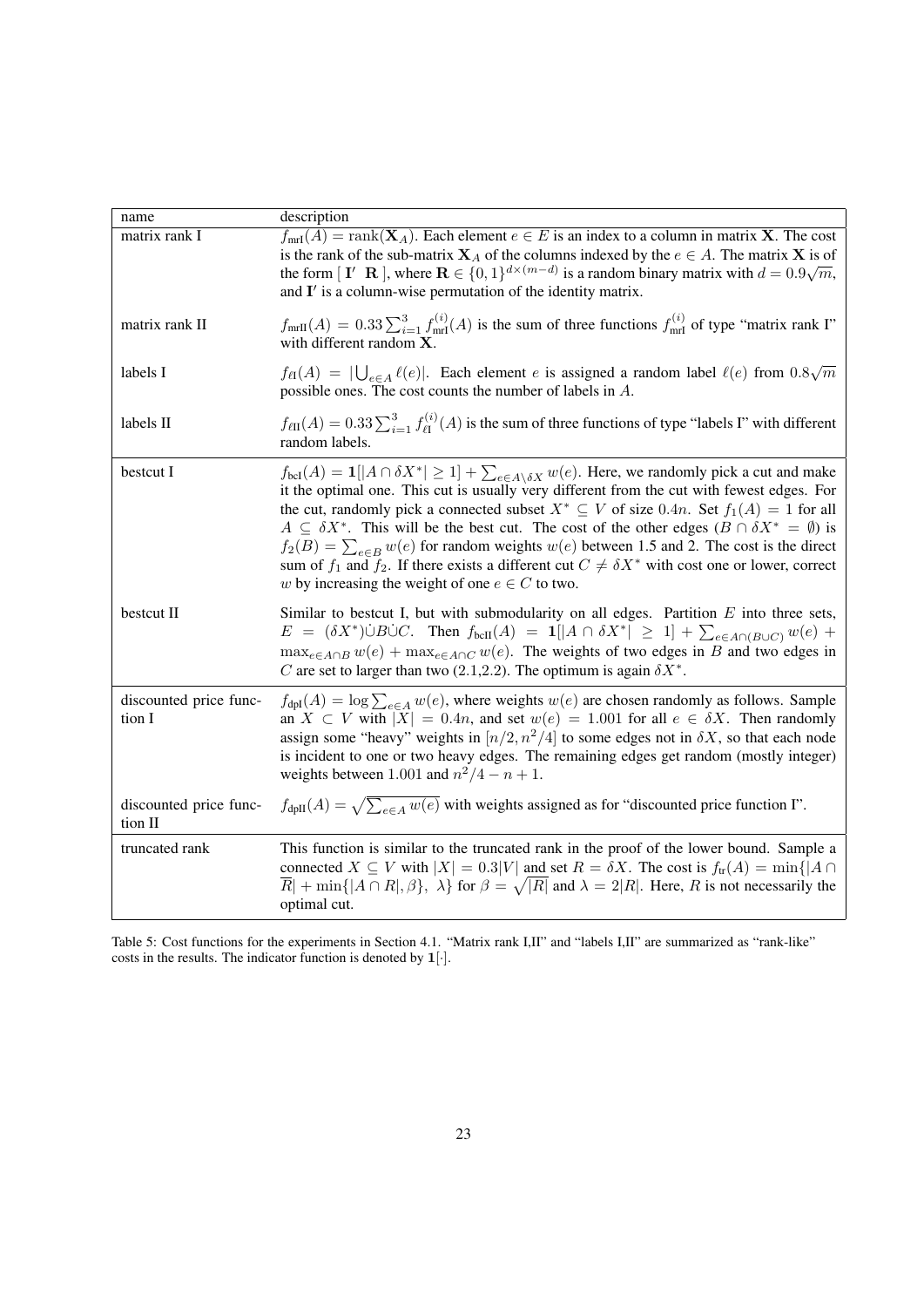

Figure 7: Results for the experiments of Section 4.1. The bars show the mean empirical approximation factors, the red crosses mark the maximum empirical approximation factor. Plots in the right column are for the grid graphs, plots in the left column for the clustered graphs.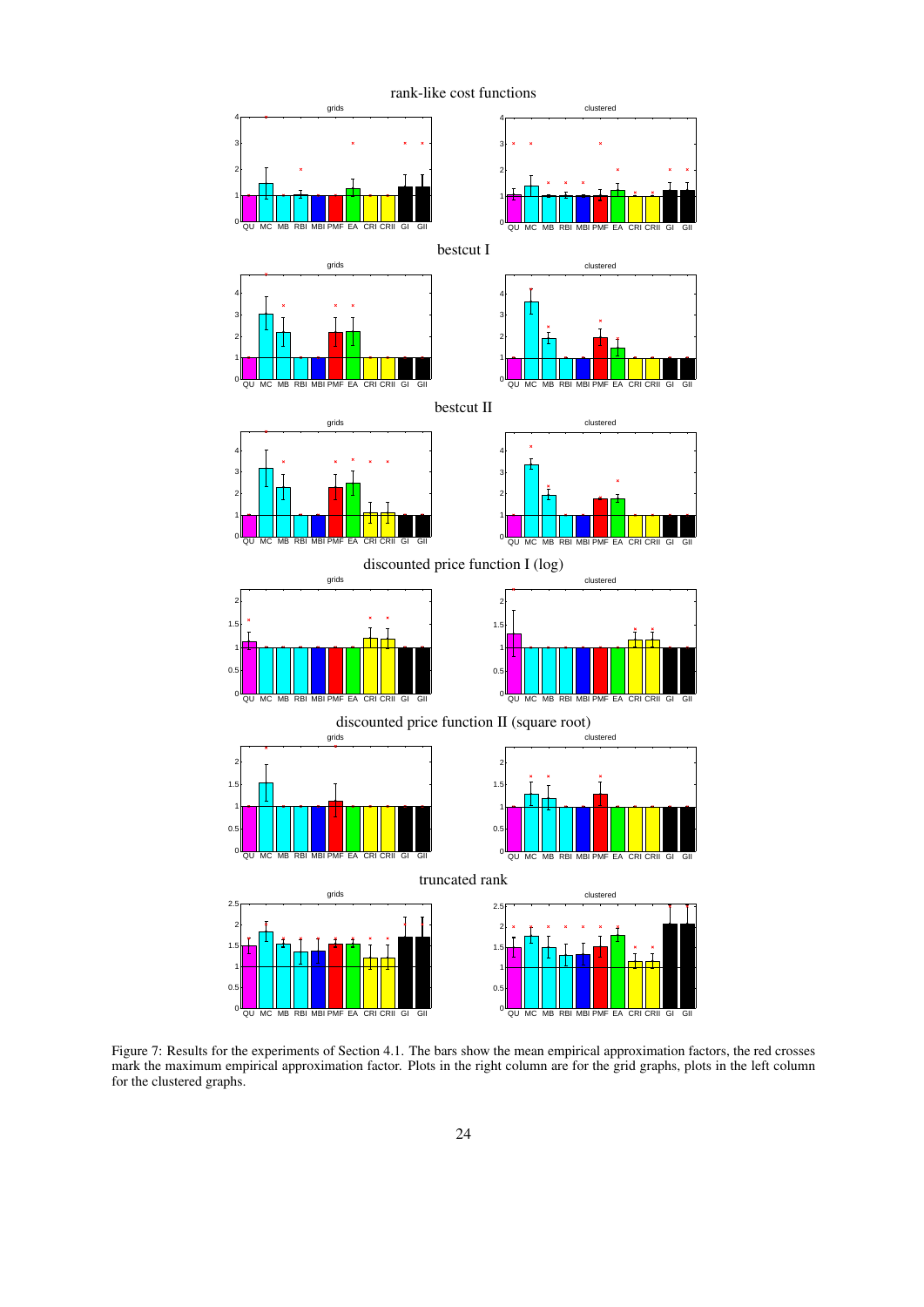the downside, this algorithm can take long to converge, thanks to the procedure to compute the ellipsoid. Then the greedy method or MBI are much more efficient.

Overall, the algorithms' performance on these synthetic examples is encouraging. Note that the truncated rank function is a difficult example and similar to the function in the proof of the lower bound. The experiments also demonstrate that knowing properties of the cost function at hand helps to choose an appropriate algorithm. After the positive examples in this section, the next section demonstrates the limits of the algorithms MC, MB, RBI, MBI and QU.

#### 4.2 Worst-case examples

In this section, we explore problem instances that are specifically crafted to mislead a particular algorithm. As usual, n denotes the number of nodes. The graphs here are undirected.

#### 4.2.1 Type I: difficult for purely modular approximations

The first example exploits the weakness of the modular approximation  $\hat{f}_{MBI}(A) = \sum_{e \in A} f(e)$  to ignore the interaction of edges, that is, the reduction of an edge's cost if certain other edges are in A:  $f(A) - f(A \setminus \{e\}) \ll$  $f(e)$ . In version I(a), the modular cost of the true optimum  $C^*$  is  $n^2/4$  times higher than its submodular cost, that is,  $\hat{f}_{MBI}(C^*) = f(C^*)n^2/4$ . On the contrary, the cost of the min-cut  $C_M$  with respect to  $\hat{f}_{MBI}$  is not much lower for  $f: f(C_M) = \hat{f}_{MBI}(C_M) - n/2 + 1$ . As a result,  $\hat{f}_{MBI}$  is not a good estimate for the relative costs of  $C_M$  and  $C^*$ when measured with  $f$ . The graph, shown in Figure 8, is a clique with three types of edges, marked by different colors. Let  $E_k$ ,  $E_b$ , and  $E_r$  be the set of black, blue and red edges, respectively. The cost  $f_{Ia}$  is the direct sum of the cost functions  $f_k$ ,  $f_b$ ,  $f_r$  on these sets, with

$$
f_k(A) = 1 \qquad \forall A \subseteq E_k;
$$
  
\n
$$
f_b(A) = |A|n/2 \qquad \forall A \subseteq E_b;
$$
  
\n
$$
f_r(A) = |A| \left(\frac{n}{2} - \frac{\epsilon}{n/2 - 1}\right) \qquad \forall A \subseteq E_r
$$

for a small  $\epsilon > 0$ . The optimal cut is  $C^* = E_k$ , and relies on the only but strongly submodular part of the cost function,  $f_k$ . The optimal cut for  $f_{MBI}$  is to separate out node  $v_{n/2+1}$ , cutting all red edges and the black edges adjacent to  $v_{n/2+1}$ , with cost  $f_{Ia}(\delta v_{n/2+1}) = n^2/4 - n/2 + 1 - \epsilon$ . Thus, the approximation factor for this cut grows as  $n^2/4$ , which is the order of the theoretical worst-case bound.

Both the min-cut with weights  $f_{MBI}$  (MC) and the minimum cut basis (MB) return the cut  $\delta v_{n/2+1}$ . All other algorithms that take into account submodularity, Algorithm MBI via the iterative bound minimization, find the optimal solution.

Version (b) of the problem instance, with the same graph structure but a modified cost function, renders the iterative bound minimization ineffective via a truncation. The modified cost function is

$$
f_{Ib}(A) = \min\{f_{Ia}(A) + \epsilon' | A \cap E_k | \lambda\}
$$

for a truncation threshold  $\lambda = f_r(E_r) + f_b(E_b) - (n/2 - \epsilon(n/2 - 1)^{-1}) + 1$  and a small  $\epsilon' > 0$ . The truncation makes the weight  $w_{1,C}(e)$  zero for all edges in the current cut C in the iterative minimization, but nonzero for all other edges, so C is the optimal cut as measured by  $h_1$ , and we never move away from C. Thus, Algorithm MBI will only find the optimal solution if it is in the cut basis. Since  $C^*$  has the maximum possible number of edges and weights are counted in a modular way for the basis, it is not in the minimum cut basis. The result is obvious in Figure 8(b): the advantage of the iterative minimization is gone and all algorithms using  $f_{MBI}$  find the quadratically worse second-best cut. In comparison, in Version (a), the weights  $w_{1,C}(e)$  are zero for the black edges for any cut, since every cut must contain a black edge.

We remark that Instance I(b) is theoretically useful, but not realistic.

#### 4.2.2 Type II: difficult for Queyranne's algorithm

The second group of examples,  $II(a)-(c)$ , again misleads variations of Algorithm MBI, but II(d) finally demonstrates the benefit of theoretical approximation guarantees: there is no upper bound on the solution quality for Queyranne's algorithm, and QU can indeed perform arbitrarily bad, whereas the other algorithms are saved by their approximation factors.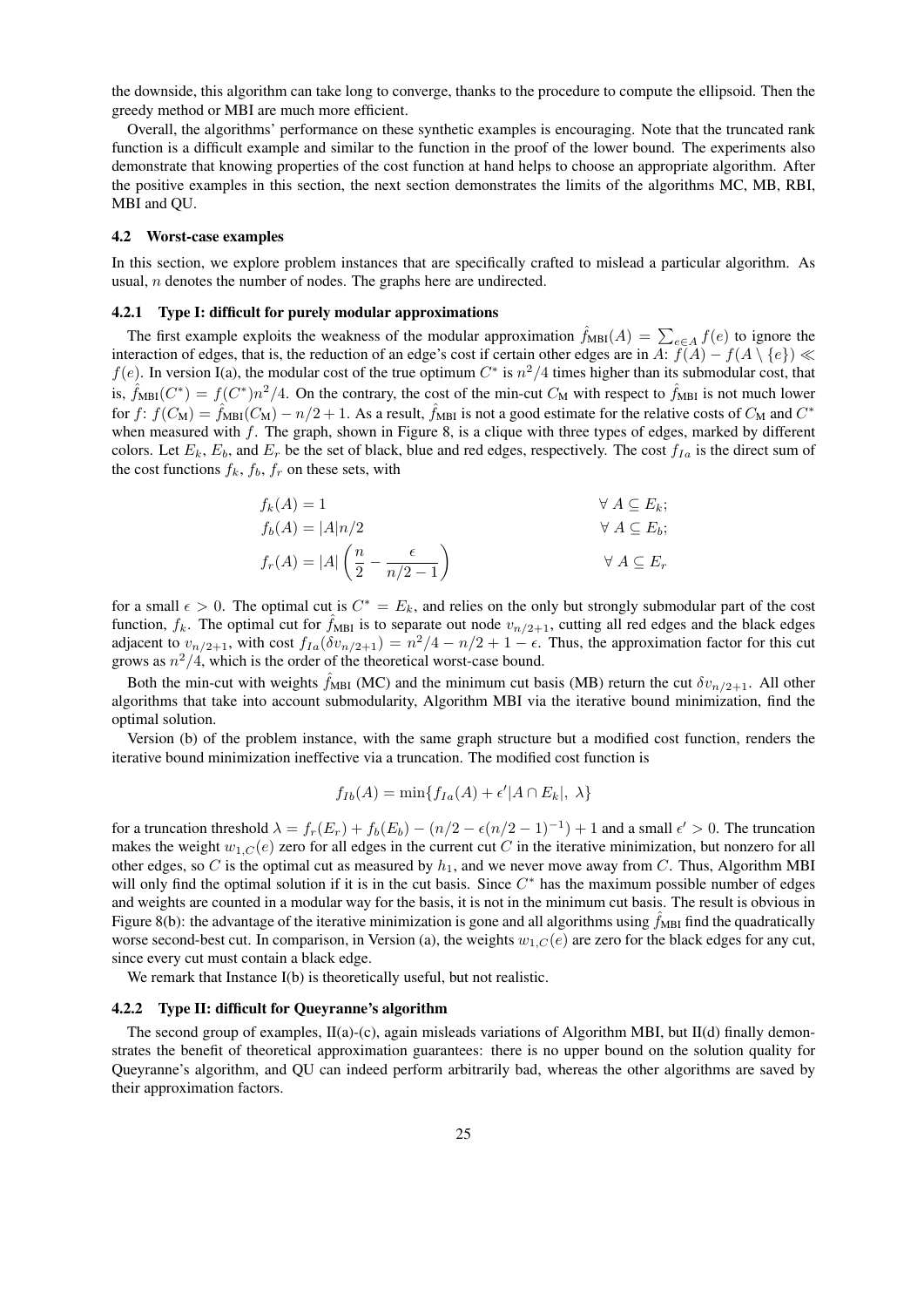

Figure 8: Graph I and approximation factors with  $n = 10$  nodes, so  $n^2/4 - n/2 + 1 = 21$ . The white bars illustrate the theoretical approximation bound, where applicable.

The graph is again a clique, but its edges are partitioned into  $n/2$  sets, as indicated by colors in Figure 9. The black set  $E_k$  is as in Graph I. The remaining sets are constructed node-wise as

$$
E_i = \{(v_i, v_j) \in E \mid i < j \le n/2\} \cup \{(v_{n/2+i}, v_j) \in E \mid n/2 + i < j \le n\}
$$

for each  $1 \le i < n/2$ . In Figure 9, set  $E_1$  is red,  $E_2$  is blue, and so on. The cost function adds cost b for any set  $E_i$  intersecting the cut, and cost 1 if any black edge is in the cut:

$$
f_{IIa}(A) = \mathbf{1}[|A \cap E_k| \ge 1] + \sum_{i=1}^{n/2-1} b \cdot \mathbf{1}[|A \cap E_i| \ge 1],
$$

with  $b = n/2$  for Versions (a) to (c). As before,  $1[\cdot]$  denotes the indicator function. The optimal solution is again  $C^* = E_k$  with  $f_{IIa}(C^*) = 1$ . The results for the different algorithms are illustrated in Figure 9.

In Version (a), the iterative bound minimization comes to the rescue of the algorithms that use the modular approximation  $\hat{f}_{II}$ . In Versions (b) and (c), this benefit vanishes thanks to two modifications: a truncation in (c) and the addition of a tiny modular cost in (d) render the iterative minimization in MBI and RBI inefficient. The cost function for II(b) is

$$
f_{IIb}(A) = \min\{f_{IIa}(A), n\}.
$$

and for II(c)

$$
f_{IIc}(A) = f_{IIa}(A) + \epsilon |A \cap E_k|.
$$

Finally, Version (d) tests the approximation factors. It uses  $f_{IIa}$ , but with a higher b. For any  $b > n/2$ , any solution other than  $C^*$  is more than  $n^2/4 = |C^*| > n$  times worse than the optimal solution and the approximation guarantees come into play: all algorithms except for QU find the optimal solution. The result of the latter depends on how it chooses the minimizer of  $f(B \cup \{e\}) - f(\{e\})$  in the search for a pendent pair; this quantity often has several minimizers here. Some of those will lead to a good solution and some to a bad one. Versions (a) to (c) show lucky cases. Version (d) is like (a), but uses a different sequence, that is, permuted node labels, and  $b = n^2 = 100$ . For the permutation in (d), QU will always return the same solution  $\delta v_1$  with cost  $b + 1$ , no matter how large b is.

Algorithms PMF, EA, CR and the greedy algorithm perform well on the examples of this section. Yet, for fairness, one should keep in mind that the examples here were designed to be difficult for QU and the algorithms based on a purely modular approximation of the cost function (Algorithms MBI, MC, MB and RBI).

### 5 Conclusion and open problems

We have introduced *Cooperative cut*, an extension to the min-cut problem where the cost is measured by a submodular set function on subsets of edges. The richness of submodular functions covers a much wider range of applications than the standard modular cost, but at the same time makes the problem much harder to solve. In addition to lower bounds on the approximation factor, we present four approximation algorithms and some heuristics that rely on different techniques. We compare those methods theoretically and empirically.

An open question remains how to close the gap between the upper and lower bounds, ideally with particular attention given to the usefulness the algorithms in practice.

The work presented here points to general open questions:

• Many traditional cut problems can be generalized to submodular costs, in particular the ones listed in Tables 2 and 3. How hard are these problems, and are there efficient (approximation) algorithms?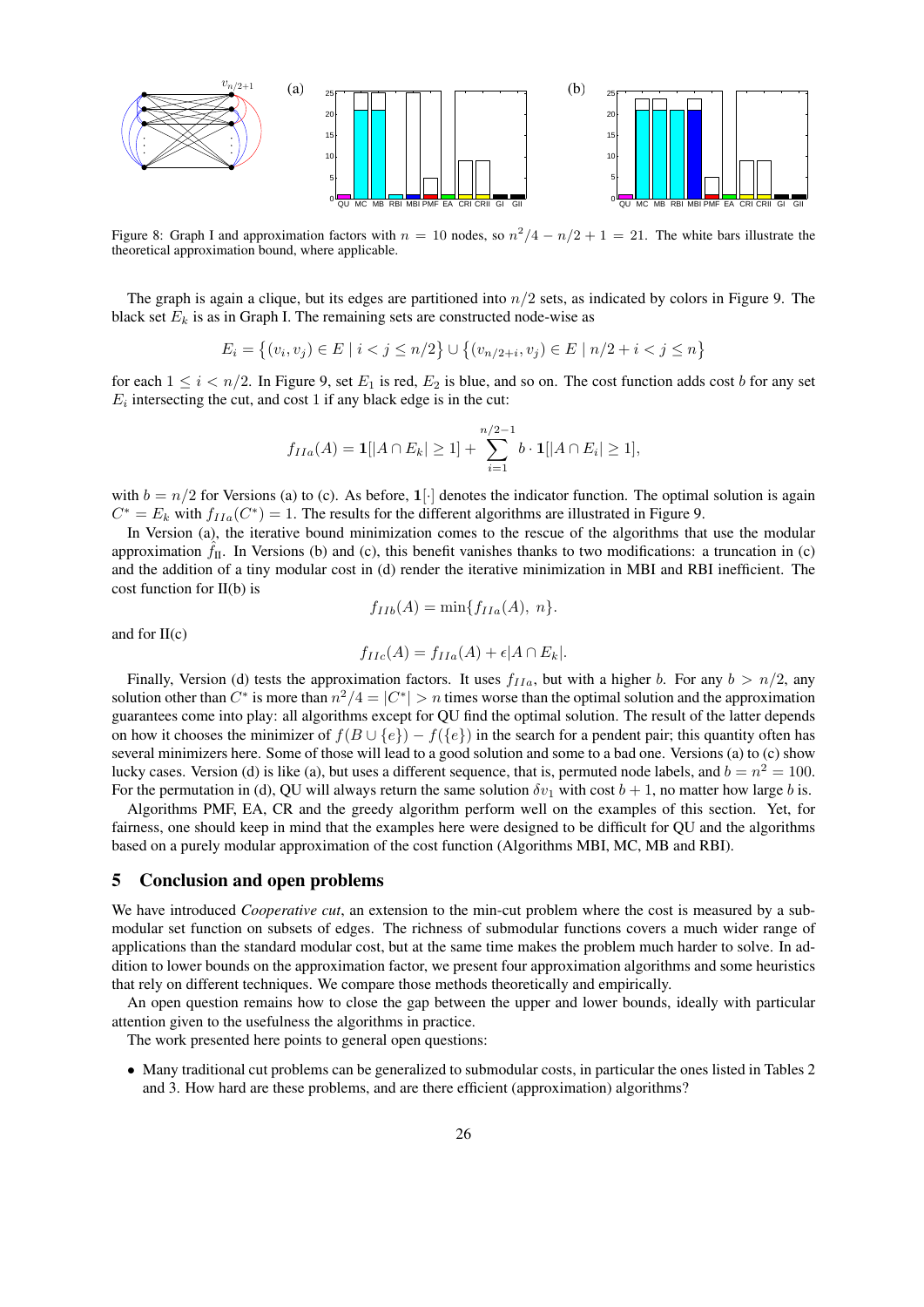

Figure 9: Graph II and empirical approximation factors with  $n = 10$  nodes. White bars illustrate theoretical approximation bounds where applicable. In (a) and (b), cutting off  $v_1$  costs  $f(\delta v_1) = n/2 + 1 = 6$  and is the second-best cut. Cutting off  $v_n$  costs  $f(\delta v_n) = n/2(n/2 - 1) + 1 = 21$ , the worst cut that cuts off a single node. For (b), the maximum cost of a cut is  $v_n$  costs  $f(v_n) = n/2(n/2 - 1) + 1 = 21$ , the worst cut that cuts of a single node.<br>  $n = 10$ . In (d), the second-best cut  $\delta v_1$  has cost  $b = 101 \gg \max\{|C^*|, n, \sqrt{m} \log m\}$ .

• We show that the  $(s, t)$  cut problem becomes NP hard with submodular costs, with a lower bound of  $\Omega(n^{1/3})$ for monotone, normalized submodular costs.The modular-cost minimum cut problem becomes NP hard if we allow negative weights, but can still be approximated within factors better than our lower bounds [15]. The "bottleneck labeled" min-cuts in [22] have, like CoopCut, a non-modular, non-separable cost function (which is though not submodular). The authors show (weak) NP hardness results and a lower bound of  $\Omega(2)$  for two labels and the min-max version, and mention an inapproximability result for the max-min version with an arbitrary number of labels. These results lead to the question whether there is a more general relation between the cost function and the hardness of the cut problem.

Our lower bound and those in [16, 22, 25] show how combinatorial problems become harder with nonmodular, non-separable costs. An interesting open question is, in general, how does non-modularity affect the complexity of a general combinatorial problem with monotone costs — is there, for example, a general, widely-applicable quantifiable relation that characterizes the decisive properties of such a substitution? We leave this to future work.

Acknowledgments: We wish to thank Jens Vygen for the example of an intractable subadditive function, Richard Karp for the name "cooperative cut", and Andrew Guillory for his Gomory-Hu tree code.

Note: Removed previous Theorem 3 in July 2010.

#### References

- [1] R. K. Ahuja, T. L. Magnanti, and J. B. Orlin. *Network Flows*. Prentice Hall, 1993.
- [2] S. Bagon. Matlab wrapper for graph cut, December 2006. http://www.wisdom.weizmann.ac.il/˜bagon.
- [3] N. Bansal, A. Blum, and S. Chawla. Correlation clustering. *Machine Learning*, 56(1):89–113, 2004.
- [4] J. Bilmes and C. Bartels. On triangulating dynamic graphical models. In *Uncertainty in Artificial Intelligence (UAI)*, pages 47–56, Acapulco, Mexico, 2003. Morgan Kaufmann Publishers.
- [5] Y. Boykov and V. Kolmogorov. An experimental comparison of min-cut/max-flow algorithms for energy minimization in vision. *IEEE Transactions on Pattern Analysis and Machine Intelligence*, 26(9):1124–1137, 2004.
- [6] U. Brandes, D. Delling, M. Gartler, R. Gorke, M. Hoefer, Z. Nikoloski, and D. Wagner. On modularity clustering. ¨ *IEEE Trans. on Knowledge and Data Eng.*, 20(2):172–188, 2008.
- [7] F. Bunke, H. W. Hamacher, F. Maffioli, and A. Schwahn. Minimum cut bases in undirected networks. *Discrete Applied Mathematics*, In Press, 2009.
- [8] F. A. Chudak and K. Nagano. Efficient solutions to relaxations of combinatorial problems with submodular penalties via the lovász extension and non-smooth convex optimization. In *SODA*, pages 79–88, 2007.
- [9] E. Dahlhaus, D.S. Johnson, C.H. Papadimitriou, P.D. Seymour, and M. Yannakakis. The complexity of multiway cuts. In *STOC*, pages 241–251, 1992.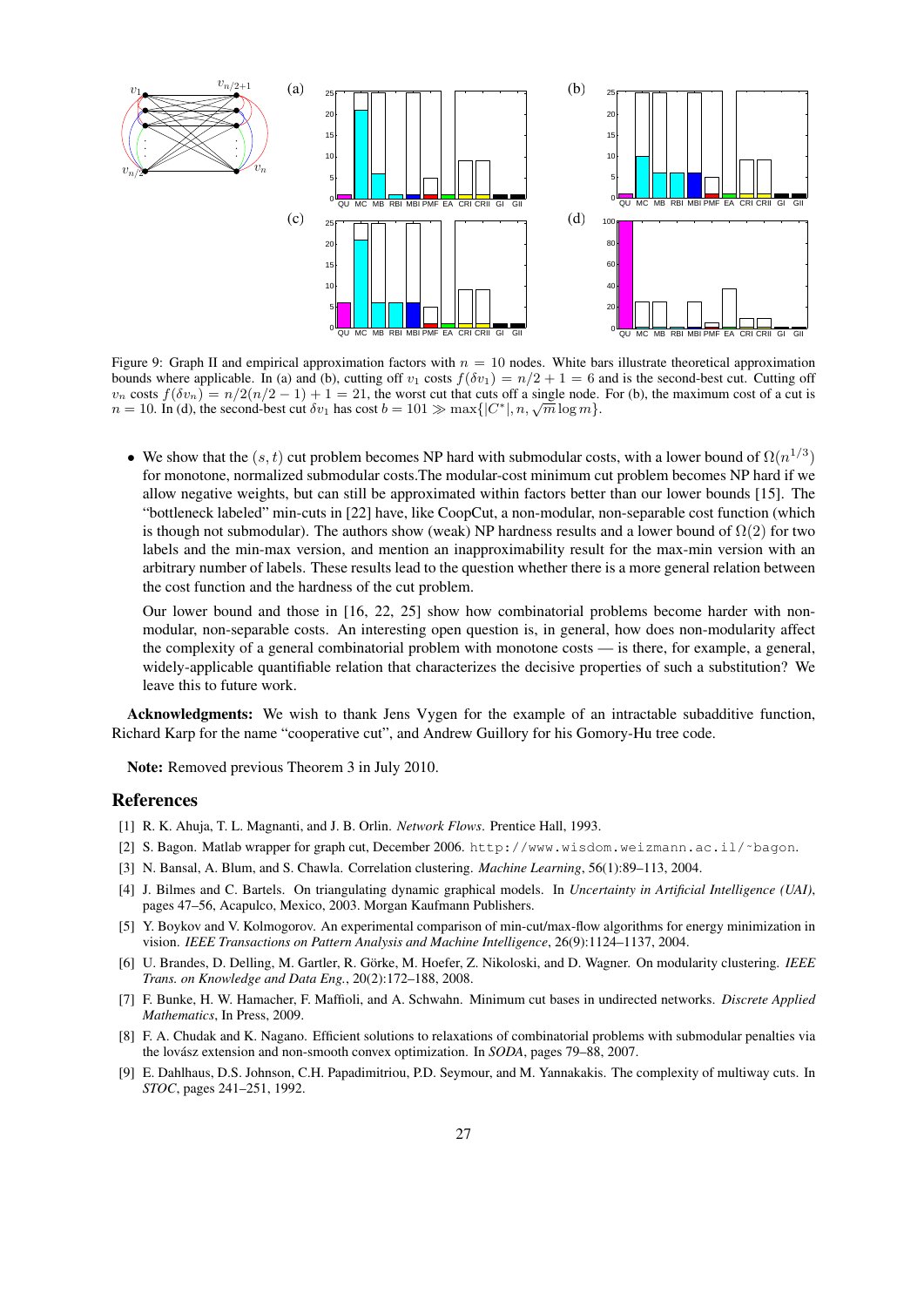- [10] E. D. Demaine, D. Emanuel, A. Fiat, and N. Immorlica. Correlation clustering in general weighted graphs. *Theoretical Computer Science*, 361(2–3):172–187, 2006. Special Issue on Approximation and Online Algorithms.
- [11] M. Deza and M. Laurent. *Geometry of Cuts and Metrics*, volume 15 of *Algorithms and Combinatorics*. Springer, 1997.
- [12] J. Edmonds. *Combinatorial Structures and their Applications*, chapter Submodular functions, matroids and certain polyhedra, pages 69–87. Gordon and Breach, 1970.
- [13] S. Fujishige. *Submodular Functions and Optimization*. Number 58 in Annals of Discrete Mathematics. Elsevier Science, 2nd edition, 2005.
- [14] M. R. Garey, D. S. Johnson, and L. Stockmeyer. Some simplified NP-complete graph problems. *Theoretical Computer Science*, 1(3):237–267, 1976.
- [15] I. Giotis and V. Guruswami. Correlation clustering with a fixed number of clusters. *Theory of Computing*, 2:249–266, 2006.
- [16] G. Goel, C. Karande, P. Tripati, and L. Wang. Approximability of combinatorial problems with multi-agent submodular cost functions. In *FOCS*, 2009.
- [17] G. Goel, P. Tripathi, and L. Wang. Optimal approximation algorithms for multi-agent combinatorial problems with discounted price functions. *arXiv*, 2009.
- [18] M. X. Goemans, N. J. A. Harvey, A. Iwata, and V. S. Mirrokni. Approximating submodular functions everywhere. In *SODA*, 2009.
- [19] O. Goldschmidt and D. S. Hochbaum. Polynomial algorithm for the k-cut problem. In *FOCS*, pages 444–451, 1988.
- [20] R. E. Gomory and T. Hu. Multi-terminal network flows. *Journal of the SIAM*, 9(4), 1961.
- [21] M. Grötschel and Y. Wakabayashi. A cutting plane algorithm for a clustering problem. *Math. Programming*, 45:59–96, 1989.
- [22] R. Hassin, J. Monnot, and D. Segev. The complexity of bottleneck labeled graph problems. *Algorithmica*, 2008.
- [23] D. S. Hochbaum and A. Pathria. The bottleneck graph partitioning problem. *Networks*, 28(4):221–225, 1996.
- [24] W. Hoeffding. Probability inequalities for sums of bounded random variables. *Journal of the American Statistical Association*, 58:13–30, 1963.
- [25] S. Iwata and K. Nagano. Submodular function minimization under covering constraints. In *FOCS*, 2009.
- [26] S. Khot. Ruling out PTAS for graph min-bisection, densest subgraph and bipartite clique. In *Proceedings of the 45th Annual IEEE Symposium on FOCS*, pages 136–145, 2004.
- [27] B. Korte and J. Vygen. *Combinatorial Optimization Theory and Algorithms*. Springer, 2008.
- [28] A. Krause. Matlab toolbox for submodular function optimization, 2009. http://www.cs.caltech.edu/ ˜krausea/sfo/.
- [29] A. Krause and C. Guestrin. ICML tutorial: Beyond convexity: Submodularity in machine learning, 2008.
- [30] A. Krause and C. Guestrin. IJCAI tutorial: Intelligent information gathering and submodular function optimization, 2009.
- [31] A. Krause, P. Ravikumar, and J. Bilmes. NIPS workshop on discrete optimization in machine learning: Submodularity, sparsity and polyhedra, 2009.
- [32] E. L. Lawler and C. U. Martel. Computing maximal "Polymatroidal" network flows. *Mathematics of Operations Research*, 7(3):334–347, 1982.
- [33] L. Lovász. *Mathematical programming The State of the Art*, chapter Submodular Functions and Convexity, pages 235–257. Springer, 1983.
- [34] H. Narayanan. *Submodular Functions and Electrical Networks*. Elsevier Science, 1997.
- [35] G. L. Nemhauser, L. A. Wolsey, and M. L. Fisher. An analysis of approximations for maximizing submodular functions i. *Math. Program.*, 14:265–294, 1978.
- [36] Y. Nesterov. *Introductory Lectures on convex optimization: A basic course*. Kluwer Academic Publishers, 2004.
- [37] S. Nowozin and S. Jegelka. Solution stability in linear programming relaxations: Graph partitioning and unsupervised learning. In *Proc. of the 26th Int. Conf. on Machine Leanring (ICML)*, 2009.
- [38] J. B. Orlin. A faster strongly polynomial time algorithm for submodular function minimization. *Mathematical Programming*, 118(2):237–251, 2009.
- [39] C. Papadimitriou and K. Steiglitz. *Combinatorial Optimization*. Dover Publications, 1998.
- [40] M. Queyranne. Minimizing symmetric submodular functions. *Mathematical Programming*, 82:3–12, 1998.
- [41] M. Queyranne. On optimum size-constrained set partitions. In *AUSSOIS*, 1999.
- [42] R. Shamir, R. Sharan, and D. Tsur. Cluster graph modification problems. In *Proc. 28th Workshop on Graph Theory (WG '02)*, pages 379–390, 2002.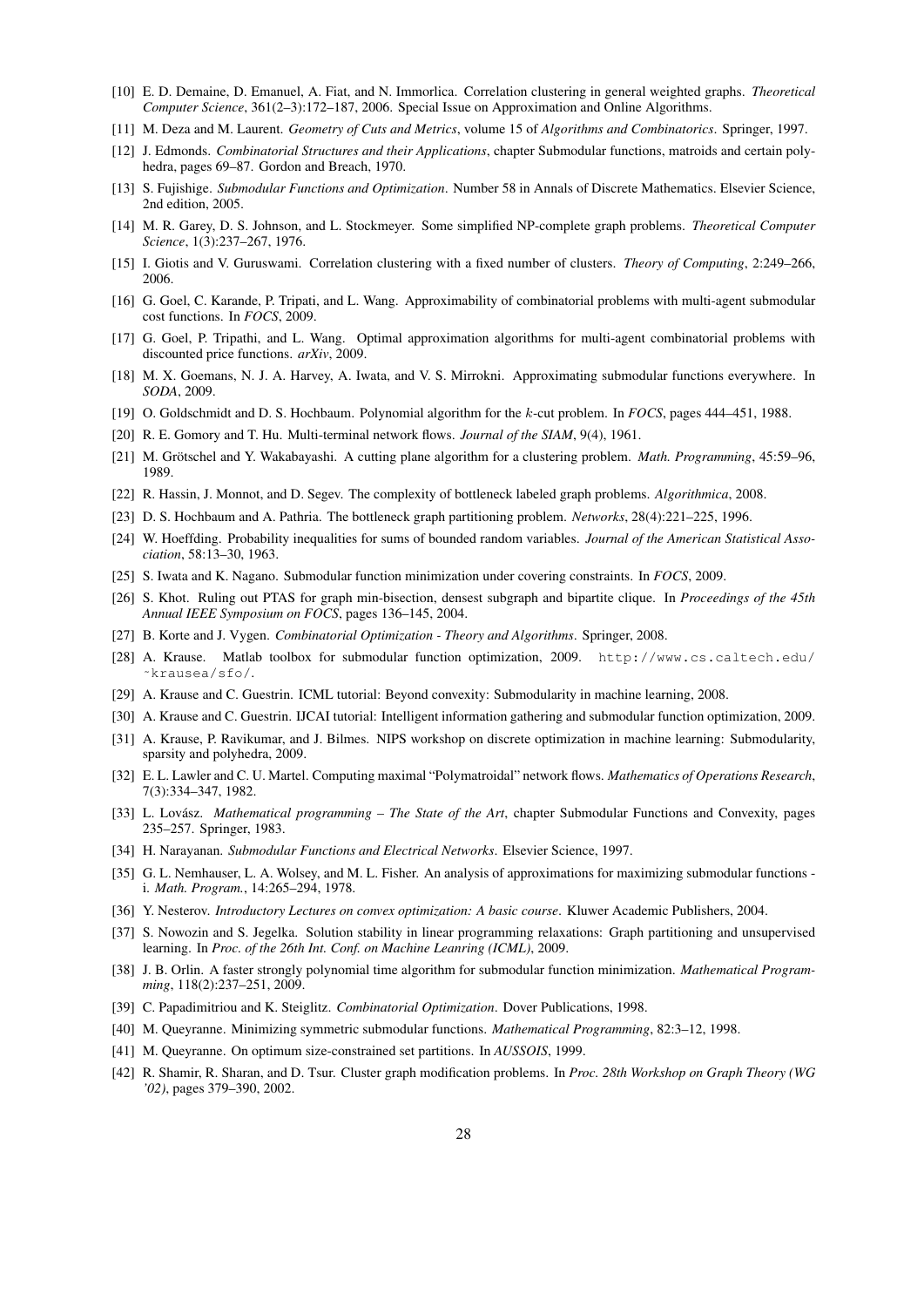- [43] R. P. Stanley. *Enumerative Combinatorics*, volume I of *Cambridge Studies in Advanced Mathematics*. Cambridge University Press, 1997.
- [44] Z. Svitkina and L. Fleischer. Submodular approximation: Sampling-based algorithms and lower bounds. In *FOCS*, 2008.
- [45] V. Vazirani. *Approximation Algorithms*. Springer, 2001.
- [46] J. Vondrák. Symmetry and approximability of submodular maximization problems. In *FOCS*, 2009.
- [47] D. Wagner and F. Wagner. Between min cut and graph bisection. In *FOCS*, pages 744–750, 1993.
- [48] P. Zhang, Cai J.-Y, L.-Q. Tang, and W.-B. Zhao. Approximation and hardness results for label cut and related problems. *Journal of Comb. Optim.*, 2009.
- [49] L. Zhao, H. Nagamochi, and T. Ibaraki. Greedy splitting algorithms for approximating multiway partition. *Mathematical Programming*, 102(1):167–183, 2004.

### A The (s, t) version of node-submodular Sparsest Cut and Min-Quotient Cut

We extend the algorithms by Svitkina and Fleischer [44] for node-submodular Sparsest Cut and Min-Quotient Cut in a straightforward way to an  $(s, t)$  version, where the solution  $X^* \subset V$  must separate specified nodes s and t, i.e.,  $s \in X^*$ ,  $t \notin X^*$ . To solve the extension, we enforce s to be included in the selected set, and exclude t from the nodes to join the selection. The algorithms in [44] repeatedly sample a set  $S$ , and then find a set  $T^*$  by minimizing the submodular term  $f(T) - \alpha h(S,T)$ . With high probability, one of those sets  $T^*$  satisfies the approximation factor.

To enforce the inclusion of s, let  $\overline{V} = V \setminus \{s, t\}$  and  $\overline{f} : 2^{\overline{V}} \to \mathbb{R}_0^+$ :

$$
\overline{f}(X) = f(X \cup \{s\}).
$$

We essentially run a slightly modified algorithm on  $\overline{V}$  with cost  $\overline{f}$ , automatically including s into T and S. The set to sample from is  $\overline{V}$ .

Uniform Sparsest Cut/Min-Quotient Cut. We can modify the sub-problem of minimizing  $f(T) - \alpha |T \cap S| +$  $\alpha|T \cap (V \setminus S)|$  to include s, that is, subtract another  $\alpha$  since s is forcefully included in both T and S. This constant will not change the optimizing  $T^*$ , though. Let  $X^* \subseteq V$  be the optimal solution of the entire cut problem, with  $s \in X^*$ . The algorithm on  $\overline{V}$  gives a cut  $T^*$  with cost

$$
f(T^* \cup \{s\}) = \overline{f}(T^*) \le \sqrt{\frac{n-2}{\ln(n-2)}} f(X^*)
$$

$$
\le \sqrt{\frac{n}{\ln(n-2)}} f(X^*)
$$

$$
\le \sqrt{2\frac{n}{\ln n}} f(X^*)
$$

(for  $n \ge 4$ ), that is, the approximation factor of  $O(\sqrt{\frac{n}{\ln n}})$  still holds. The factor for Min-Quotient Cut is always within a factor of two of that for uniform Sparsest Cut [44].

**Sparsest Cut**. We again retain the algorithm in [44], but replace f by  $\overline{f}$  and V by  $\overline{V}$ . After sampling, we find the minimizer  $T^*$  of  $\overline{f}(T) - \alpha \sum_{v \in T \cup \{s\}} w(v)$ , where the  $w(v)$  are set during the algorithm. The proof in [44] uses the fact that the expected sum of weights  $w(X^*)$  of the nodes in an optimal set  $X^*$  exceeds a certain threshold – this expectation only increases with the modification. The remainder of the proof remains analogous to the original one, and the factors change at most by a constant as above.

## B Correlation Clustering as CoopCut

Correlation clustering<sup>8</sup> (CC) is a graph-partitioning problem where a graph's edges are marked with either  $+$ or − corresponding to the case where the adjacent nodes are "similar" or "different". Nodes connected by a + edge should be in the same cluster, while nodes connected by a − edge should be in separate clusters. The goal

 ${}^8$ CC has been introduced into Machine Learning by [3], but variants of the problem have been considered in other communities before, see e.g. [21] and references therein. Variants are known as aggregation (of binary relations), consensus clustering and similar terms.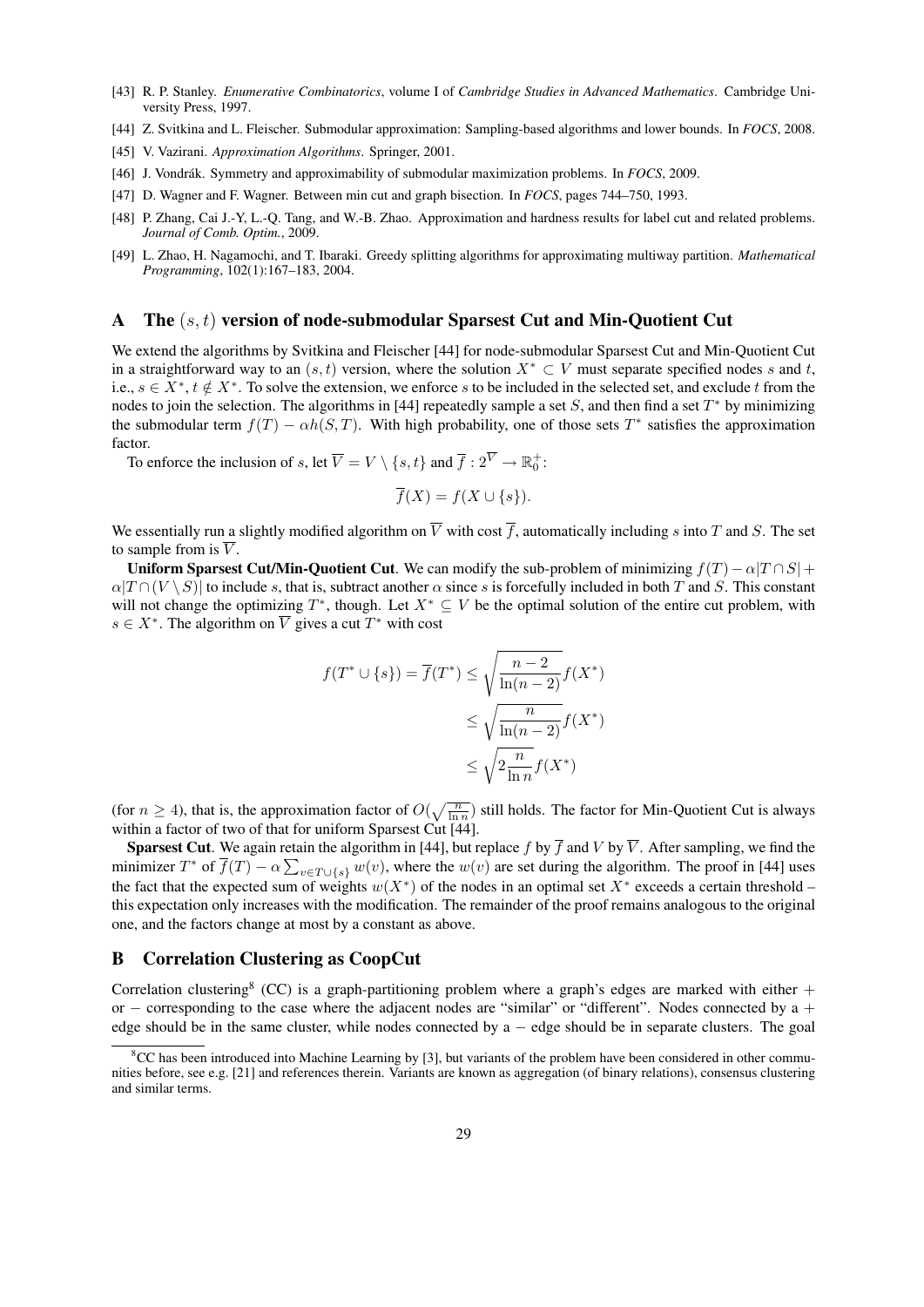of CC is to partition the nodes (i.e., a cut) so that, to the extent possible, the partition agrees with the labels, that is, similarities exist within clusters and differences exist across clusters. Quality is measured in two ways: the partitioning should either 1) minimize the number of differences within the clusters (i.e., edges that are not cut) plus the number of similarities across clusters (edges that are cut) — this case is usually referred to as "min-disagree"; or 2) maximize the number of similarities within clusters plus the number of differences between clusters — referred to as "max-agree". The two problems have the same optima, but different approximations. In standard CC, the number of clusters naturally results from optimizing the objective function [3, 10], but some work considers the case where a specified fixed number of clusters is given [15]. Also, a natural generalization of the above is when  $+$ and – are replaced by positive or negative weights. Then the quality measure is not the number of disagreements or agreements, but the absolute weight of the edges with disagreements or agreements, respectively.

In the traditional graph-cut problem, there is an edge-weight function  $f_{\text{trad}}$  that is modular and always nonnegative. The correlation clustering objectives, by contrast, correspond to modular cost functions with both positive and negative weights. Such functions are also non-monotone submodular functions. The modular-cost formulation has been used in the LP relaxations of CC (e.g. [10], also in [21]). Shamir et al. [42] and Giotis and Guruswami [15] show that CC with the additional constraint of having exactly  $k$  parts is NP hard.

We next show how correlation clustering (restricted to the case of 2 clusters) corresponds to an instance of CoopCut. We are given a graph  $G = (V, E)$ . Let  $E^- \subseteq E$  be the set of edges with negative weights,  $E^+ = E \setminus E^$ the set of edges with positive weights, and  $\chi_C \in \{0,1\}^E$  the characteristic vector of the cut  $C \subseteq E$ . The objective for min-disagree can be written as:

$$
f(C) = \sum_{e \in C \cap E^{+}} w(e) + \sum_{e \in (E \setminus C) \cap E^{-}} (-w(e))
$$
  
= 
$$
\sum_{e \in E^{+}} \chi_{C}(e)w(e) + \sum_{e \in E^{-}} (1 - \chi_{C}(e))(-w(e))
$$
  
= 
$$
\sum_{e \in E^{+}} \chi_{C}(e)w(e) - \sum_{e \in E^{-}} w(e) + \sum_{e \in E^{-}} \chi_{C}(e)w(e)
$$
  
= const. + 
$$
\sum_{e \in E} \chi_{C}(e)w(e)
$$
  
= const. + 
$$
\sum_{e \in C} w(e).
$$

Thus, minimizing disagreements corresponds to minimizing a modular graph cut objective with positive and negative weights. The unweighted version corresponds simply to the case where the weights are  $\pm 1$ .

Similarly, the max-agree version corresponds to maximizing a modular objective, which is equivalent to minimizing the same modular objective times minus one. The objective to maximize is

$$
f(C) = \sum_{e \in C \cap E^-} (-w(e)) + \sum_{e \in (E \setminus C) \cap E^+} w(e)
$$
  
= 
$$
\sum_{e \in E^-} \chi_C(e)(-w(e)) + \sum_{e \in E^+} (1 - \chi_C(e))w(e)
$$
  
= 
$$
-\sum_{e \in E^-} \chi_C(e)w(e) + \sum_{e \in E^+} w(e) - \sum_{e \in E^+} \chi_C(e)w(e)
$$
  
= 
$$
\text{const} - \sum_{e \in E} \chi_C(e)w(e)
$$
  
= 
$$
-(-\text{const} + \sum_{e \in C} w(e)),
$$

again an instance of CoopCut.